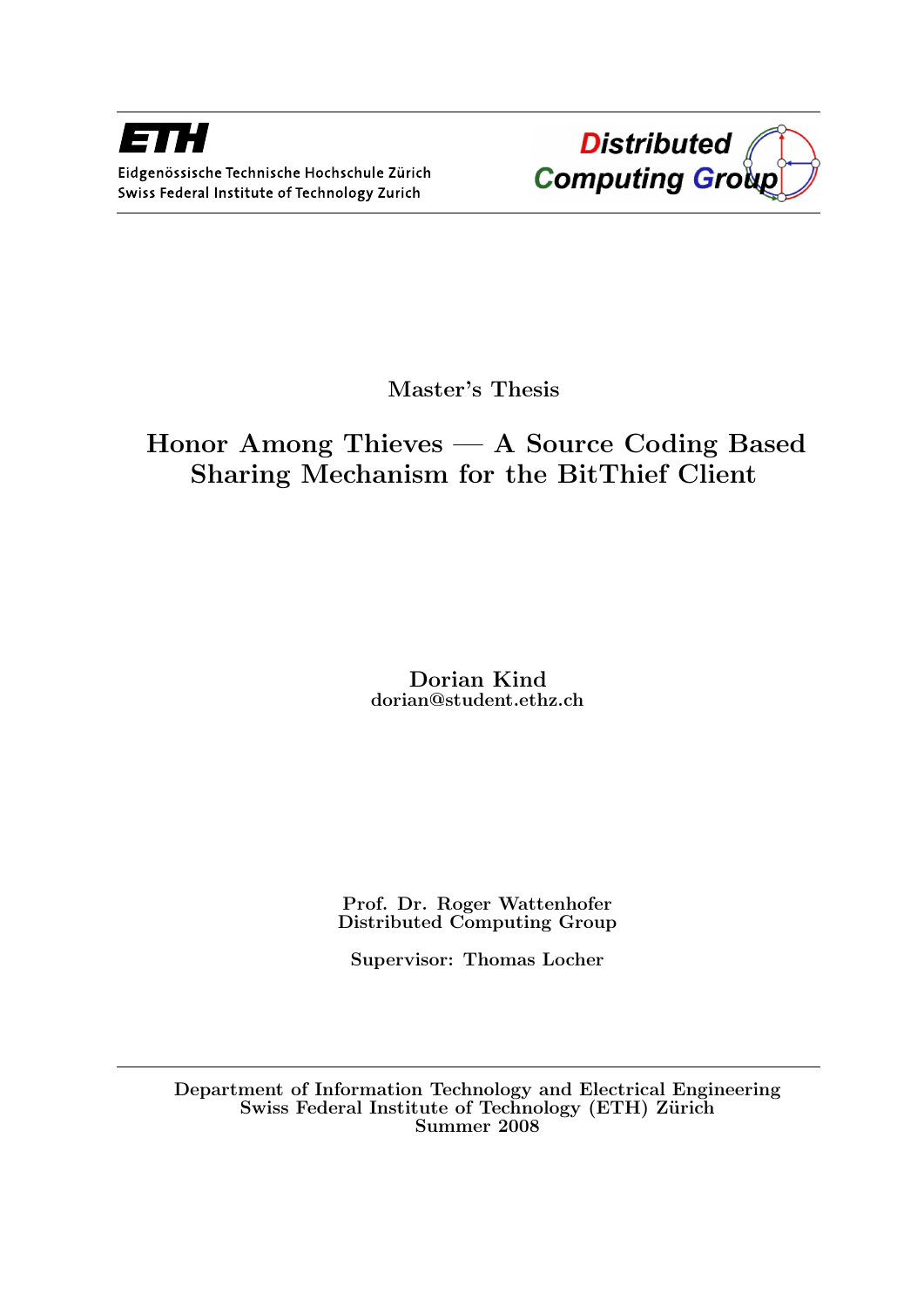#### Abstract

In this thesis, the implementation of a peer-to-peer data distribution system called  $T_4T$  is discussed.  $T_4T$  is based on a truly fair tit-for-tat exchange of data blocks between peers. To circumvent the inherent problems of strict tit-for-tat, source coding of the original data is employed. As only linear combinations of blocks are ever transmitted, the block diversity in the network is greatly increased. In contrast to other network coding systems, we use modular addition in a finite field to encode the original blocks instead of the more typical XOR operation.

Additionally, a mechanism to ensure data integrity of received blocks is proposed and analyzed. We discuss the homomorphic properties of different cryptography systems and outline the design of a hashing scheme that utilizes a homomorphic one-way function based on the discrete logarithm problem. Our scheme enable peers to compute expected hash values of received blocks out of the hashes of the original data. The existing freeriding BitTorrent client BitThief is extended to incorporate the discussed new functionality.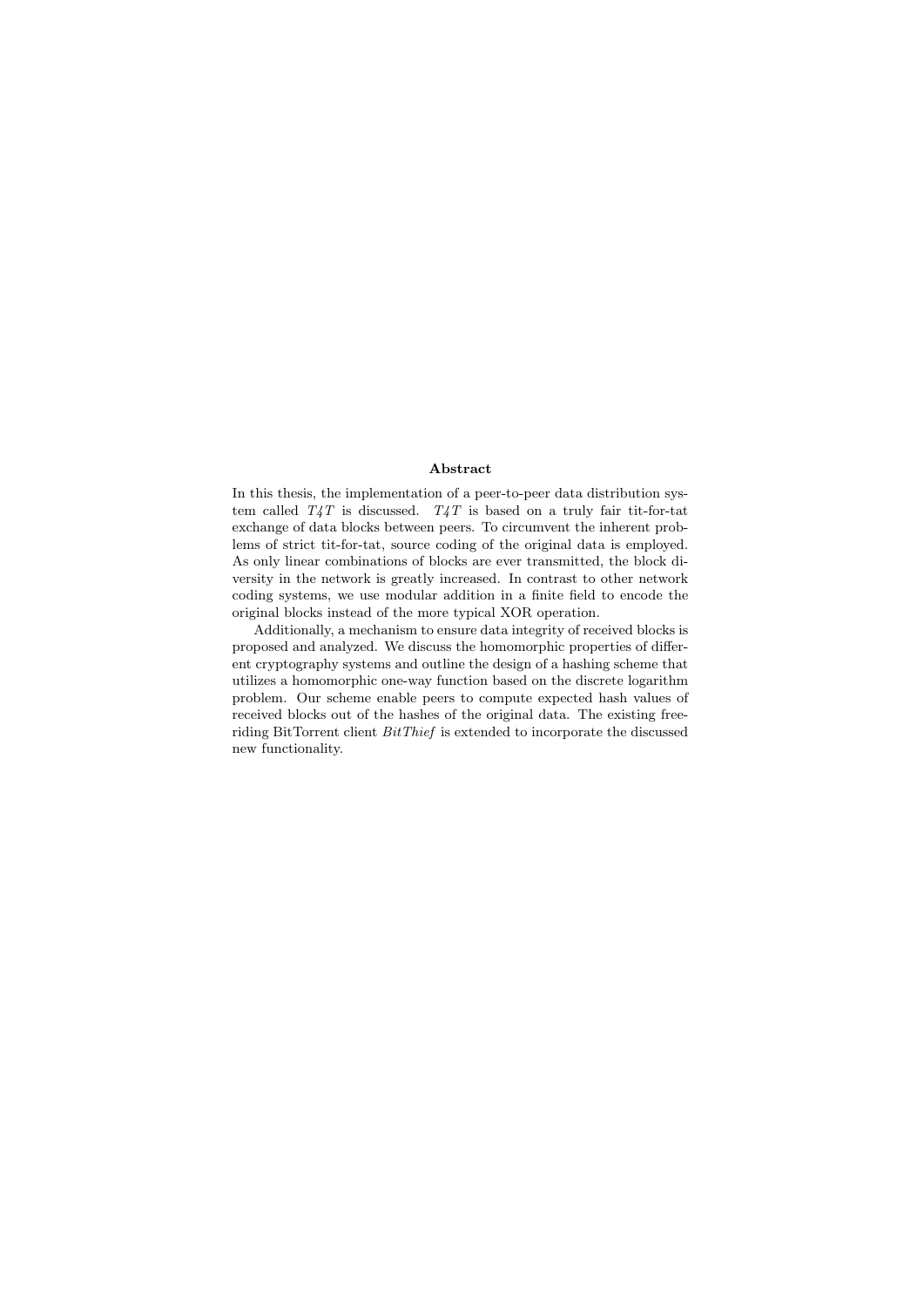# Contents

| 1        |                | Introduction                                                                  | 4         |  |  |  |  |
|----------|----------------|-------------------------------------------------------------------------------|-----------|--|--|--|--|
| $\bf{2}$ |                | The BitThief Client                                                           | 6         |  |  |  |  |
| 3        | The T4T System |                                                                               |           |  |  |  |  |
|          | 3.1            |                                                                               | 8         |  |  |  |  |
|          | 3.2            | Motivation                                                                    | 9         |  |  |  |  |
|          | 3.3            | Source Coding and Block Diversity                                             | 10        |  |  |  |  |
|          | 3.4            |                                                                               | 11        |  |  |  |  |
|          | 3.5            |                                                                               | 12        |  |  |  |  |
|          | 3.6            |                                                                               | 13        |  |  |  |  |
|          | 3.7            | Seeding and the Bootstrap Problem $\ldots \ldots \ldots \ldots \ldots$        | 13        |  |  |  |  |
| 4        |                | Data Integrity                                                                | 15        |  |  |  |  |
|          | 4.1            |                                                                               | 15        |  |  |  |  |
|          | 4.2            |                                                                               | 15        |  |  |  |  |
|          | 4.3            |                                                                               | 16        |  |  |  |  |
|          |                | 4.3.1                                                                         | 16        |  |  |  |  |
|          |                | 4.3.2<br>Discrete-Logarithm-Based $\ldots \ldots \ldots \ldots \ldots \ldots$ | 17        |  |  |  |  |
|          |                | 4.3.3                                                                         | 18        |  |  |  |  |
|          | 4.4            | Choice and Implementation of Two Algorithms                                   | 19        |  |  |  |  |
|          |                | 4.4.1                                                                         | 20        |  |  |  |  |
|          |                | 4.4.2                                                                         | 21        |  |  |  |  |
|          | 4.5            |                                                                               | 22        |  |  |  |  |
|          | 4.6            |                                                                               | 23        |  |  |  |  |
|          | 4.7            |                                                                               | 24        |  |  |  |  |
| 5        |                | <b>Future Work</b>                                                            | 26        |  |  |  |  |
|          | $5.1\,$        |                                                                               | 26        |  |  |  |  |
|          | 5.2            | Revisiting ECC                                                                | 26        |  |  |  |  |
|          | 5.3            | Making BitThief Independent of BitTorrent                                     | <b>26</b> |  |  |  |  |
|          | 5.4            |                                                                               | 26        |  |  |  |  |
|          | 5.5            |                                                                               | 27        |  |  |  |  |
|          | 5.6            | Precomputing Exponentiation Tables                                            | 27        |  |  |  |  |
| 6        |                | Conclusions                                                                   | 28        |  |  |  |  |
|          | References     |                                                                               | 29        |  |  |  |  |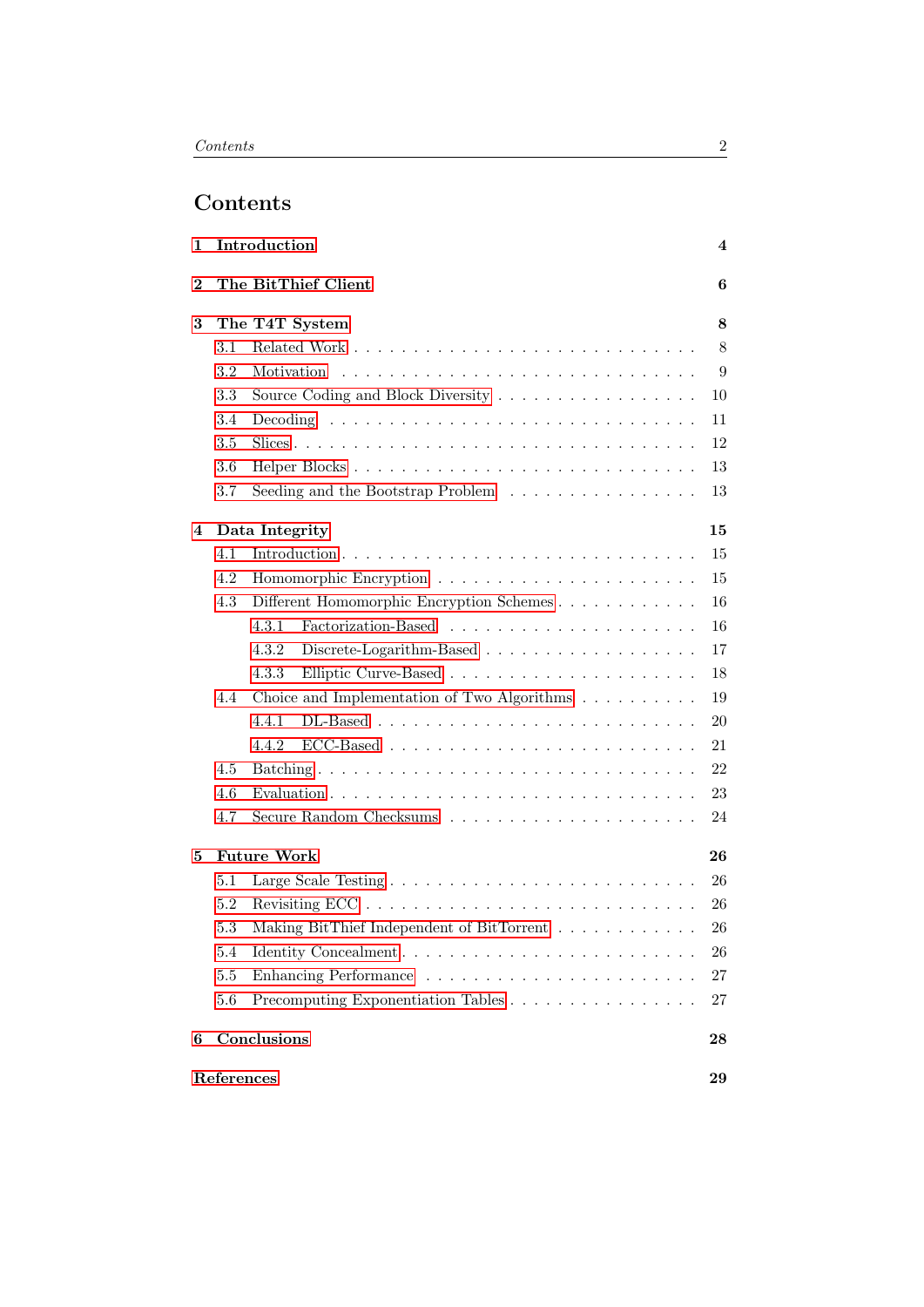|  | A Algorithms of Interest                                       | 32 |
|--|----------------------------------------------------------------|----|
|  | A.1 Generating Provably Secure Hashing Parameters 32           |    |
|  | A.2 Computing a Product Of Powers 33                           |    |
|  | B <i>T4T</i> Protocol Specification                            | 34 |
|  |                                                                |    |
|  | B.2 Handover from Standard BitTorrent Protocol to T4T and Com- |    |
|  |                                                                |    |
|  |                                                                |    |
|  |                                                                |    |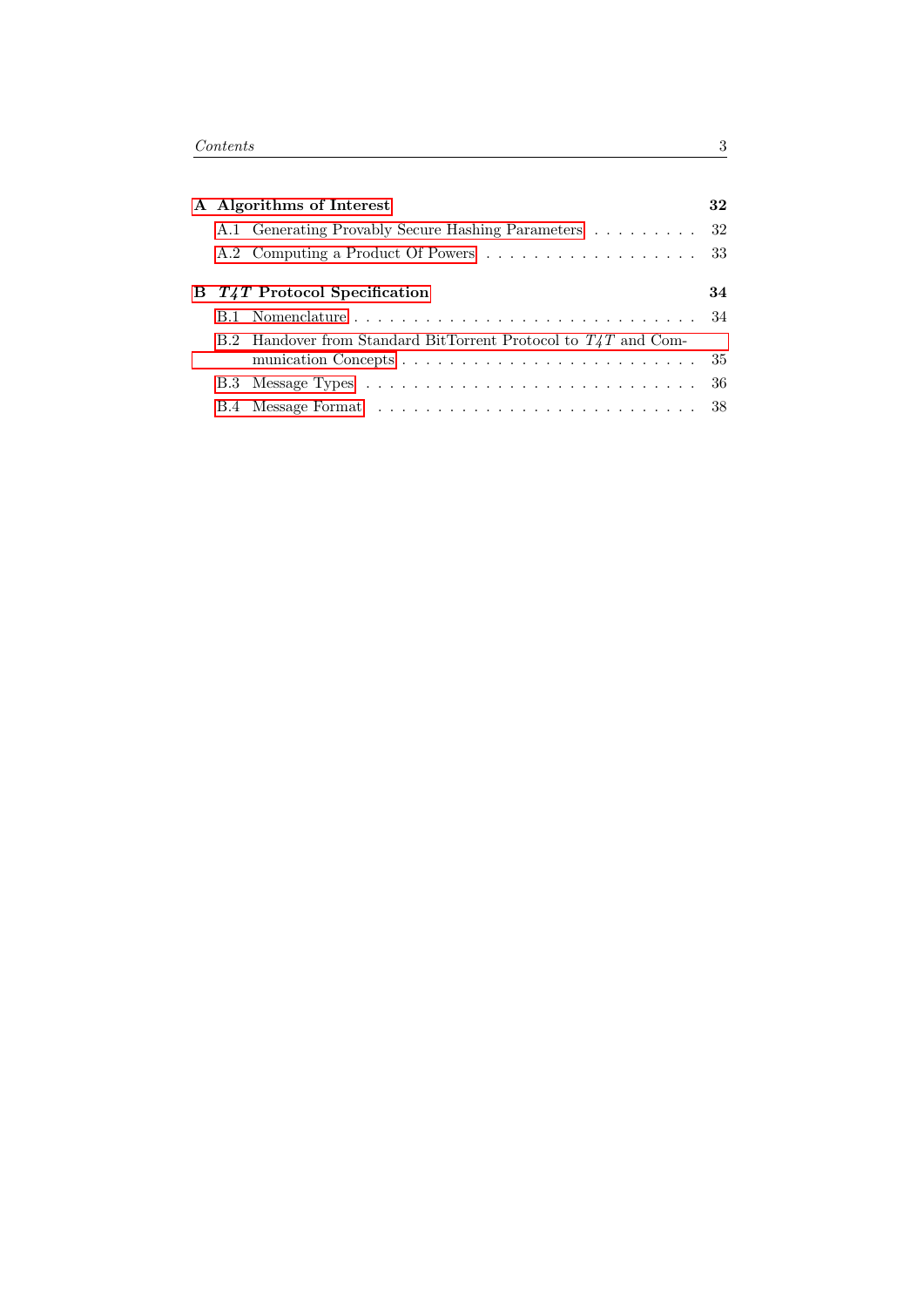## <span id="page-4-0"></span>1 Introduction

The problem is to find a form of association which will defend and protect with the whole common force the person and goods of each associate, and in which each, while uniting himself with all, may still obey himself alone, and remain as free as before.

— Jean-Jacques Rousseau, Du contrat social

Peer-to-peer file-sharing systems combine sophisticated searching techniques with decentralized file storage to allow users to download files directly from one another. The first mainstream peer-to-peer network, Napster, attracted public attention to the peer-to-peer paradigm as well as tens of millions of users for itself. Napster specialized in helping its users to trade music, as did most of its immediate competitors and successors at the time; today peer-to-peer networks are used to distribute all kinds of digital content and are slowly making progress to supersede the classical server-client model in many areas.

As the power of a peer-to-peer network is based on the resource contribution of its constituent parts, the success of such systems hinges on its ability to cope with selfish peers which aim at benefitting from the network without contributing. One would thus expect that the design of peer-to-peer networks pays special attention to providing incentives for peers to behave in a way that is beneficial for the whole network population. In reality we find that many past and present successful peer-to-peer networks either do not tackle this issue at all or just assume obedient users that strictly adhere to the specified protocol without considering their own utility. This is in stark contrast to the theory of rational choice according to which agents in social and economic environments interact with varying degrees of collaboration and in general try to maximize their benefit while minimizing their costs. A rational user will gladly deviate from a protocol specification in order to increase his utility if there are no consequences to fear. Unfortunately, in doing so, the rational user degrades the utility of the network for all other users.

The fact that many available clients for different peer-to-peer networks usually follow their respective protocol—also, the fact that most users of peerto-peer software lack the technical expertise to modify the behavior of their client—should not belie the possibilities that are offered to a truly rational peer. This is demonstrated by  $BitThief$ , a client for BitTorrent<sup>[1](#page-4-1)</sup> networks that is able to download files from a BitTorrent swarm without uploading (contributing) a single bit. What makes this feat more impressive is that BitTorrent is still regarded as a peer-to-peer environment that is quite resistant against malicious peers[2](#page-4-2) , due to its tit-for-tat inspired data exchange.

The present work aims to show that true fairness in a peer-to-peer file sharing network can be achieved without a central authority or communication overhead. We present an extension to  $BitThief$  called  $T_4T$  which is based on a quid pro quo exchange of data blocks, resulting in (nearly) equal participation of every single peer. BitThief clients, while still only downloading from traditional

<span id="page-4-1"></span><sup>1</sup>See [http://www.bittorrent.com/.](http://www.bittorrent.com/)

<span id="page-4-2"></span><sup>2</sup>The "malicious" peers only act rationally, of course.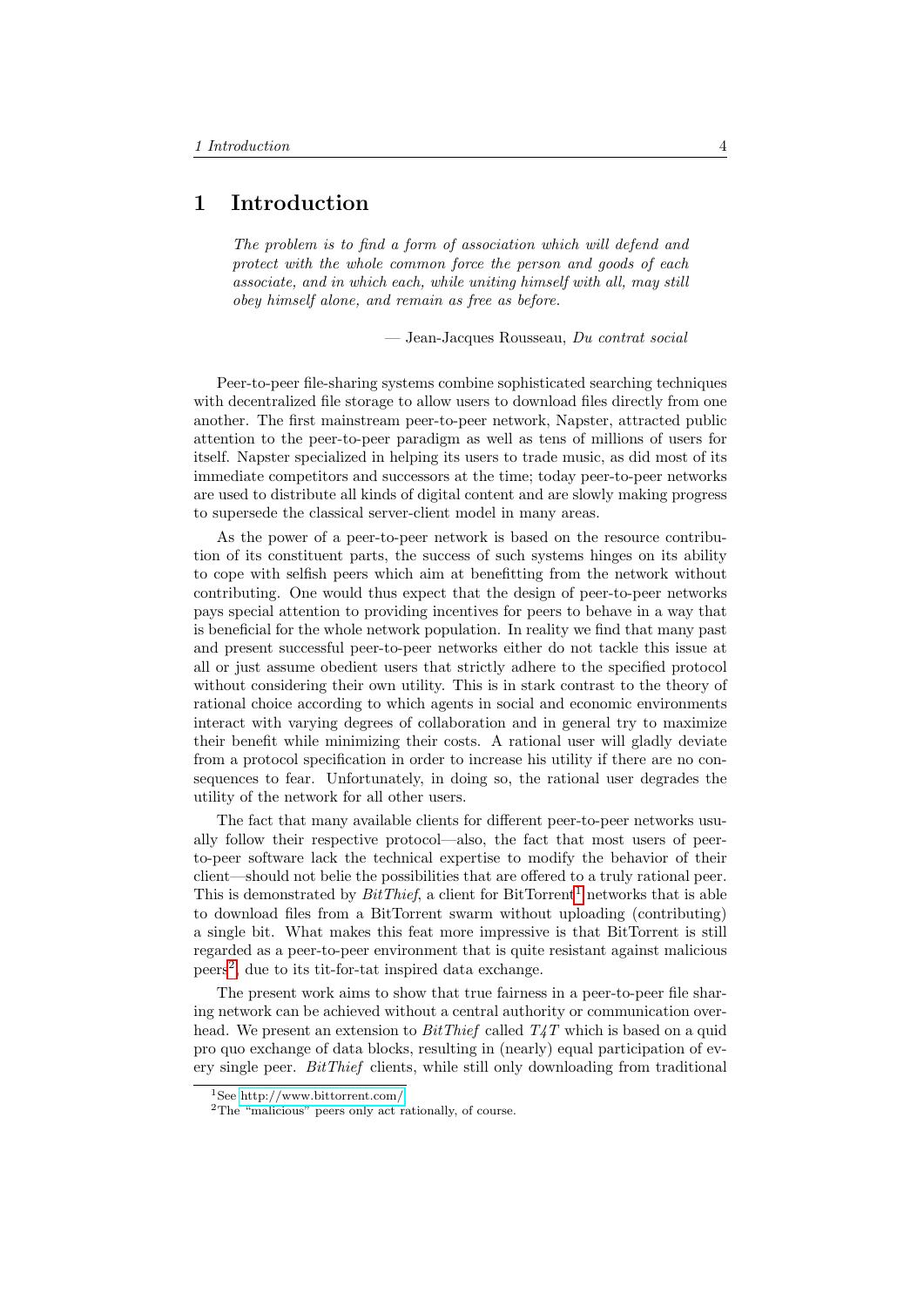BitTorrent peers, can use this protocol extension to fairly trade data among themselves—hence the title of this report.

The cornerstone of  $T_{4}T$  comes from the field of network coding. In our system, data is only exchanged in the form of linear combinations of original blocks, which provides the increased block diversity within the network that is crucial for maintaining true tit-for-tat trades.

As certain peers may have an interest in disrupting the system by injecting bogus data into the network, we additionally propose a scheme for ensuring the integrity of the blocks a peer receives that is based on hash functions with homomorphic properties.

The rest of this thesis is organized as follows. We will give a short overview of the BitThief client, which this work is based upon, in Section [2.](#page-6-0) In Section [3,](#page-8-0) we present the  $T_{4}T$  system after reviewing some related work. Section [4](#page-15-0) is concerned with the question of how to provide data integrity in the system. We outline some possible directions for future work in Section [5](#page-26-0) and conclude the report in Section [6.](#page-28-0)

Appendices [A.1](#page-32-1) and [A.2](#page-33-0) describe select algorithms, while Appendix [B](#page-34-0) contains several design notes and the specification of the communication protocol.

## Acknowledgments

First and foremost I would like to express my thanks to my advisor Thomas Locher for the opportunity to work on *BitThief*, for his support, patience and insightful comments. My thanks extend to Prof. Dr. Roger Wattenhofer and all the members of the Distributed Computing Group, especially Olga Goussevskaia, Michael Kuhn, Yvonne Anne Oswald, and Stefan Schmid, who were excellent advisors while working on previous term papers. Patrick Moor deserves praise for building the original  $BitThief$  client as well as laying the theoretical foundation upon which this work stands.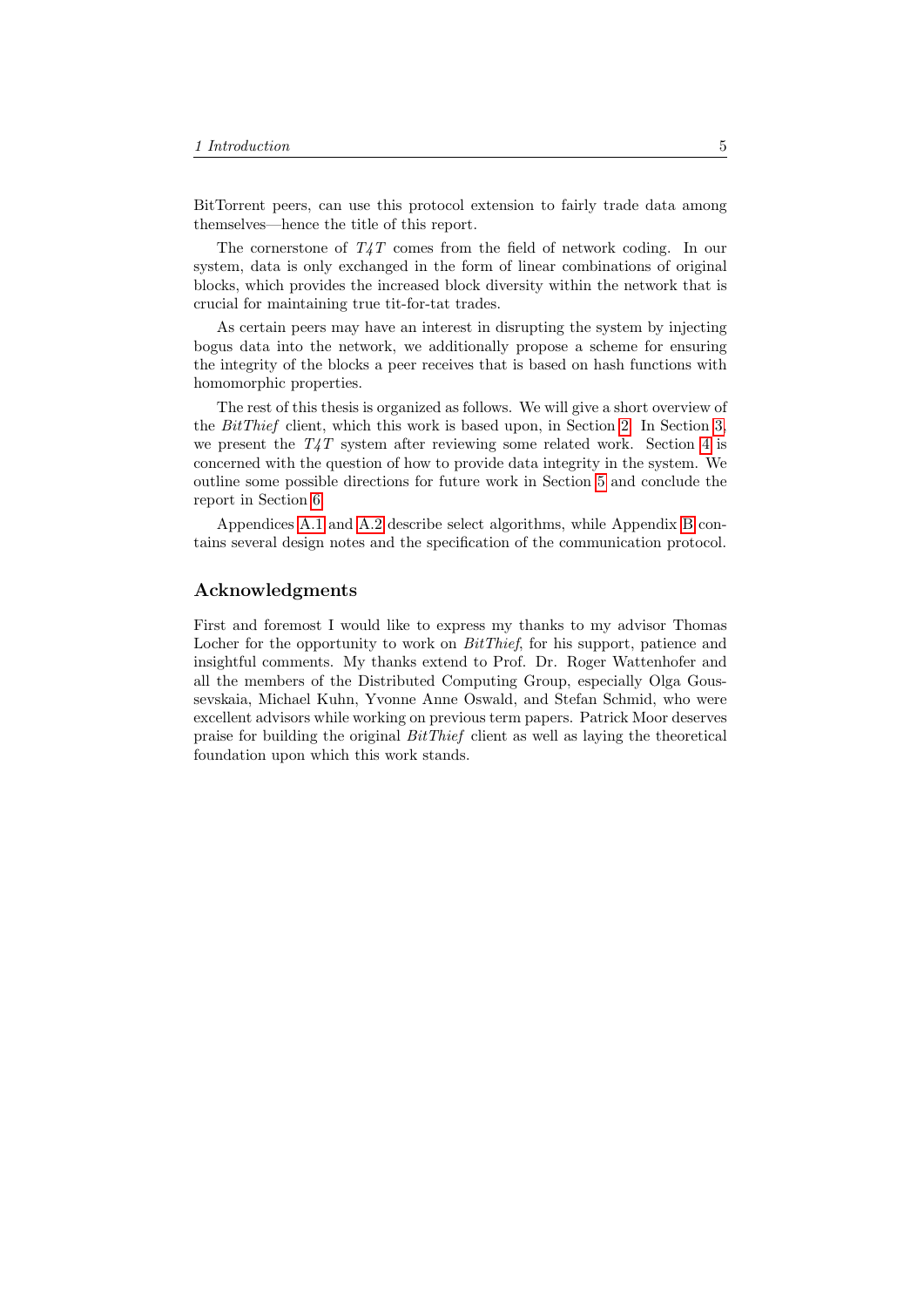## <span id="page-6-0"></span>2 The BitThief Client

BitThief is a BitTorrent client that was developed at the Distributed Computing Group as part of Patrick Moor's Master's thesis [29] in 2006. Its purpose was to show that it is possible to free-ride in a BitTorrent swarm, i.e., download data without contributing by uploading.

To provide a bit of background, BitTorrent still is the most popular peer-topeer network. Its enormous user base is illustrated by multiple studies; a recent one analyzing Internet traffic in different regions of the world concluded that with the notable exception of the middle east—peer-to-peer networks produce more than half of all Internet traffic [34]. Of that traffic volume, between 70% and 97% were stemming from either BitTorrent or eDonkey, with BitTorrent usually taking up around 60% to 70% of all peer-to-peer traffic.

In addition to its immense popularity, BitTorrent is widely considered to be reasonably fair and to offer enough incentives to uploaders to stave off free-riders. In comparison to other peer-to-peer networks, it has the conceptual advantage that a swarm (a separate BitTorrent network containing anything between a few up to several thousands of nodes) always only engages in exchange of one single file.[3](#page-6-1) This means that, in terms of fairness, peers do not need to take into account what other peers may have been contributing while exchanging other files, but can solely observe another node's momentary behavior in the swarm.

In truly global peer-to-peer networks, peers are (ideally) forming one contiguous mesh, sharing an abundance of different files. Measuring and rewarding participation in such an uncontrolled environment is much more difficult. In many networks, there have been efforts to introduce some sort of reputation that a node can earn by contributing, in order to discourage free-riding. Reputation in this sense can be regarded as a global history of a user's past behavior in the network, and a good reputation is usually rewarded with privileged access to the network's resources, such as faster downloads or shorter queues. The actual implementations of these reputation systems, however, often leave much to be desired. Fasttrack/KaZaA, for example, used to store a user's contribution (which determines his download speeds from other nodes) locally, a scheme that had been quickly cracked and thus proved to be next to useless, because soon every node would claim to have maximum participation. Other mechanisms are more elaborate, but usually require a certain computation and communication overhead. BitTorrent's design is simple yet effective and relies on the fact that all nodes in the network are always competing for the same file.

Without going too much into detail (see [8] for a thorough explanation by the original designer of BitTorrent, Bram Cohen), BitTorrent's attempt at encouraging contribution is its *choke/unchoke* mechanism. A client will only upload data to a maximum number  $k$  of other nodes, the  $k$  so-called "unchoked" nodes. The choked nodes, on the other hand, retain their connection but do not send requests for data lest they be disconnected. Every once in a while, the client resets the list of choked and unchoked neighbors, sorts the connected peers by their recent upload rate starting with the fastest uploaders, and unchokes the

<span id="page-6-1"></span><sup>3</sup>Technically speaking, BitTorrent has the ability to serve multiple files in a single swarm or "torrent"; however, as an overwhelming majority of users will still get all of the data served by the torrent, one can make this simplification.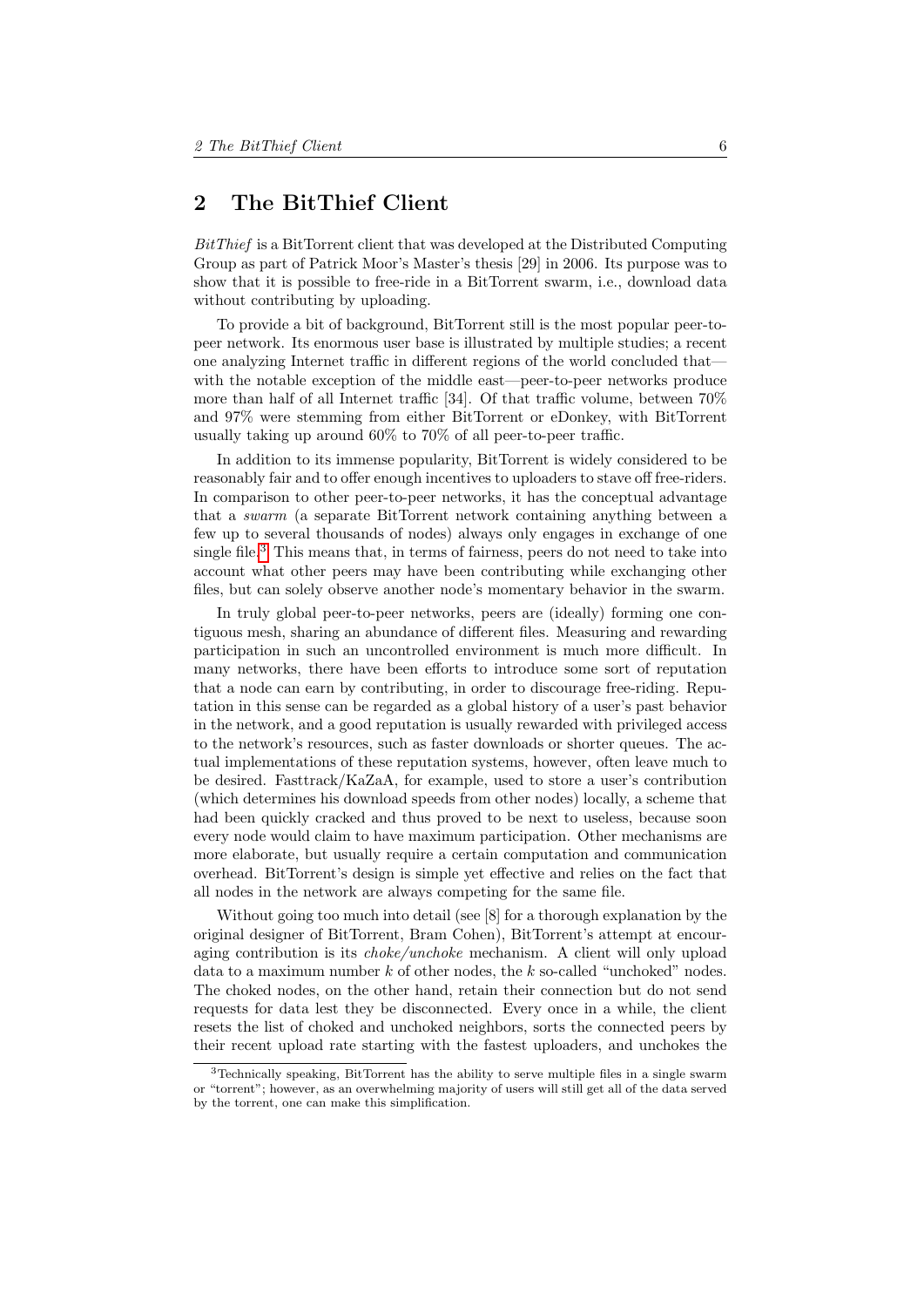first  $k$  peers of the list.

While uploading therefore increases a client's chance of becoming unchoked, it is by no means guaranteed that a free-riding client will always stay choked. In addition to the possibility that a non-contributing peer is still in the first  $k$ positions of the peer list, there is also a mechanism called "optimistic unchoking" that can be benefitted from. Every node in a swarm has a special upload slot for optimistically unchoking a random peer that used to be choked. This is done in order to detect currently unused connections that might be better (faster) than the used ones. A new, random peer is selected for optimistic unchoking every third unchoking round and offers a malicious peer a chance to download—at least temporarily—without participating.

Another attack vector is the piece selection strategy that BitTorrent clients use. Peers mostly utilize a rarest-first policy, striving to download first those pieces that are least available in their network neighborhood. Additionally, as soon as a sub-piece of a given piece is received, only sub-pieces from that piece are requested until the piece is completed. Those mechanisms try to ensure that pieces remain evenly distributed among all peers, but they can lead to the situation where a peer cannot use his entire potential download capacity because of another peer with available upload capacity not offering the right pieces. A selfish node, however, can just download any piece from the fastest uploader available.

BitThief aims to exploit these weaknesses. It combines multiple attacks, some of the previously described, others inspired by exploits covered in [24]. For a condensed overview and evaluation results, see [25]. It suffices to note here that the BitThief client, in mature swarms with several seeding peers, often reached similar download speeds as other clients, all without uploading a single bit of user data. BitThief was written from scratch in Java, using the implementations of the "mainline" BitTorrent client and the popular open-source client Azureus as references. The latest version is available at [http://dcg.ethz.ch/projects/bitthief/.](http://dcg.ethz.ch/projects/bitthief/)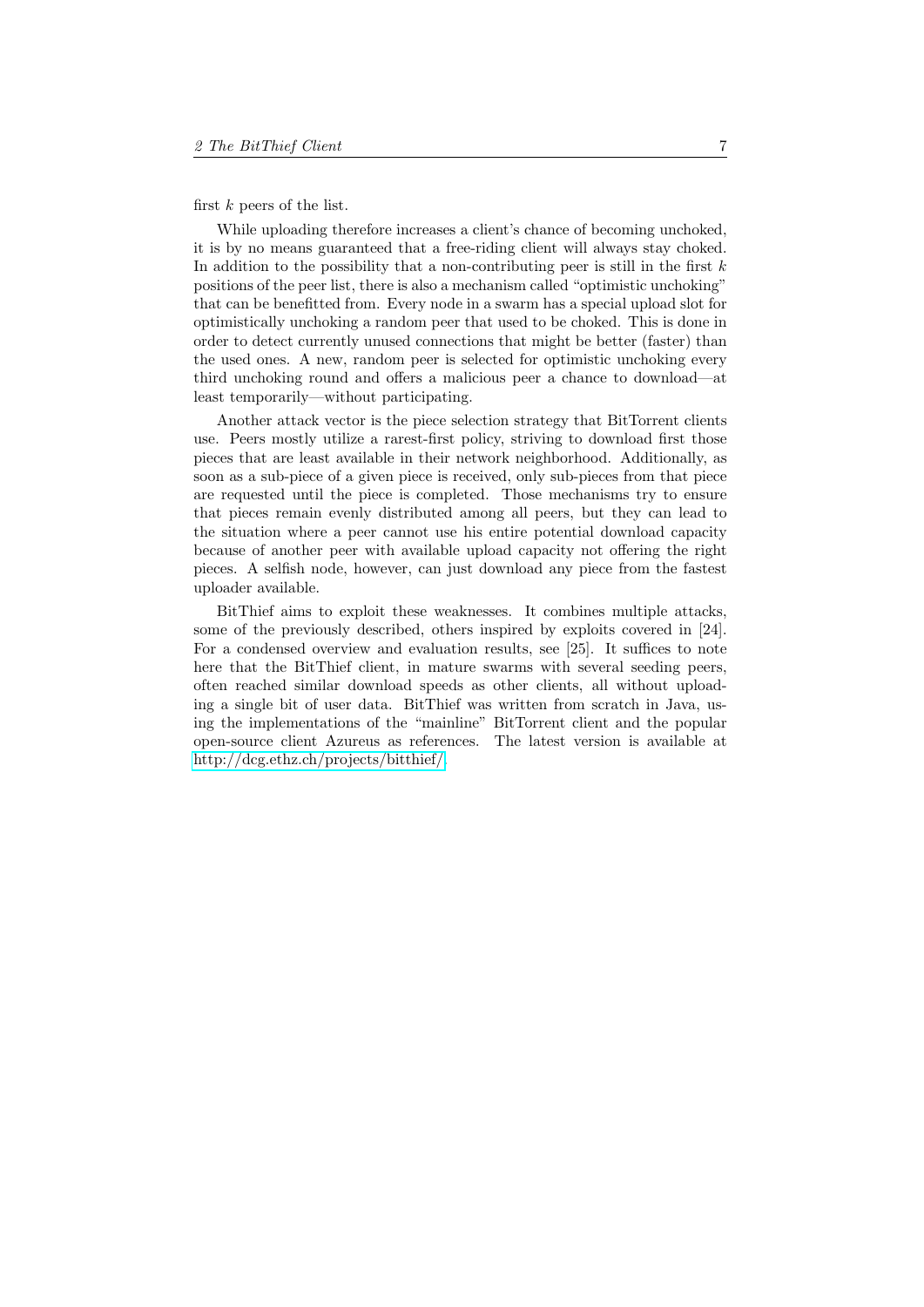## <span id="page-8-0"></span>3 The T4T System

In this section, we will give an overview of the mechanism utilized to introduce true tit-for-tat (T4T) block exchange amongst BitThief clients. First, we will have a quick look at related work in the area, namely techniques whose aim is to ensure fairness in peer-to-peer file exchange networks. Next we briefly describe the motivation for the scheme and cover the actual  $T_4T$  system in detail. Some technical design characteristics and the specification of the communication protocol can be found in Appendix [B.](#page-34-0)

## <span id="page-8-1"></span>3.1 Related Work

The existence of free-riders in peer-to-peer networks has been observed in multiple studies. An early analysis [1] of the *Gnutella* peer-to-peer network showed that nearly 70% of nodes never upload any data at all. [18] performed a followup study of the same network and found that free-riding increased significantly, with now more than 85% of the users not sharing a single file. Another paper by Saroiu et. al. [33] found that in the (now defunct) Napster network, 40% to 60% of the user base provide as little as 5% of all files. It has become clear that the classical "Tragedy of the Commons" problem extends to a digital environment, insomuch as the large percentage of free-riders degrades the network's utility for every user. While the presence of free-riders alone is apparently not driving users away from peer-to-peer networks—a fact that is corroborated by studies with human participants in real life [27]—the full potential of the systems is clearly not tapped as long as free-riding is prevalent.

A lot of work has been done in the past years that promise to provide incentives for participation in peer-to-peer networks. [10] gives a concise general overview of findings and open questions related to free-riding and participation incentives in peer-to-peer systems. Feldman et. al. found in [11]—using a General Prisoner's Dilemma model—that scalable incentive techniques have to rely on shared history, meaning network participants sharing their historical observations of other nodes' actions. There are a multitude of different approaches to do this, of which we briefly list a few:

- DHT-based reputation systems store the contribution of a node as observed by other nodes in a network-wide DHT. This—together with a suitable mechanism that privileges peers with good reputation—is a simple solution to discourage free-riding. Unfortunately, DHT lookups needed for updating and retrieving reputation values tend to be expensive in terms of exchanged messages [31]. The scheme is also prone to large-scale false reports attacks.
- Virtual currency can be utilized in peer-to-peer systems. The "coins" of the virtual currency are used to pay for the download of data, so that nodes that participate more are also going to be more wealthy than other nodes. This usually involves a trusted party (the "central bank", if you will) that manages security and detects fraud attempts like double spending. Disadvantages of the scheme include the fact that virtual coins grow in size each time they are spent [6] and the problem of controlling inflation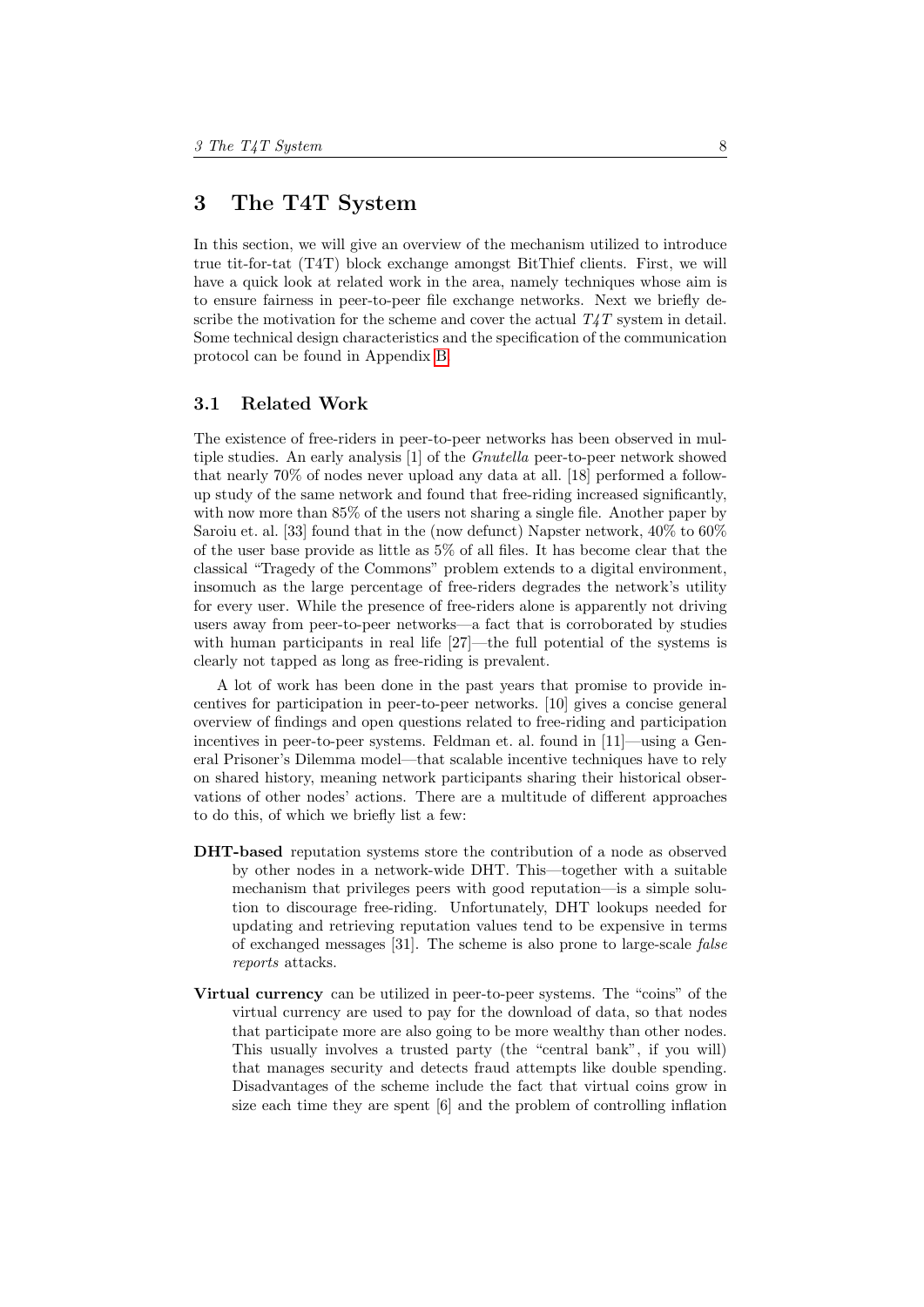and deflation. Garcia et al. propose a completely decentralized virtual currency called "Off-line Karma" in [13].

Trust-based networks depend on indirect, second-hand observations to estimate the trustworthiness and reputation of a node. The inherent problem of false reports is overcome by building some sort of trust network. Eigen-Trust is an example of such a system that collects reputation values about a given node from a subset of other nodes from the network, weighted by their own respective reputation [19].

## <span id="page-9-0"></span>3.2 Motivation

As of now, BitTorrent swarms depend on altruistic users that continue to share even when their sharing ratio exceeds one, in other words, peers that upload more data into the swarm than they have received.[4](#page-9-1) These benevolent peers allow other, more selfish nodes to get away with greatly reduced sharing ratios; in some cases—as demonstrated by BitThief—not uploading at all. As every peer-to-peer network crucially dependens on collaboration, it is desirable to force these selfish peers to upload as well.

If we regard a BitTorrent swarm from a game-theoretic point of view, we can view the exchange of blocks as rounds of a game of repeated interaction where players can either cooperate (uploading a block to the other player) or defect (not uploading any data). Since Axelrod and Hamilton's famous work "The Evolution of Cooperation" [3] first examined these kinds of games, tit-for-tat is considered as the asymptotically best strategy, given that every participant tries to maximize its own utility. Tit-for-tat's basic "nice" (it will strictly cooperate as long as not provoked) and "provokable" (once provoked, it will retaliate) properties seem to make it impervious to attacks. Thus, it is natural to try and introduce a fairness model that is based on tit-for-tat.

Note that this is not a contradiction to the previously mentioned findings in [11], as we do not care about another node's global participation. Instead, we only regard the isolated view of the two nodes that engage in data exchange. As all nodes in a BitTorrent swarm are interested in the same single file, fairness in every single exchange implies a fair system overall. This means, however, that nodes cannot accumulate the value gained from participation over time as it is possible in other systems.

Pure tit-for-tat in the BitTorrent environment means that for every block downloaded from a given peer  $b$ , a peer  $a$  also has to upload a block to  $b$ , or  $b$ will no longer interact with a. This immediately poses two problems:

The bootstrap problem is immanent in a true tit-for-tat exchange scheme: a newly joining node is not able to participate in any transaction as it has no "seed capital". This problem is not as severe as it can be circumvented by a simple measure that is similar to BitTorrent's Fast Extension mechanism,

<span id="page-9-1"></span><sup>4</sup>There exist closed BitTorrent communities where members have to always keep their share ratio above 1 or risk being banned. However, even in these swarms it is imaginable that malicious nodes just upload garbage sub-pieces, exploiting the fact that only whole pieces can be verified.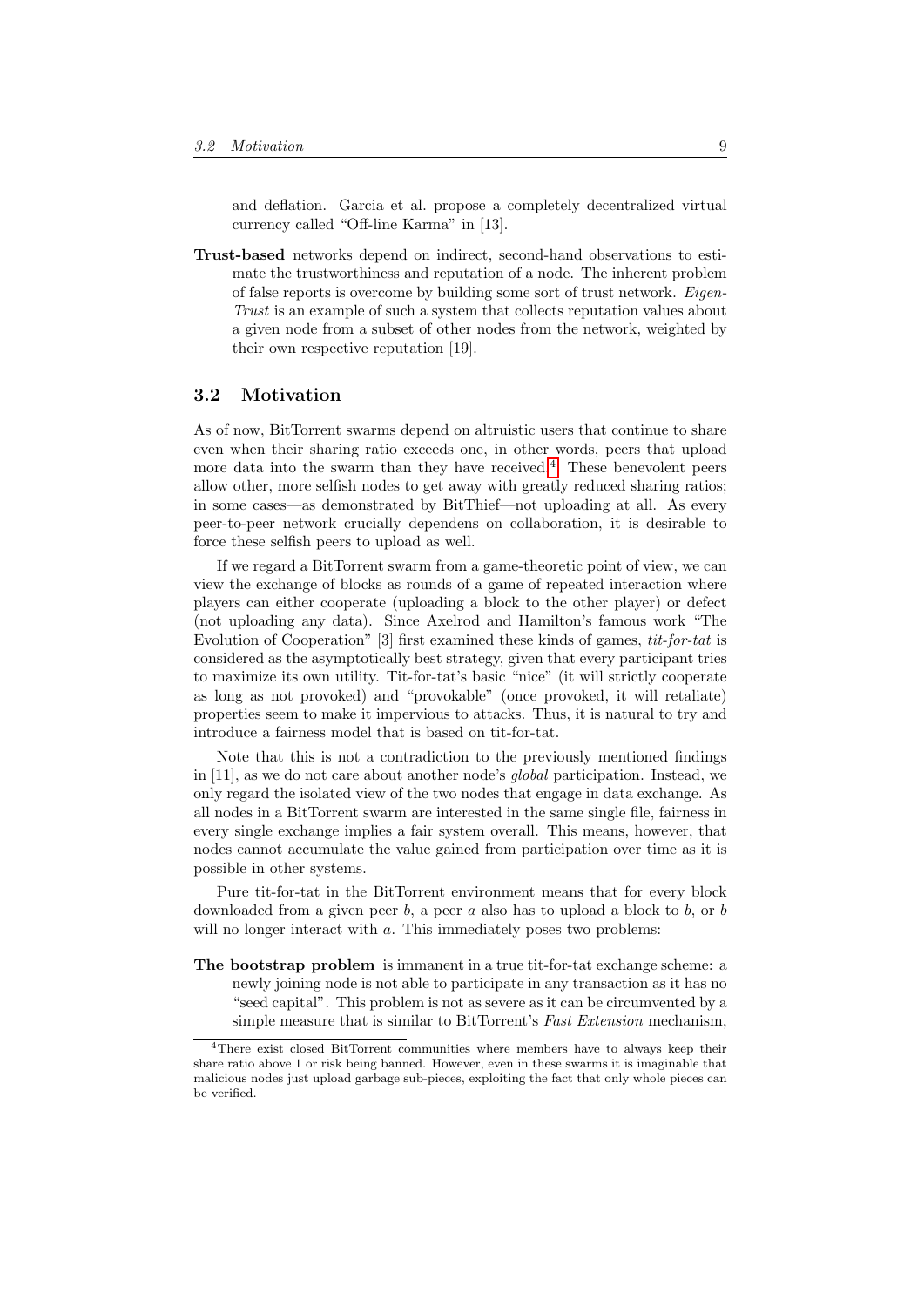by which a new node is allowed to download a small, well-defined set of blocks for free.

The problem of block diversity is graver: As the number of blocks in a BitTorrent download is fixed (usually in the low thousands) and every single block is required to complete the download, peers quickly run into the situation where node  $a$  is interested in some blocks of node  $b$ , but not vice versa (because  $b$  already possesses all the blocks that  $a$  can offer); thus preventing interaction between  $a$  and  $b$ . As an example, assume that a, b each possess  $n/2$  blocks of a file consisting of n blocks. If we assume that the downloaded subset of blocks is random, then  $a$  and  $b$  are each interested in about half of the blocks the other node has. They will thus play tit-for-tat until both possess  $3n/4$  blocks of the file, at which point they have to find other sources to download from, potentially wasting the available bandwidth between  $a$  and  $b$ . The solution to this problem is the core of the T4T system and is described next.

## <span id="page-10-0"></span>3.3 Source Coding and Block Diversity

Source coding, respectively the more general network coding is a fairly new topic in information theory. Ahlswede et. al. introduced the concept in their article "Network Information Flow" [2] in 2000 by showing that routing and duplicating messages alone is generally not able to achieve maximum throughput<sup>[5](#page-10-1)</sup> in a network graph. Instead, one has to introduce (re-)encoding of symbols of a message at the source and at intermediate nodes (the original paper uses a class of block codes called  $\alpha$ -codes). Sinks can then decode the original message as soon as enough encoded symbols have arrived.

While network coding is able to utilize a network's capacity more efficiently, it also has a few drawbacks, namely the increased complexity of coding as opposed to traditional routing and the requirement that the topology of the network be known at the time of constructing the coding algorithm. And while network coding is thought to be of much use in large-scale distributed systems, such as multicast or wireless networks (see [15] and [20] for examples), the assumption of a static network graph questions the usability of network coding in dynamic peer-to-peer networks [35], where nodes may join and exit the swarm at any time. Also, the fact that an optimal network coding algorithm inevitably requires the peers with greater uplink capacity to serve more traffic may discourage selfish peers.

As our primary goal is not necessarily optimizing the information flow inside the network, but to enhance block diversity, we focus our attention to a secondary effect of network coding: The fact that messages are re-encoded such that a certain number of them can be decoded at the source with no communication overhead provides a readily available solution to our block diversity problem. We can even do away with the re-encoding of messages at intermediate nodes, and just take the idea that with transmitting linear combinations of blocks instead of pieces of the original file, we get our desired high block diversity. This approach is a somewhat lesser variant of network coding, and

<span id="page-10-1"></span> $5$ Maximum throughput meaning the maximum flow in the flow network.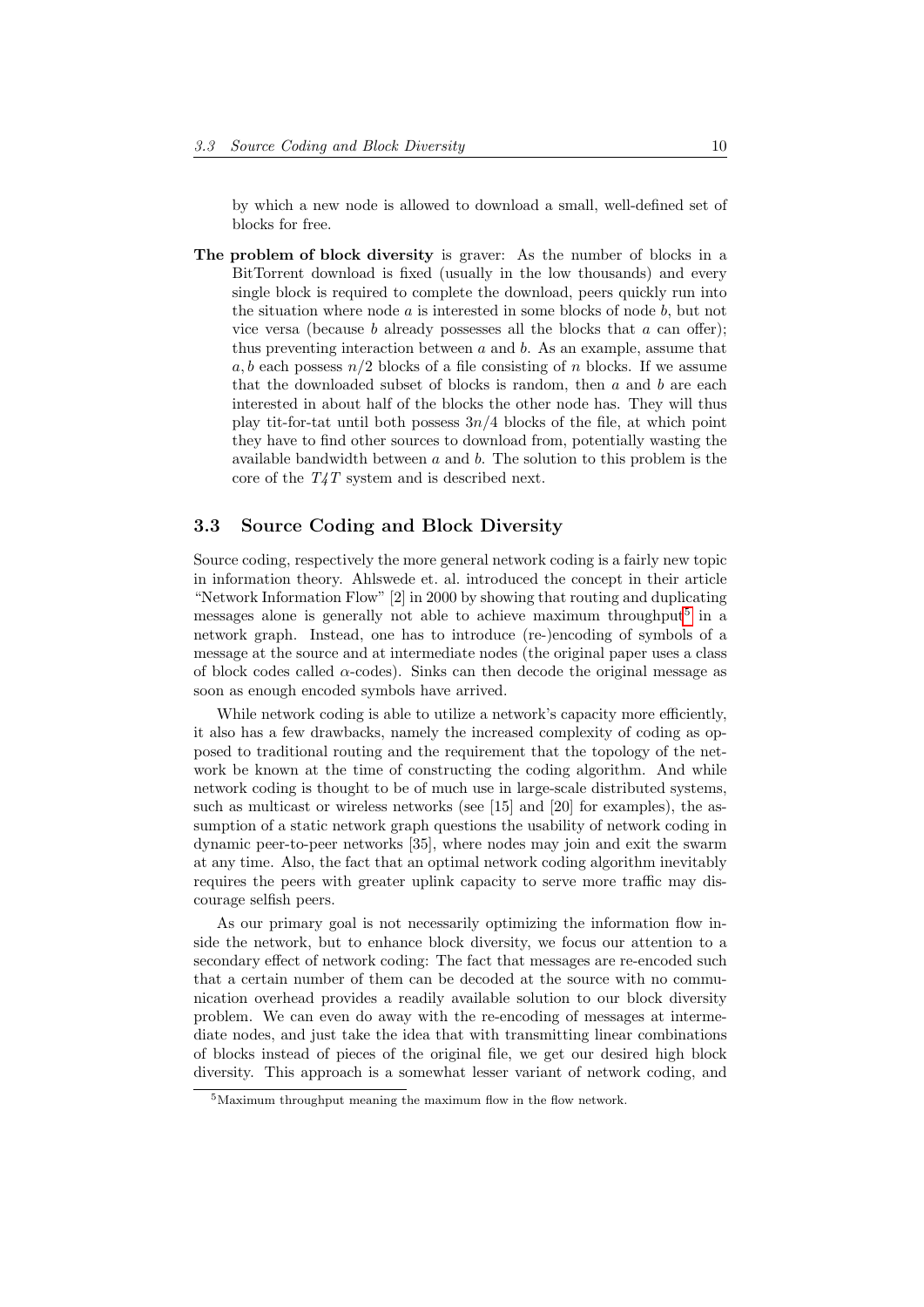has already been used to design peer-to-peer content distribution systems, for example in [14] and [22].

Similar to the original BitTorrent file, we consider a file  $f$  to be composed of n blocks. A block is the basic exchange unit between peers and consists of  $m$  symbols. While in other network coding systems these symbols are often elements of a Galois Field  $GF(2^p)$  with the XOR operation defined as addition, we chose as symbol domain the finite field  $GF(q)$  with q being a large prime, namely the *Mersenne prime*  $2^{31} - 1$ , together with regular, modular addition. Binary fields have the advantage that they fit nicely into bit strings of length p and their arithmetics can be performed atomically in hardware. But as a Mersenne prime is *almost* a power of two, groups operations can be implemented quite efficiently. When the result of an addition exceeds  $q$ , one can just drop the carry bit and increase the result by one. To illustrate the principle, a file  $f$ to be downloaded is represented as a  $m \times n$  matrix **F** 

$$
\mathbf{F} = \left( \begin{array}{ccc} b_1[1] & \dots & b_m[1] \\ \vdots & \ddots & \vdots \\ b_1[n] & \dots & b_m[n] \end{array} \right) ,
$$

where  $\mathbf{b}[i]$  is the  $i^{\text{th}}$  block of f represented by a vector of m symbols  $\big[b_1[i] \dots b_m[i]\big]$ with  $b_j[i] \in GF(q)$  for  $0 < i \leq n, 0 < j \leq m$ .

All arithmetic operations performed on block vectors are done componentwise where applicable, i.e. for an operation  $\star$  and two blocks  $\mathbf{a} = [a_1 \dots a_m], \mathbf{b} =$  $[b_1 \dots b_m]$  we have that  $\mathbf{a} \star \mathbf{b} = \mathbf{c}$  where  $\mathbf{c} = [a_1 \star b_1 \dots a_m \star b_m]$ . Scalar multiplication is performed as usual.

Seeders, that is, peers in possession of the whole file, build linear combinations out of the original blocks by adding  $k$  random blocks together. The resulting combination block c is associated with its vector of coefficients that serves as a kind of block ID. For every combination block c and corresponding ID vector  $\mathbf{v} = [v_1 \dots v_n] \in \{0, 1\}^n$ , we therefore have

$$
\mathbf{c} = \sum_{i=1}^{n} v_i \mathbf{b}[i] ,
$$

where again  $\mathbf{b}[i]$  is the  $i^{\text{th}}$  block of the original file.

Only combination blocks are ever exchanged between nodes, and only seeders create new combinations. This means that a bitfield will always suffice to identify a given linear combinations, as coefficients will always be either 0 or 1.

How exactly is this scheme helping the block diversity problem? If we again take the example of two nodes that are each in possession of (random)  $n/2$ blocks, both peers have now a much improved ratio of blocks that they are interested in. They each can use about  $\frac{n}{2}(1 - n/(2\binom{n}{k}))$  of the other node's blocks, which means that even for small  $k$ , both will be able to almost finish their downloads without interacting with any other peers.

## <span id="page-11-0"></span>3.4 Decoding

Ideally, a peer is able to decode its received blocks and retrieve the original file as soon as it possesses  $n$  linear combination vectors. Decoding in our system is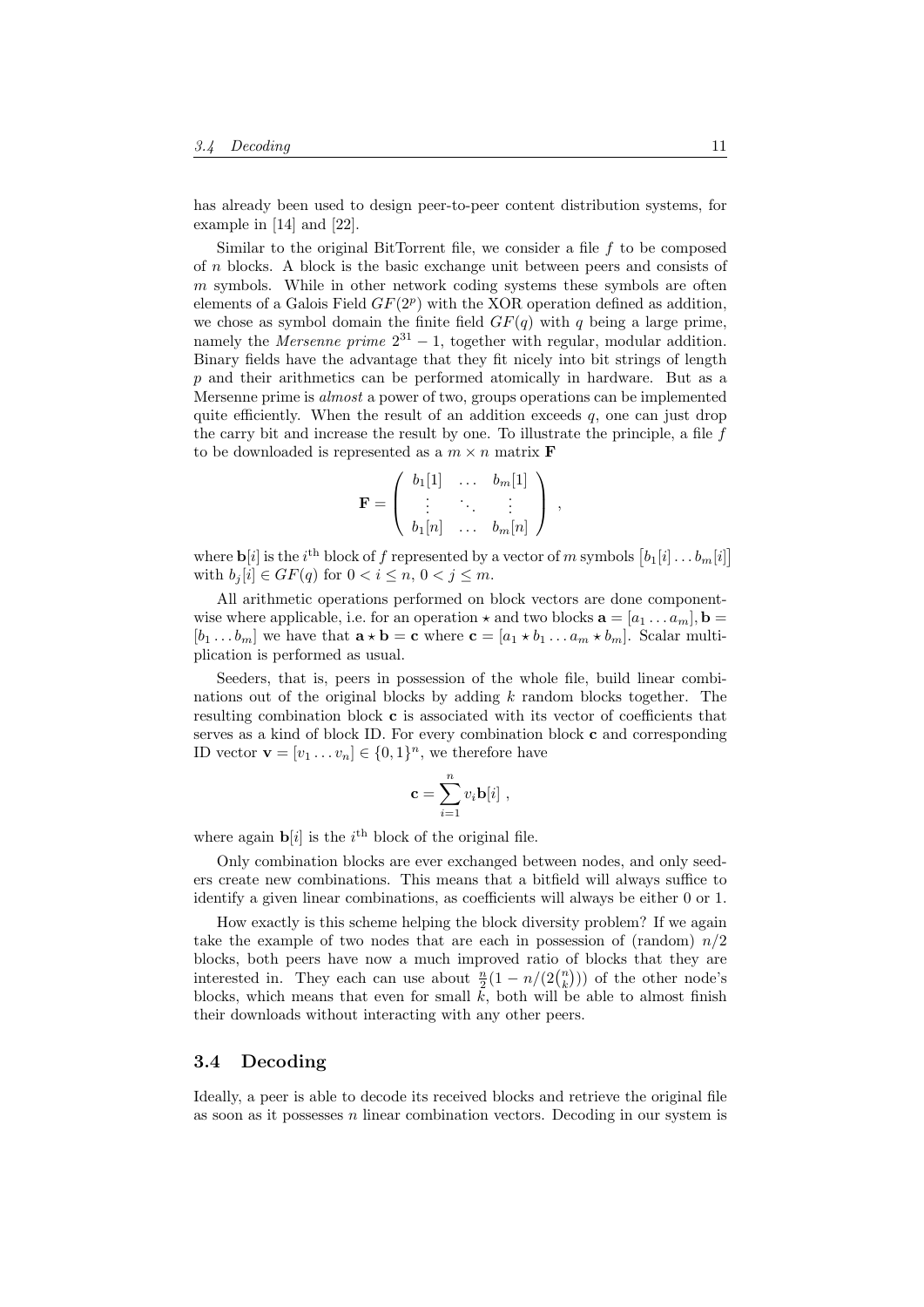equivalent to solving a system of linear equations. The  $n \times n$  coefficient matrix V is constructed with the ID vectors of the received combinations as row vectors, resulting in a sparse matrix with exactly k ones and  $(n-k)$  zeroes in every row. We also have a right-hand side vector  $\bf{r}$  whose entries are the downloaded linear combination blocks. Thus we solve  $Vx = r$  for x and will have the original file's  $n$  blocks as entries of  $x$ .

It is clear that the system can only be uniquely solved if  $V$  is invertible, i.e. if  $V$  has full rank  $n$ . This basic fact is the motivation for our choice of modular arithmetic instead of the XOR operation for the source coding. Simulation reveals that when using XOR in a binary field, the coefficient matrix that results from randomly producing linear combinations of blocks has nearly always rank less than n. In network coding systems utilizing binary fields, random weights for individual blocks are usually employed to ensure the non-singularity of  $V$ . We do not use this weighting mechanism, simplifying the coding processes and replacing the transmission of a vector of weighting coefficients with a simple bitmask.

After inverting  $V$ , all n downloaded linear combinations are multiplied with  $V^{-1}$  to reconstruct the original blocks. Inverting a square matrix of size n can be done in  $O(n^3)$  time, and the multiplication with the received blocks takes another  $O(n^2m)$ . With m normally being much larger than n, the decoding time is dominated by the time required to multiply the inverse with the blocks. However, as the product  $nm$  is constant for a given file size, reducing  $m$  will actually slow down the decoding. We found that even for moderately large  $n$ , the time to invert  $V$  and decode the blocks must be measured in minutes, not seconds. Relief comes from the fact that the second part of the decoding process is easily parallelized, so that we can take advantage of the contemporary shift towards multi-core home computers.

The choice of k is crucial for the algorithm. While even with  $k = 2$  the block diversity is already great enough to ensure smooth tit-for-tat exchange,  $k$ has to be larger to guarantee the invertibility of the coefficient matrix  $V$ . On the other hand, a large  $k$  makes the encoding slower as more blocks have to be added together for each combination, and results in a denser matrix  $V$  that is inverted less efficiently. A preliminary analysis shows that in order for  $V$  to have full rank, it is necessary—yet not sufficient—that every column vector has at least one non-zero entry. A column consists of only zeroes with probability  $(1 - \frac{k}{n})^n$ , which is approximately  $e^{-k}$  for large n. It follows that k must grow at least logarithmically in  $n$  for the expected number of columns consisting solely of zeroes to remain constant. We followed [26] and set  $k = \log n + 2$ , which, according to simulation, results in an invertible matrix with very high probability. If a peer still ends up with a singular matrix, all it has to do is to download one or more additional linear combinations.

## <span id="page-12-0"></span>3.5 Slices

We have seen previously that the decoding of the received linear combination blocks is quite time-consuming, which is especially bothersome as the process can only start as soon as the last of the  $n$  blocks has arrived, which is the moment at which the typical user of a peer-to-peer client would expect to be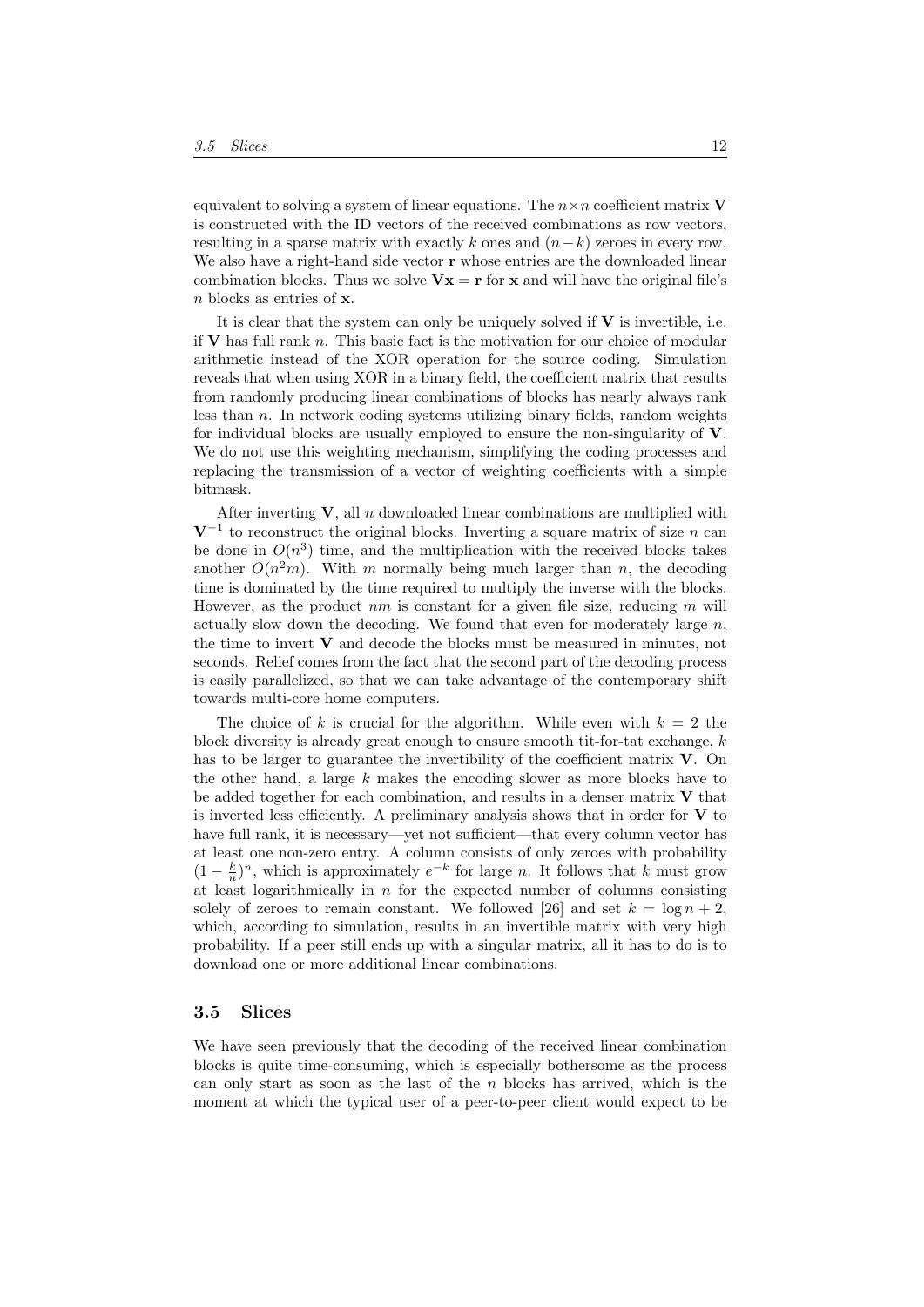able to use the downloaded file.

A simple yet effective solution to this problem is proposed, among others, in [7] and [14], which just divides the file to be downloaded in multiple segments of fixed size. Linear combinations are then only ever built using blocks from the same segment. We call these segments slices and let them consist of a specific number  $n<sub>s</sub>$  of blocks. Every aspect of the source coding mechanism operates on a single slice in lieu of the entire file, which means that as soon as all  $n_s$ blocks of a specific slice have been received, the decoding of that slice can begin even if no other blocks from the file have been downloaded at all. This has two profound advantages, the first being that the decoding of the whole file takes time linear in the number of slices instead of polynomial in file size, the other that the decoding process is more evenly spread during the duration of the download as single slices can be decoded individually.

## <span id="page-13-0"></span>3.6 Helper Blocks

A helper block is created for every slice of the download. It serves two purposes: First, it contains the orphaned bits at the end of each block. Suppose we have a block size of 128 KByte, so that a block consists of 33'825 symbols of 31 bits each. This leaves an incomplete symbol with the size of a single bit at the end of every block that is not accounted for in the construction of the linear combinations and thus never transmitted. We could, of course, only allow block sizes that align with symbol boundaries (e.g. 124 KByte), but storing the incomplete symbols in a separate block is a more flexible approach. Even when choosing a worst case block size such as 120 kByte, resulting in 30 surplus bits per block, the helper block for a 128 MB slice is approximately 4 kByte in size, which should be acceptable.

Second, there is a slight probability that the 31 bits which make up a symbol are all ones. As the order of our finite field is  $q = 2^{31} - 1$ , we cannot represent this bit pattern. For this reason, the helper block also indicates the location of the occurrences of this specific pattern. With compressed file formats being overwhelmingly used in the distribution of digital content, the frequencies of such a particular bit pattern—note that the 31 ones also have to be located exactly inside the boundaries of a symbol—should be small and not inflate the size of the helper block unreasonably.

The helper blocks are exchanged directly and never used for source coding. To distinguish them from normal blocks, they have an ID consisting solely of zeroes. As helper blocks are comparably light-weight, they are not subject to the tit-for-tat policy of normal block exchange, and a peer newly joining a swarm will always try to download the helper blocks first, so they stay available in the network.

## <span id="page-13-1"></span>3.7 Seeding and the Bootstrap Problem

We previously mentioned the bootstrap problem of newly joining nodes. In order to make it possible for new peers to acquire a set of blocks with which they can start engaging in tit-for-tat exchange, seeders will offer a small set of blocks to any leecher for free. It makes sense to relax the tit-for-tat demand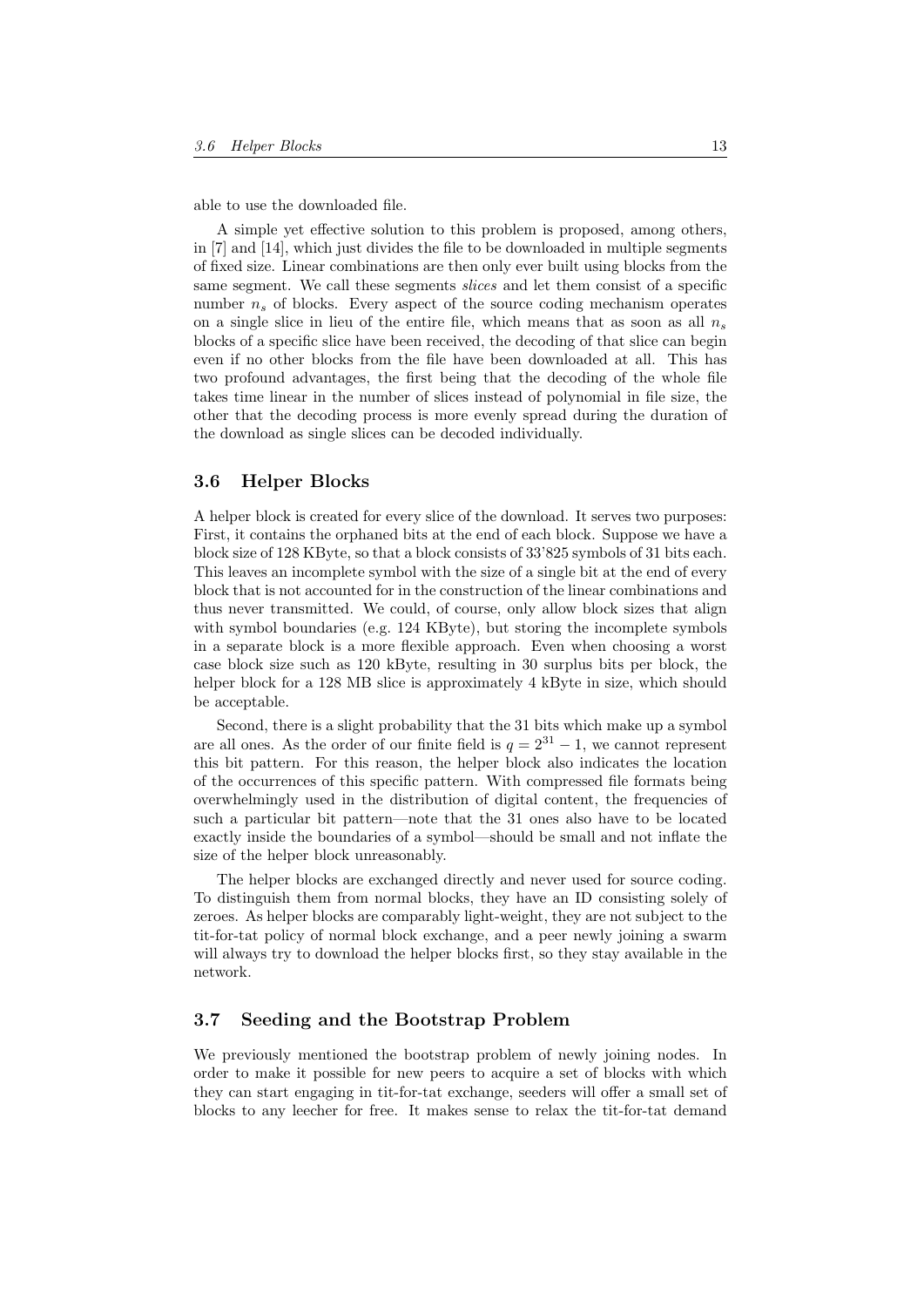for the specific combination of seeders and starting nodes, as the former have nothing additional to gain from further exchanges and the latter no blocks to offer. In contrast to the Fast Extension mechanism of BitTorrent, only seeders will offer such free sets, as leechers never build any new combinations. When a newly joined node contacts a seeder, the seeder will calculate a pseudo-random set of block IDs and announces them to the other node. The seed for the PRNG that generates the set is the new node's IP address and the size of the set is proportional to the number of nodes in the swarm, which can be estimated using the number of neighbors the seeder sees.

Note that a peer's seeding status is applied to individual slices and not to the whole file. A peer can very well be already seeding a certain slice while it has only received few blocks from another slice. Accordingly, the free starting set is provided per slice, so that a new node has a starting capital for every slice to begin trading.

The proposed scheme serves two purposes: First, every peer will be assigned and provided with a set of unique linear combinations, which increases block diversity and ensures that the newly joining node has blocks that other peers will be interested in. Second, as all seeders will calculate the same free set for a given peer and the size of the free set depends on the (estimated) size of the swarm, free-riding by malicious peers is not possible and the burden on the seeders remains low.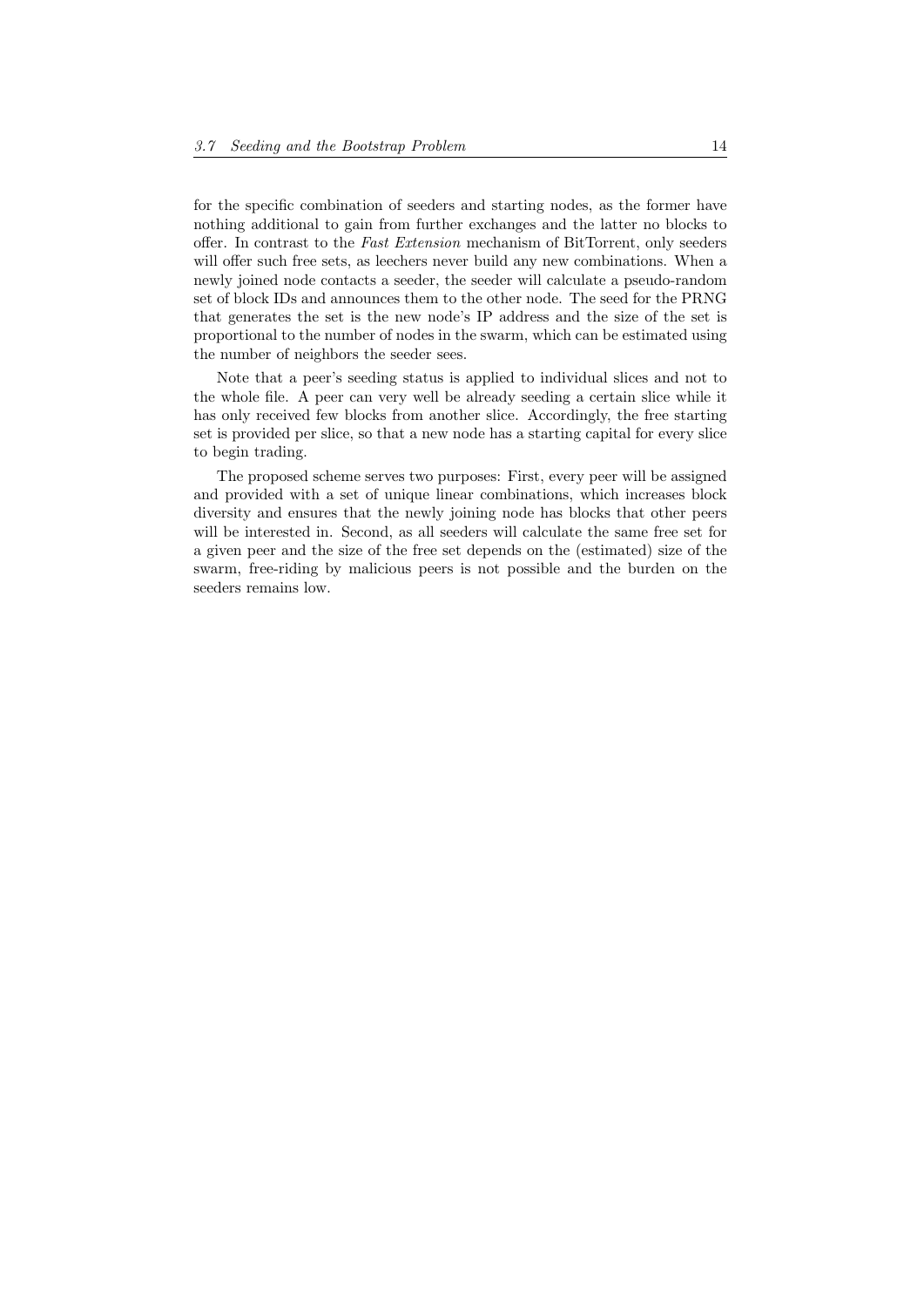## <span id="page-15-0"></span>4 Data Integrity

## <span id="page-15-1"></span>4.1 Introduction

While the previous sections were concerned with aspects of fairness and network coding, an area that has so far been left open is the topic of security. A peerto-peer network should be able to provide protection from adversaries that try to upload bogus data into the swarm. While it seems very hard to ensure that the file a user downloads from the network is really the one he was looking for, we can find ways to at least make sure that every peer receives the exact same copy of the originally seeded file.

In BitTorrent, data integrity is provided by means of a list of hashes in the Torrent's metainfo file. For every piece in the data file, a 160-bit SHA-1 hash is computed and stored. Upon receiving a piece from the network, a node can instantaneously check whether the piece has been altered—either already at the source or mid-transit—by computing the hash of the received data and comparing it to the correct hash. This approach is straightforward enough, although a user still has to trust the publisher of a BitTorrent file to include valid hashes; then again, the publisher could just provide an inaccurate description of the downloaded file's content.

From the previous sections it becomes immediately clear that storing and communicating hashes in this fashion cannot be a viable way to ensure data validity in the T4T environment. As the potential number of tradeable blocks the number of linear combinations that can be constructed—is  $\binom{n}{k} \cdot n_s$  where n is the number of blocks per slice and  $n<sub>s</sub>$  stands for the number of slices in the file, one would have to store and transmit much more data for the hashes than for the data itself, even using large blocks and small hash sizes.

Pre-computing all possible hashes is therefore out of the question. But there is another way: observe that while encoding the data to be transmitted, we just perform an addition of symbols in a symbol space  $GF(q)^m$ . If there were a function that had the one-way-ness required for hashing, yet still offer a possibility to compute the hash of the addition of two symbols using only their hash values, we could use it as a basis for our data integrity scheme. Basically, we are looking for some sort of homomorphism between the symbol space and the hash value space whose inverse is intractable. Fortunately, such functions have already been discovered and described, and we will use them for our purposes.

Another way to ensure data integrity that has recently been proposed is the use of so-called *secure random checksums*. We quickly discuss this approach in Section [4.7,](#page-24-0) but do not use them in the context of  $BitThief$ .

## <span id="page-15-2"></span>4.2 Homomorphic Encryption

A homomorphic encryption scheme allows certain arithmetic operations to be performed on ciphertexts. Different variants of this property are found, for instance, an additively homomorphic cryptographic algorithm may allow the decryption of the addition of two ciphertexts to be the same as the addition of the original plaintexts. Known homomorphic cryptography schemes so far only support group operations on plaintexts; one could imagine that there also exist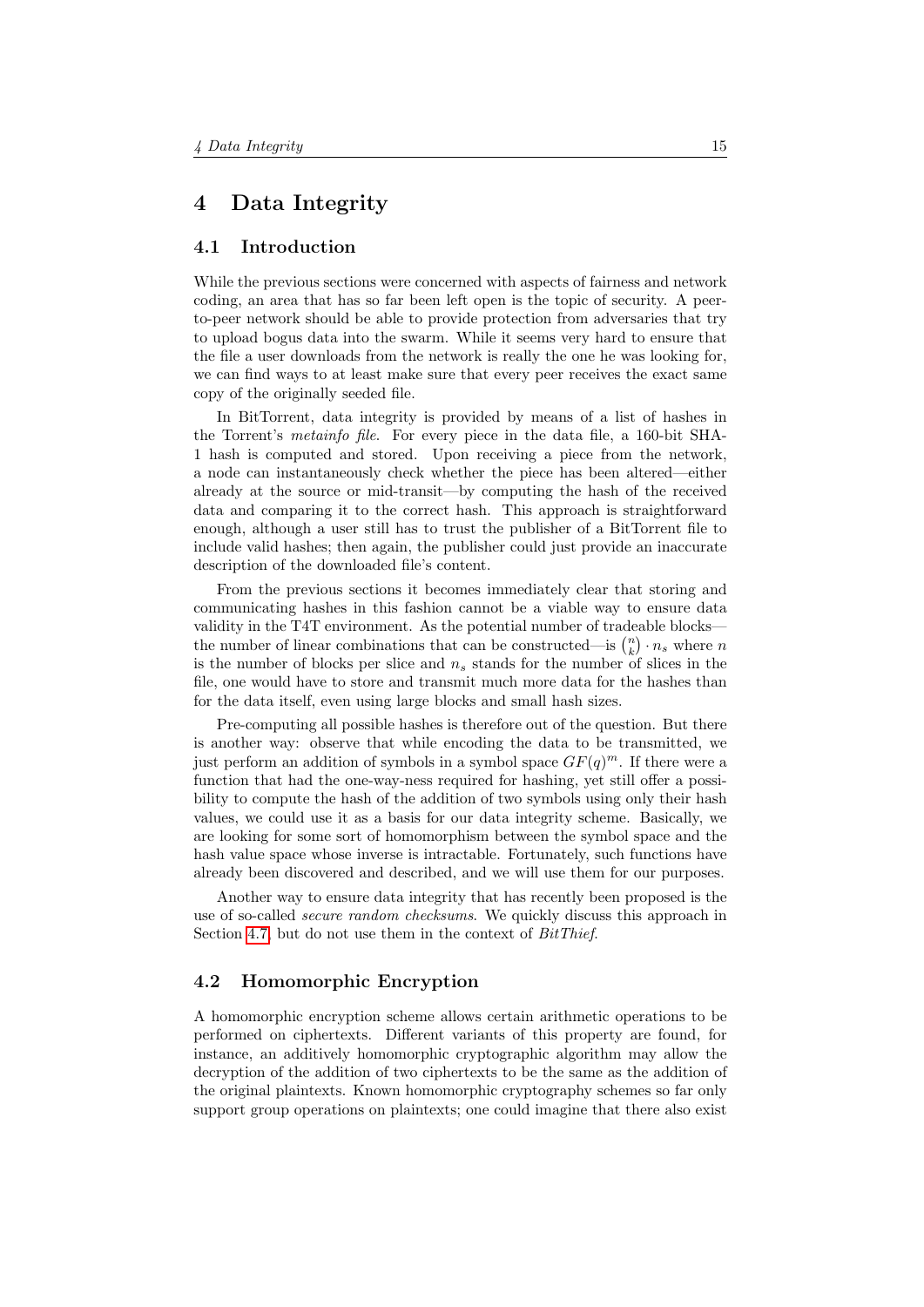systems that preserve a ring structure of the message space.

These homomorphic encryption schemes are especially useful in scenarios where someone who does not have decryption keys needs to perform arithmetic operations on a set of ciphertexts, for example the tallying of votes in a secure electronic voting system or for tamper-resistant data aggregation in sensor networks. In other scenarios, the property of homomorphism is undesired, as it automatically implies malleability of the cryptographic system. A malleable cryptography scheme offers the possibility for an adversary to transform a given ciphertext c into another ciphertext  $\hat{c}$ , whose corresponding plaintext  $\hat{m}$  is related to the original plaintext m via the relation  $\hat{m} = f(m)$  for some known function f.

In fact, most asymmetric cryptography systems that are used today have homomorphic properties and are thus malleable. As public-key cryptography is in practice mostly used to derive a session key for the actual, symmetric encryption and decryption of a message, this is not of much concern. In any case, signatures may be used to thwart an adversary's tampering attempts.

We give a more formal description next: let A be a cryptographic algorithm with encryption function  $\varepsilon$  and corresponding decryption function  $\delta$  operating on a message space M and a ciphertext space C. If we have operations  $+$ ,  $\times$ such that M is a group under  $+$  and C is a group under  $\times$ , then we say that A is  $(+, \times)$ -homomorphic if

$$
c_1 \times c_2 = \varepsilon(m_1 + m_2)
$$

or, alternatively,

$$
m_1+m_2=\boldsymbol{\delta}(c_1\times c_2).
$$

## <span id="page-16-0"></span>4.3 Different Homomorphic Encryption Schemes

We will now have a look at different homomorphic encryption schemes and analyze whether they could be adapted as a basis for our data integrity mechanism. As we are essentially looking for a one-way function, and asymmetric cryptography is based on trapdoor functions (encrypting is easy, but decrypting is hard without knowledge of a key), we can start by looking at existing public-key cryptography systems. Many of those can be broadly divided into the following three classes defined by their underlying intractable problem:

#### <span id="page-16-1"></span>4.3.1 Factorization-Based

One of the first public-key cryptography systems that gained public recognition was the RSA algorithm designed at MIT by Rivest, Shamir and Adleman and described in [32]. While Diffie and Hellman had previously come up with a scheme for securely exchanging keys over a public channel (which was based on the discrete logarithm problem discussed next), RSA also covered the actual encryption and decryption process.

RSA assumes that the problem of factoring large integers is hard to solve, specifically factoring semiprimes (the product of two primes). A quick overview of the procedure follows: Alice chooses large primes  $P, Q$  and takes the product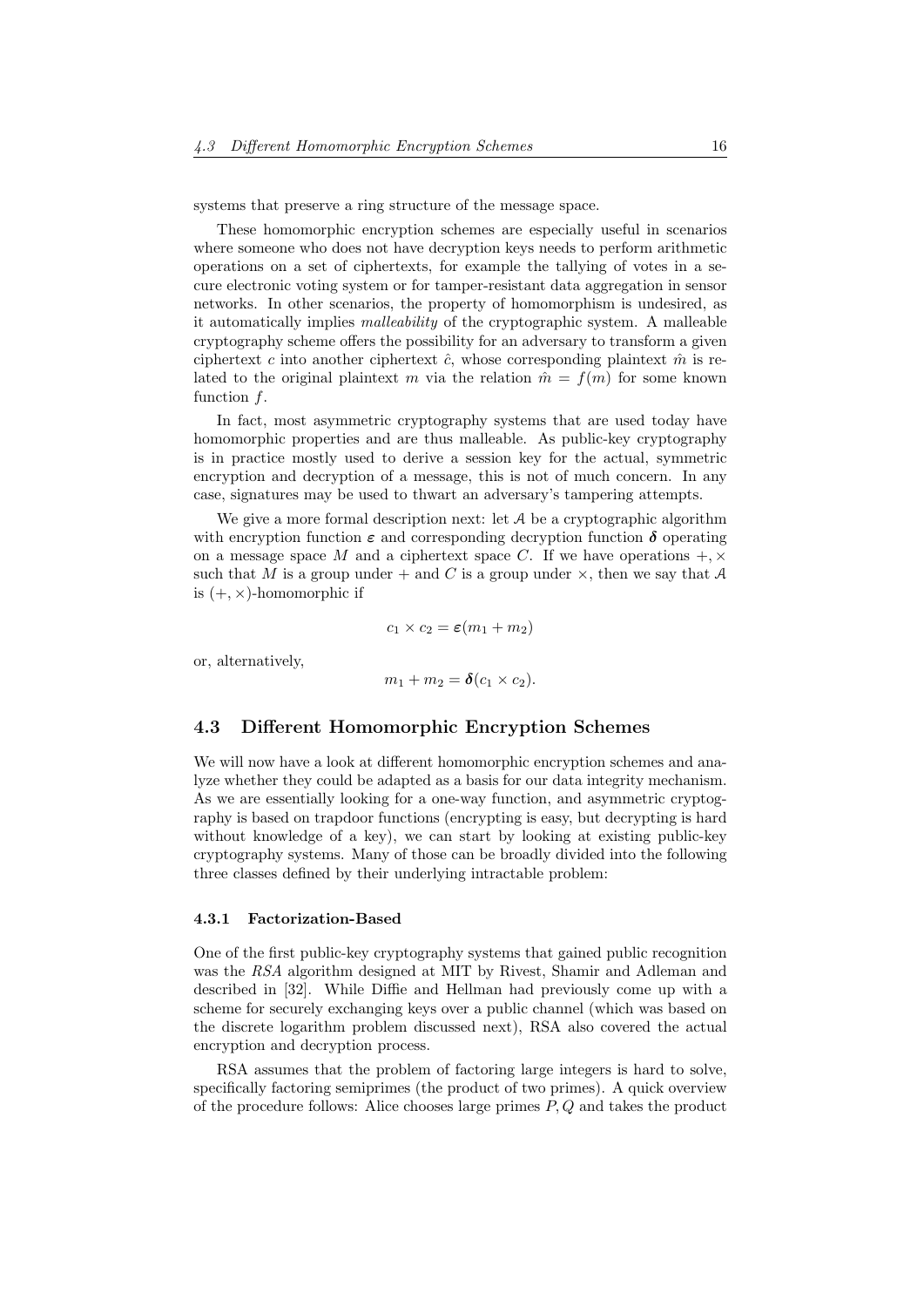N. She then computes the totient of N, which is  $\phi(N) = (P-1)(Q-1)$ (as  $P, Q$  are prime). She also has to choose a public exponent e, smaller than and co-prime to  $\phi(N)$ <sup>[6](#page-17-1)</sup>. Her private key exponent d is then computed to satisfy  $de \equiv 1 \pmod{\phi(N)}$ , which can be efficiently done using the extended Euclidean algorithm.

Alice transmits  $(N, e)$  to Bob, who encrypts his plaintext m to a ciphertext  $c = m^e \mod N$ . Alice can decrypt m using her private key exponent d, as  $m = c^d \mod N$ .

Let us take a look at the homomorphic properties of this scheme. For messages  $m_1, m_2$  and corresponding ciphertexts  $c_1, c_2$ , we have:

$$
\varepsilon(m_1\cdot m_2)=(m_1\cdot m_2)^e=m_1^e\cdot m_2^e=c_1\cdot c_2
$$

While this is an example of homomorphic encryption, this particular case is ill-suited for our purposes as the construction of transmitted blocks is done by adding symbols together, not multiplying them. Thus we have to look beyond RSA's one-way function.

#### <span id="page-17-0"></span>4.3.2 Discrete-Logarithm-Based

These are cryptographic systems which were designed under the assumption that the problem of computing a discrete logarithm is intractable, i.e., finding  $x$ such that  $g^x = h$  for given g, h where all operations take place in a finite cyclic group.

Diffie and Hellman first described the use of the discrete logarithm problem in public-key cryptography in their seminal article [9]. Their algorithm was strictly for distributing keys (establishing a common secret over insecure channels) and did not cover encryption. The El Gamal cryptography system described in [12] is probably the best known DL-based scheme[7](#page-17-2) based on the work of Diffie and Hellman. We thus focus on El Gamal next.

Again we quickly describe the encryption process: Alice first chooses a large prime p and selects a generator q for a cyclic multiplicative group  $G$  of order p. Her private key is a random integer  $x, 0 \le x < p$ , her public key is  $y = g^x$ mod p. She then transmits a description of  $G$ , the generator q and her public key y to Bob.

Bob encrypts a message  $m \in G$  by choosing a random  $k \in \mathcal{Z}, 0 \leq k < p$  and computing a tuple  $(c_1, c_2)$ :

$$
c_1 = g^k, c_2 = m y^k
$$

The ciphertext is  $c = (c_1, c_2)$ . Alice can decrypt c with her private key:

$$
m=\frac{c_2}{c_1^x}
$$

El Gamal is homomorphic, but again multiplicatively. For random  $k_1, k_2$ and with a slight abuse of notation:

$$
\varepsilon(m_1 \cdot m_2) = (g^{k_1 + k_2}, (m_1 \cdot m_2) y^{k_1 + k_2}) = (g^{k_1}, m_1 y^{k_1}) \cdot (g^{k_2}, m_2 y^{k_2}) = c_1 \cdot c_2
$$

<span id="page-17-1"></span><sup>&</sup>lt;sup>6</sup>A popular choice for *e* is  $2^{16} + 1$ .

<span id="page-17-2"></span><sup>&</sup>lt;sup>7</sup>It is used in the popular cryptography software PGP, for example.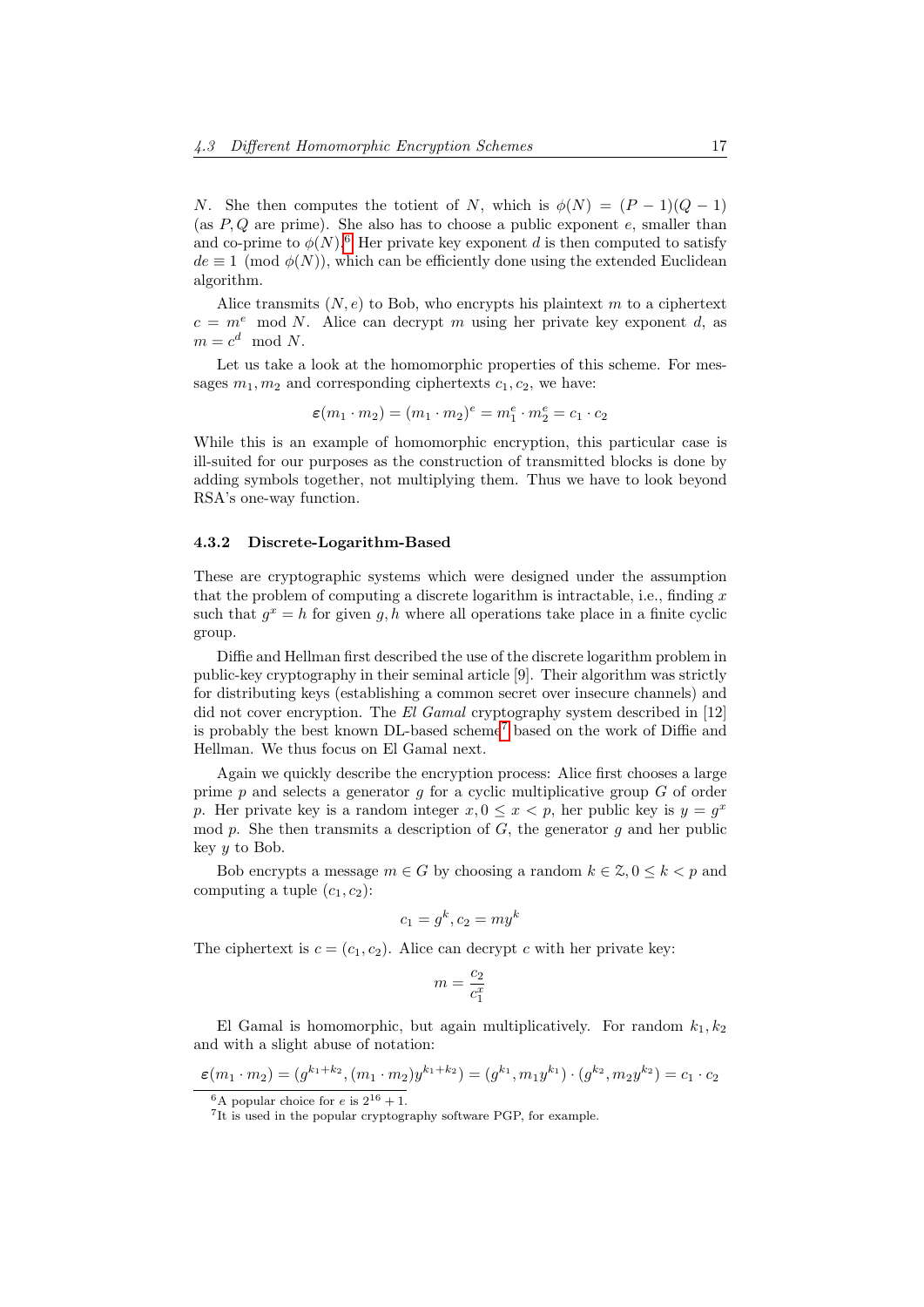El Gamal does not appear to be directly usable for our purposes. What we can do, however, is to take El Gamal's basic one-way function  $g^x$  as the encrypting function  $\varepsilon$  and notice that it is homomorphic over addition:

$$
\varepsilon(m_1 + m_2) = g^{m_1 + m_2} = g^{m_1} \cdot g^{m_2} = c_1 \cdot c_2
$$

It looks like we found a homomorphism that fulfills our requirements. We will take this approach further in Section [4.4.](#page-19-0)

### <span id="page-18-0"></span>4.3.3 Elliptic Curve-Based

Cryptography systems based on the mathematical objects known as elliptic curves have first been proposed by Neal Koblitz [21] and Victor S. Miller [28] in 1985. An elliptic curve is a smooth algebraic curve which can generally be characterized by the Weierstrass equation:

$$
y^2 = x^3 + ax + b
$$

The points on such a curve can be shown—together with an identity element O, the *point at infinity*—to form an abelian group with respect to multiplication. If one chooses point coordinates from a finite field, the solutions (points) of the equation for given coefficients  $a, b$  form a finite abelian group, in which the discrete logarithm problem is believed to be more difficult than the corresponding problem in the underlying finite field. It is thus assumed that cryptography algorithms using elliptic curves  $(ECC)$  requires much smaller key sizes than other systems while maintaining the same security.

In practice, one usually chooses as underlying finite field either a *prime field*  $GF(p)$ , containing a large prime number p of elements, or a *binary field*  $GF(2<sup>m</sup>)$ , where  $m$  is called the *degree* of the field. Binary fields have the advantage that their elements can be represented as bit strings of length  $m$  and that the field arithmetic can be efficiently implemented in terms of operations on those bit strings.

The underlying one-way function of ECC systems is very similar to the case previously discussed: Define an elliptic curve  $E_K$  over a finite field  $K$  and a point  $G$  on said curve of order  $r, r$  being a large prime. The number of points on the curve is  $n = fr$  for some integer  $f^8$  $f^8$ . We can define addition over  $E_K$ such that  $(E_K, +)$  represents an Abelian group with O acting as its identity. For points P, Q, we especially have  $P + Q = O$  if  $P = -Q$  and  $P + Q = Q$  if  $P = O$ . The negative  $-Q$  of a point  $Q = (x, y)$  is the point  $(x, p - y)$  for a finite field of order p.

Multiplying a point  $P$  by an integer  $n$  is intuitively defined as adding  $P$  to itself n times and is analogous to the exponentiation operation in multiplicative groups. Then the problem

Given  $E_K$  and a point Q on  $E_K$ , find an integer x such that  $Q = xG$ , if such x exists.

is believed to be intractable. The best algorithms that solve it take time

<span id="page-18-1"></span><sup>&</sup>lt;sup>8</sup>f, called the *cofactor*, is usually a small integer  $\geq$  1.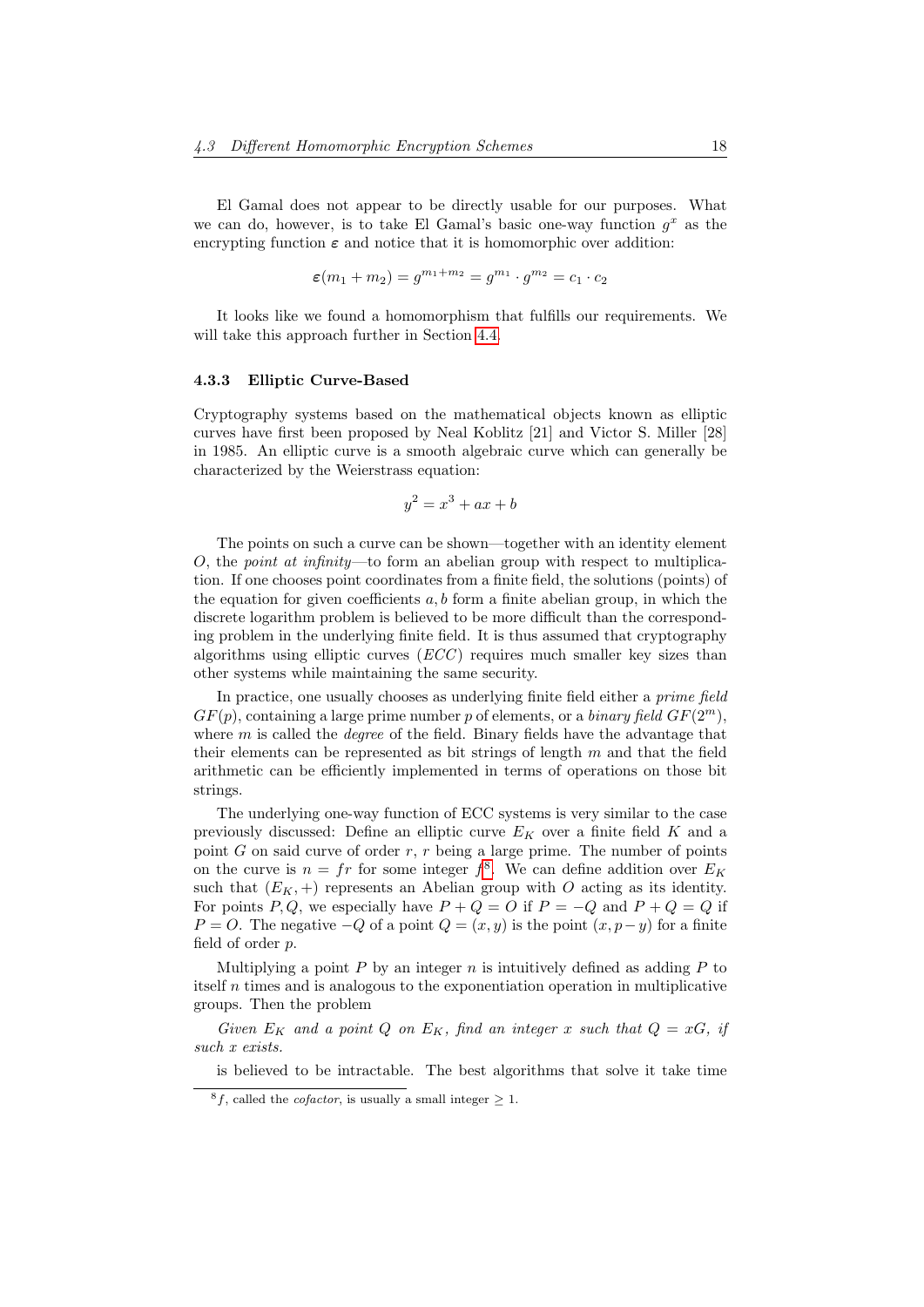exponential in the size of the curve.<sup>[9](#page-19-1)</sup> Calculating  $xG$ , however, can be done in  $O(\log_2 x)$  point doublings and additions. Thus the function

$$
h(x, n) : E_K \times \mathbb{N} \to E_K, \quad h(x, n) = nx
$$

together with a suitable mapping of curve points to hash values could be used as the basis for a hashing scheme. The homomorphism of the scheme is easily confirmed:

$$
h(x_1 + x_2, n) = x_1 n + x_2 n = h(x_1, n) + h(x_2, n)
$$

As finding sensible choices for the parameters (prime modulus  $p$ , coefficients a, b, number of points n, base point G and its order r) of a ECC system is non-trivial, and suboptimal values can seriously compromise the security of the system, the National Institute of Standards and Technology (NIST) has published a document [30] concerning federal standards for digital signature schemes that lists recommended curves. In particular, there are 5 prime fields and 5 binary fields of different orders (which correspond to the resulting key lengths) recommended.

Elliptic curve cryptography is a comparably young field and much work remains to be done; also, there are already some issues about patents that seem to cover certain areas. Still, its use is growing and it seems that ECC is becoming a viable alternative to existing public key cryptography systems. We thus tried to design a data integrity protocol based on elliptic curve cryptography; see the next section for the results.

## <span id="page-19-0"></span>4.4 Choice and Implementation of Two Algorithms

Here we describe the two hashing algorithms we designed for the T4T system. First some words about notation: As before, we split the file to be shared into n blocks,<sup>[10](#page-19-2)</sup> each block consisting of m symbols in  $\mathcal{Z}_q$ , where q is the Mersenne prime  $2^{31} - 1$ . We use bold symbols **b**, **c**, **v** for vectors. The file is then regarded as a  $m \times n$  matrix **F**, where the  $j^{\text{th}}$  column vector corresponds to the  $j^{\text{th}}$  message block **b** of the file. For notational convenience, we refer to the  $i<sup>th</sup>$  symbol of block **b** as  $b_i$ . When we build linear combinations of the blocks during the source coding process, we combine random  $k$  of the  $n$  blocks into a combination block c. In order to identify which original blocks were used in the combination, every block **c** has a corresponding block id vector  $\mathbf{v} \in \{0,1\}^m$  representing the coefficients of the linear combination.

As for the implementation itself, there was and still is considerable concern about the performance of the hashing algorithms as they require multiple expensive operations in large finite fields. The standard Java BigInteger class has proven to be inadequate for this purpose, so all the integer arithmetic was re-implemented using the GNU MP Bignum Library<sup>[11](#page-19-3)</sup> (libgmp), which provided

<span id="page-19-1"></span><sup>9</sup>Compare this to case of finding a discrete logarithm in groups generated by a large prime where there are algorithms that run in subexponential time.

<span id="page-19-2"></span> $10$ Actually, the file is first divided into individual slices. As blocks from different slices are not mixed, we can simplify things by using the term file and keeping in mind that the following holds true for every slice.

<span id="page-19-3"></span> $^{11}\mathrm{See}$ http://gmplib.org/.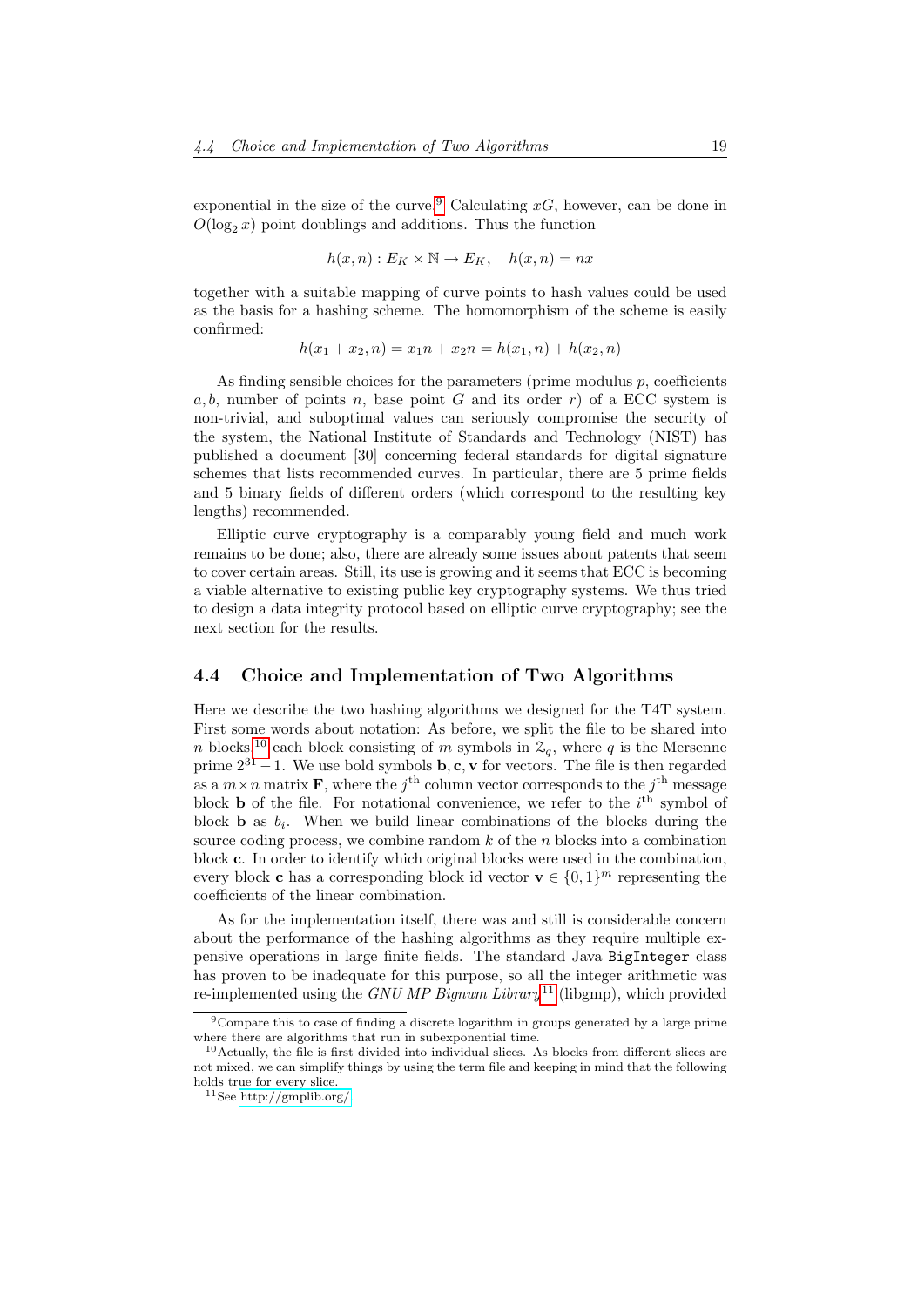a significant speed boost. The library is called via a small wrapper interface written in C++ which in turn is available to the Java T4T code via JNI.

An additional performance gain was achieved by using a simple yet clever algorithm for computing a product of powers, taken from [4]. The algorithm is listed in appendix [A.2.](#page-33-0)

### <span id="page-20-0"></span>4.4.1 DL-Based

For our first attempt at designing a suitable hashing mechanism, we choose to use a scheme based upon the discrete logarithm problem in finite fields. The following algorithm was first proposed by Bellare et al. in [5] as an efficient way for recalculating hashes of messages that are incrementally updated. In [22], Krohn et al. further refined the concept and adapted it for a network coded file distribution system, utilizing its homomorphic properties.

We briefly explain the scheme here: First we choose a set of hash parameters G consisting of large random primes  $(q, p)$  where  $|p| = \lambda_p$ ,  $|q| = \lambda_q$  and  $q|(p-1)$ , and a vector of generators  $g$  that have a multiplicative order modulo  $p$  of  $q$ , similar to the scheme that is used for DSA (see again [30]). Because the symbols that make up the block to be hashed are elements from  $\mathcal{Z}_q$ , we set  $q = 2^{31} - 1$ and choose p appropriately.

As  $G = (q, p, g)$  is public, there has to be a way to provide clients with a possibility to check the soundness of the parameters, or else a dishonest node might publish hash parameters that enable it to find collisions and thus poison the network with bogus data. See appendix [A.1](#page-32-1) for an algorithm that enables such proof.

We then define the hash function  $H_G$  for a block **b** as follows:

$$
H_G(\mathbf{b}) = \prod_{i=1}^m g_i^{b_i} \mod p
$$

To verify an incoming block  $\bf{c}$  with block id vector  $\bf{v}$ , a node needs to check that

$$
H_G(\mathbf{c}) = \prod_{i=1}^n H_G(\mathbf{b_i})^{v_i} \mod p
$$

holds, which works because of the homomorphic property of  $H_G$  such that for two blocks  $\mathbf{b}_1$  and  $\mathbf{b}_2$ :

$$
H_G(\mathbf{b_1} + \mathbf{b_2}) = H_G(\mathbf{b_1}) \cdot H_G(\mathbf{b_2})
$$

The security analysis of this scheme was done in [22], which in turn refers to [5]. It can be shown that if there is an algorithm A that can find collisions on  $H_G$ with probability  $p_A$  and time t, then we can use an oracle machine to construct algorithm  $B = U^A$  that succeeds in breaking the DL problem  $\log_g(x)$  with probability  $p_A/2$  and in polynomial time. However, it must be noted that the original analysis was for a scheme that operated just on a cyclic multiplicative group  $G_p$  of large prime order p, not on the subgroups characterized by  $(q, p)$ as in this system. The discussion of the implications this has for the security of the scheme was absent from [22] and is beyond our capabilities. It surely holds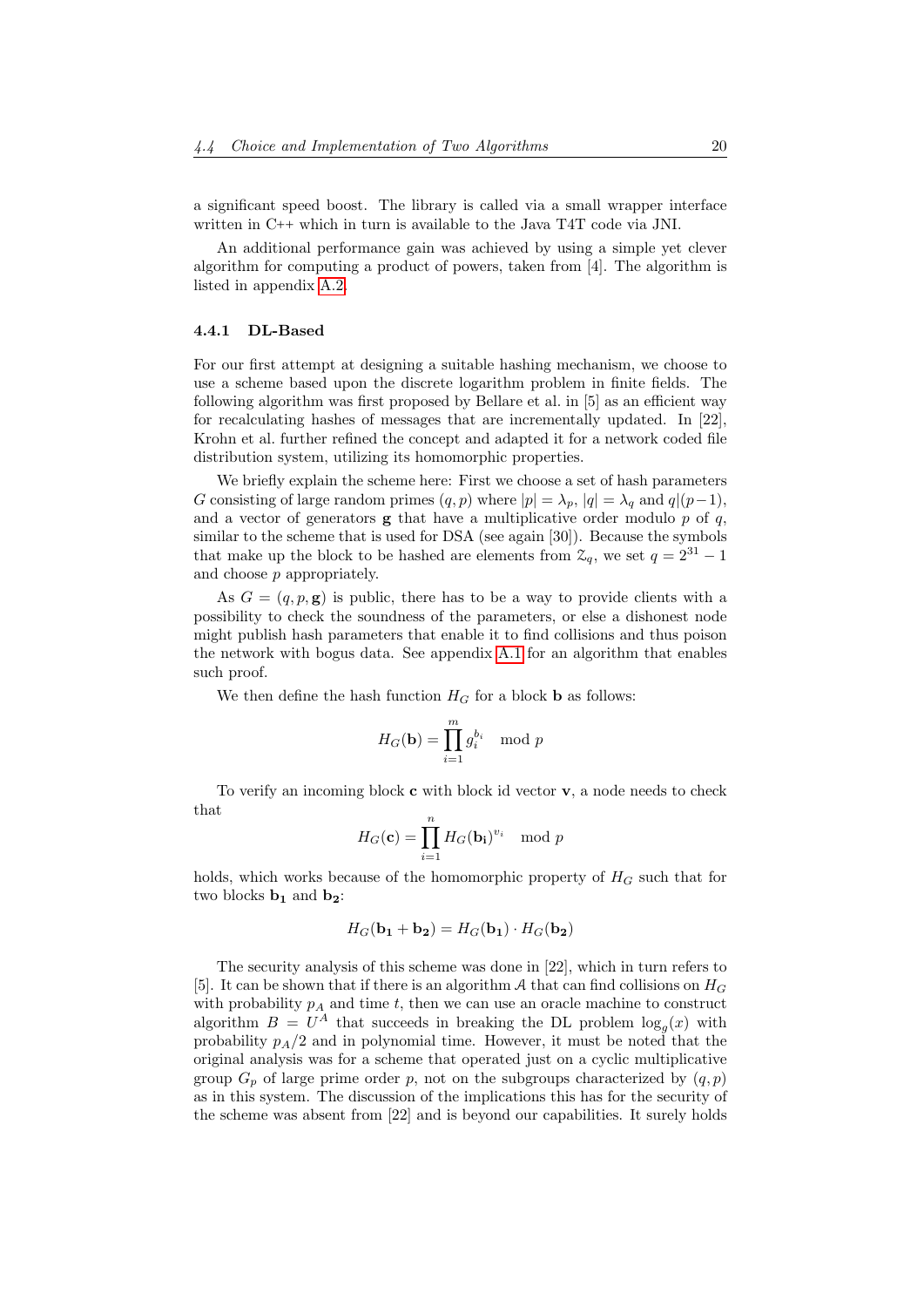that finding collisions is at least as hard as computing the discrete logarithm in a multiplicative group of order  $q$ , but a better analysis would be desirable.

#### <span id="page-21-0"></span>4.4.2 ECC-Based

We also designed a scheme that is very similar to the previous one, but operates on elliptic curves. Again we have our data block b consisting of symbols  $b_1, \ldots, b_m, 0 \leq x_i \leq q$  for  $1 \leq i \leq m$ . We choose an elliptic curve  $E_K$  over a group K (the NIST curve  $P-192$  in particular), and define a mapping  $\phi$  that injectively (with respect to the x-coordinate) maps points on  $E_K$  to  $K$ , so that  $\phi(P) = \phi(P')$  implies  $P = P'$  or  $P = -P'$ . We can just use the affine xcoordinate of a point  $P$  for that purpose. We then randomly choose generating points  $S_i$ ,  $1 \leq i \leq m$  of prime order greater than q, which are the public parameters of the hashing function  $H_{E_K}$ .  $H_{E_K}$  is defined as:

$$
H_{E_K}(\mathbf{b}) = \phi\bigg(\sum_{i=1}^m b_i S_i\bigg)
$$

The basic operations of elliptic curve arithmetic – mainly point addition, doubling and multiplication – were taken from the excellent "Guide to Elliptic Curve Cryptography" [17].

The security of this scheme can be shown by reducing it to the discrete logarithm problem in  $E_K$ , similar to the case for the DL-based algorithm in [4.4.1:](#page-20-0) If there exists an algorithm A that is able to compute collisions for  $H_{E_K}$  in time t and with probability p, then there is an algorithm  $B = U^{\mathcal{A}}$  which calculates the discrete logarithm  $\log_P (Q)$  for given points  $P, Q \in E_K$  with probability  $2p/m$  and in polynomial time.

B works as follows: we choose random values  $w_i$ ,  $1 < w_i < q$  for  $1 \le i \le m$ and a random index j,  $1 \leq i \leq m$ . We then define

$$
\hat{H}_{E_K}(x) = \phi(x_1\hat{S}_1 + \ldots + x_m\hat{S}_m)
$$

with

$$
\hat{S}_i = \begin{cases} w_i P & \text{for } i \neq j \\ w_i Q & \text{for } i = j \end{cases}
$$

If the  $\hat{S}_i$  are not pairwise distinct, we either already found the discrete logarithm by chance (if a  $\hat{S}_k, k \neq j$  is identical to  $\hat{S}_j$ , then we know that  $\log_P(Q) = \frac{w_k}{w_j}$ , or we choose different  $w_i$ .

Now we use the oracle A to find a collision of two blocks/messages  $x, \dot{x}$  so that  $H_{E_K}(\mathbf{x}) = H_{E_K}(\dot{x})$ . We know from the definition of  $\phi$  that the points on the curve  $E_K$  that correspond to  $\mathbf{x}, \dot{\mathbf{x}}$  have the same x-coordinate. Thus, either

$$
(x_1 - \dot{x}_1)\hat{S}_1 - \ldots - (x_m - \dot{x}_m)\hat{S}_m = O
$$

or

$$
(x_1 + \dot{x}_1)\hat{S}_1 + \ldots + (x_m + \dot{x}_m)\hat{S}_m = O
$$

holds. Furthermore, as  $\text{ord}(\hat{S}_i) > q$ , for at least 2 indices i, the coefficients term  $(x_i \pm \dot{x}_i)$  does not vanish. We namely have  $1 \leq c, d \leq m$  so that  $x_c \neq \dot{x}_c$  and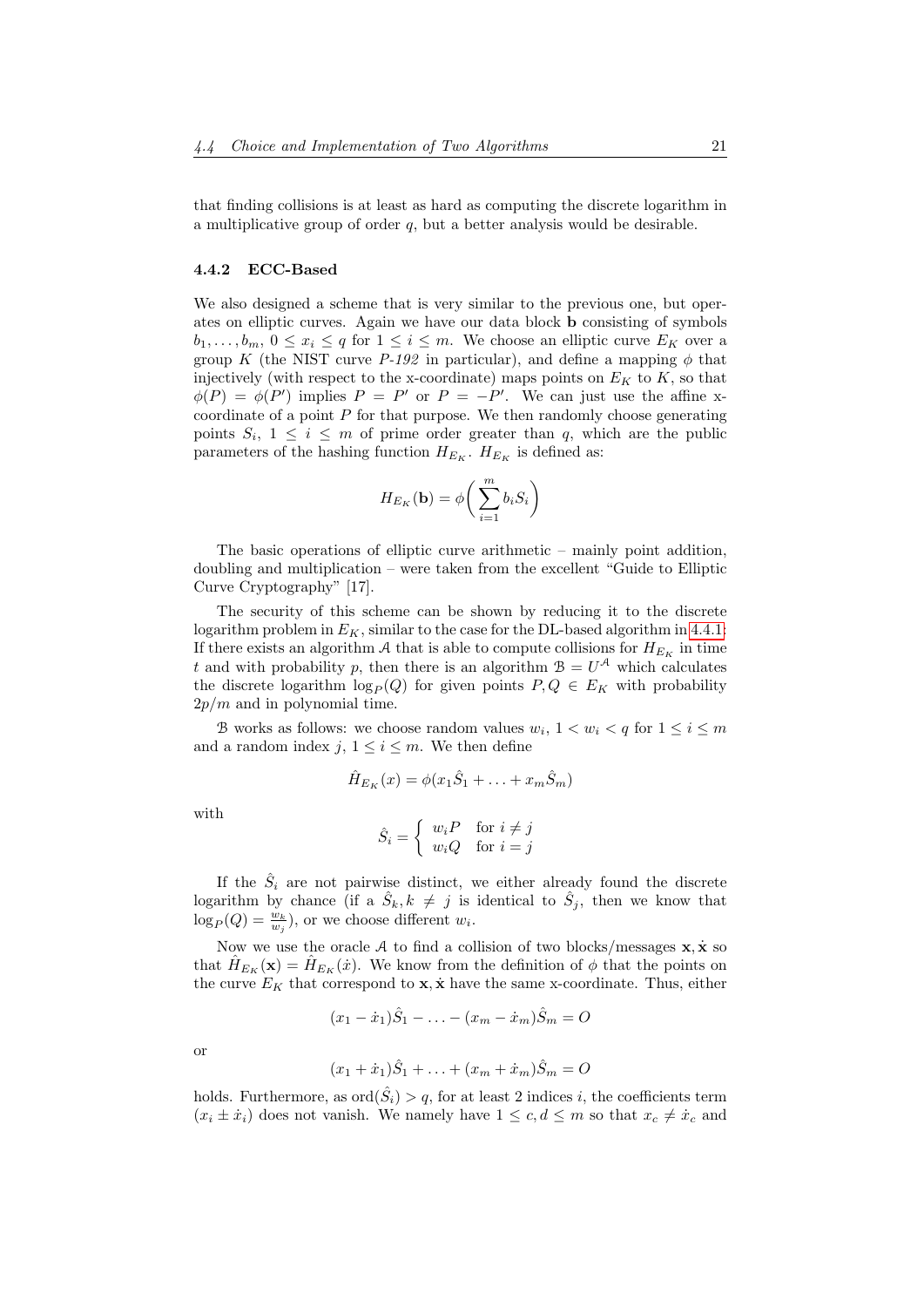$x_d \neq \dot{x}_d$ . Now if  $j \in \{c, d\}$  we can solve the equation that results from the collision and get the discrete logarithm  $\log_P (Q)$ :

$$
Q = \left(\frac{1}{w_j(x_j \pm \dot{x}_j)}\sum_{1 \leq i \leq m} w_i(x_i \pm \dot{x}_i)\right) V
$$

As all elements from  $E_K \setminus \{O\}$  are generators of the cyclic group, the distributions of the tuples  $(\hat{S}_1, \ldots, \hat{S}_M)$  are independent of the choice of j, as is the behavior of A on input  $H$ . Thus we have the claimed success probability of  $2p/m$ . The algorithm requires m point multiplications and several computations in  $\mathbb{Z}_q$  for the final calculation of  $\log_P (Q)$  and is thus polynomial in its input length.

## <span id="page-22-0"></span>4.5 Batching

In order to further speed up the process of verification, we can use a batching technique. The homomorphic property that allows us to verify every possible linear combination of original blocks in the first place makes it also possible to build a linear combination of some received blocks and just verify that combination. Therefore, instead of independently checking received blocks  $c, c'$  with ID vectors  $\mathbf{v}, \mathbf{v}'$ , we can verify the combination  $\mathbf{c} + \mathbf{c}'$  for ID  $\mathbf{v} + \mathbf{v}'$ .

A node can thus introduce a batching window of a certain size l, wait until enough blocks have arrived to fill the window, and then verify the sum of the blocks in the window. This way, the most expensive operation, the calculation of the hash of a new block, needs to be performed only for every l blocks.

We have to be aware, however, that this procedure enables an attack where a malicious peer can transmit construct two bogus blocks  $f, f'$  based on real blocks **b**, **b'** with  $f = b + \epsilon$ ,  $f' = b' - \epsilon$  for some random  $\epsilon$ , which will remain undetected as long as they are checked in the same batching window [16]. There is a simple mechanism that will thwart such attacks: using random weight coefficients for the blocks in the batching window. When doing so, an attacker would have to produce two blocks with errors that, when multiplied by random coefficients  $w_j, w_i$ , will cancel each other, which is highly unlikely.

All put together, we verify the integrity of l blocks  $(c_1 \ldots c_l)$  in a batching window by producing a vector of random integer coefficients  $\mathbf{w} = [w_1 \dots w_l]$  and check that

$$
H\bigg(\sum_{j=1}^l w_j \mathbf{c_j}\bigg) = \prod_{j=1}^l H(\mathbf{c_j})^{w_j} .
$$

This way, instead of  $l \cdot m$  exponentiations to verify l blocks, we only need to do  $l + m$ , which leads to a near linear speedup in l.

More advanced batching techniques are described in [4], unfortunately they are not applicable to our system as they do not assume different generators g for different symbols.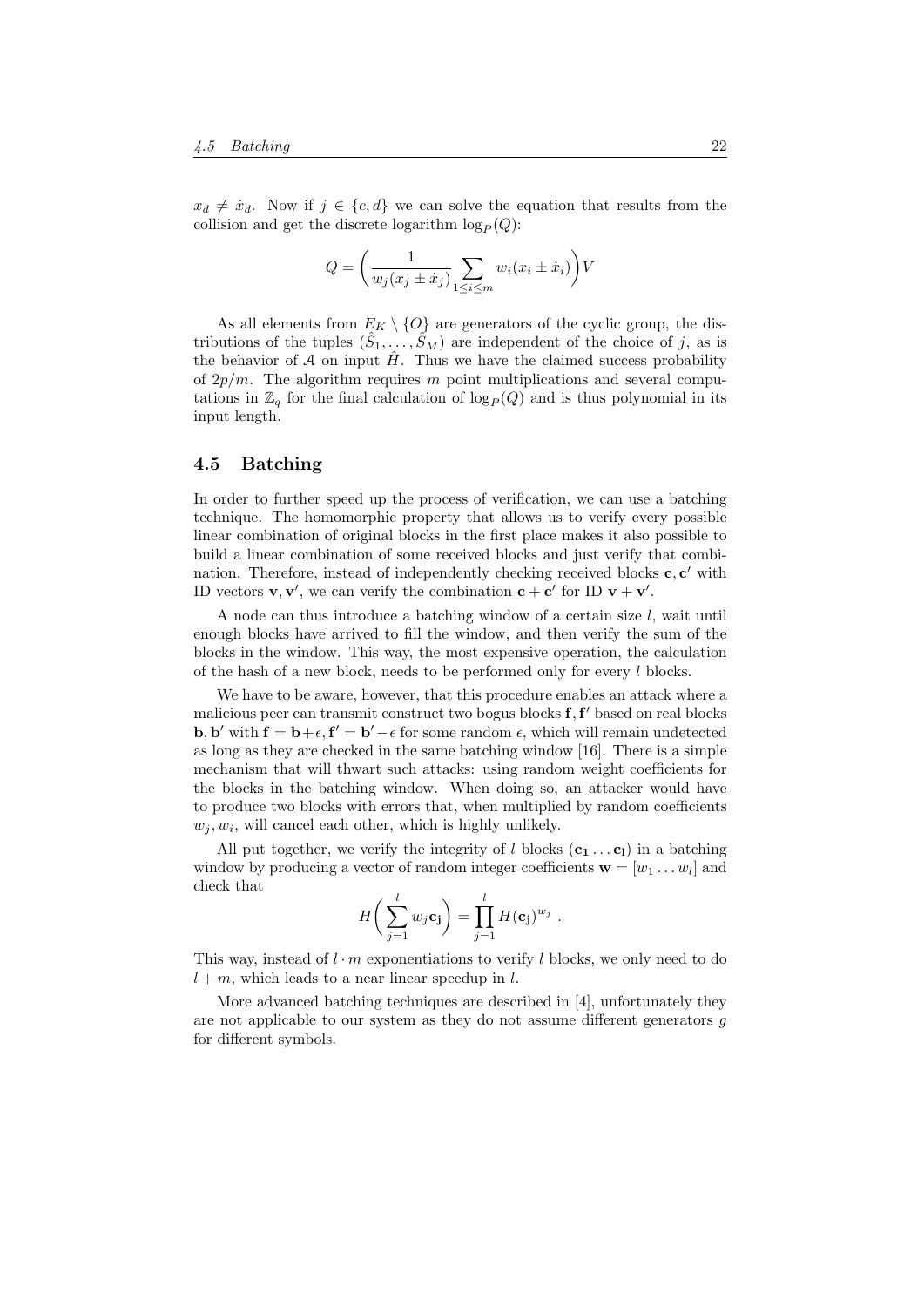| Window size |      | Speed (KByte/s) |
|-------------|------|-----------------|
|             | G4   | C2D             |
| 1           | 51   | 129             |
| 8           | 411  | 1040            |
| 16          | 787  | 2063            |
| 32          | 1626 | 4096            |
| 64          | 3061 | 8325            |

Block size 128 KByte (33825 Symbols),  $\lambda_p = 512$ 

| Window size |                | $\overline{\text{Speed}}$ (KByte/s) |
|-------------|----------------|-------------------------------------|
|             | G <sub>4</sub> | C2D                                 |
| 1           | 71             | 189                                 |
| 8           | 584            | 1515                                |
| 16          | 1155           | 2961                                |
| 32          | 2134           | 5957                                |
| 64          | 4469           | 11924                               |

Block size 128 KByte (33825 Symbols),  $\lambda_p=384$ 

## <span id="page-23-0"></span>4.6 Evaluation

In order to evaluate the algorithm described in [4.4.1,](#page-20-0) we wrote a simulation framework that goes through all the steps encountered in the verification process: It produces linear combinations of a file of random data, computes the hashes of the original blocks and verifies the integrity of the encoded blocks using those hashes. We ran the simulation on a PowerPC G4  $(G_4)$  laptop clocked at 1.67 GHz and on a desktop computer equipped with a Intel Core 2 Duo (C2D) CPU at 2.67 GHz.

The results confirm the expectation that batching increases the verification speed approximately linear in the batching window size l. The choice of the security parameter  $\lambda_p$  also influences the performance, as the time taken for the operations in  $\mathcal{Z}_p$  increases with the size of p.

We also built a proof-of-concept simulator for the ECC-based algorithm from section [4.4.2](#page-21-0) that performed the same steps. However, its performance was found to be lackluster. This is mainly due to the fact that the elliptic curve we used,  $P-192$ , is defined over a finite field with an order that is some multiple magnitudes larger than the one we used in [4.4.1.](#page-20-0) The usage of an elliptic curve over a smaller finite field would certainly be an interesting direction for future

| Window size |      | Speed (KByte/s) |
|-------------|------|-----------------|
|             | G4   | C2D             |
| 1           | 127  | 293             |
| 8           | 993  | 2340            |
| 16          | 1973 | 4686            |
| 32          | 3771 | 9351            |
| 64          | 6989 | 18788           |

Block size 128 KByte (33825 Symbols),  $\lambda_p = 256$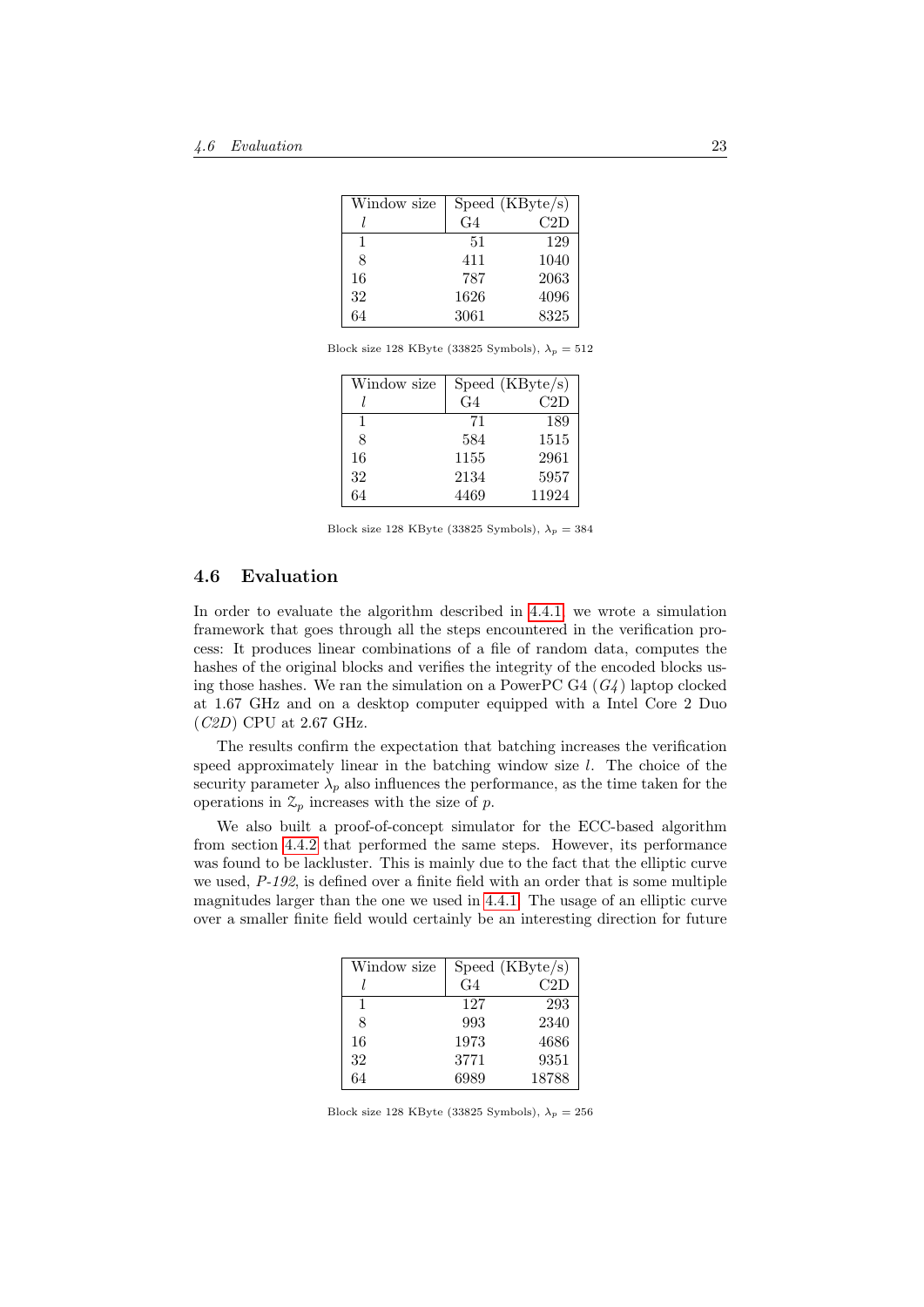work; unfortunately choosing appropriate domain parameters for a custom curve is far from trivial (especially counting the points on the curve), and brings the risk of inadvertently constructing a weak curve (that is, one which is susceptible to several known attacks).

Additionally, if we have a closer look at the necessary operations, we notice that the algorithm we used for multiplying a point  $G$  with an integer  $b$  requires approximately 2.5 $|b|$  squarings,  $3\cdot|b|$  multiplications and  $1.5\cdot|b|$  inversions in the underlying field [17]. Compare this to the about  $1.5 \cdot |b|$  multiplications that are needed to compute  $g^b$  for the discrete log case. It is clear that the often claimed performance advantage of ECC stems form the fact that—maintaining the same security level—key sizes can be about half as large as those in systems based on prime-generated groups and not due to inherently less expensive arithmetics.

## <span id="page-24-0"></span>4.7 Secure Random Checksums

Secure random checksums have been proposed by Gkantsidis et al. in [14] as a simple alternative to more complex and computationally expensive homomorphic hashing functions. SRCs work well in Galois Fields of the form  $GF(2<sup>q</sup>)$ , while homomorphic hashing takes place in modular fields of prime order, where arithmetic operations are more expensive.

SRCs are created by a server in possession of the complete file. The server chooses a vector  $\mathbf{r} = [r_1 \dots r_m]$  of random coefficients from the same field that is used for the source coding operations. The secure random checksum of an original block b is then defined as the sum of pairwise products of r and b:

$$
SRC(\mathbf{b}) = \sum_{i=1}^{m} r_i b_i
$$

This process is repeated for all  $n$  blocks of the file, and the SRCs together with  $r$ are transmitted to the client.<sup>[12](#page-24-1)</sup> Because of the linear nature of the computation, it is obvious that the SRCs of the original blocks can be used to calculate SRCs for any received encoded blocks. A peer that received a combined block c with associated ID v needs just to check that (here,  $\mathbf{b}[i]$  refers to the  $i^{\text{th}}$  original block of the file)

$$
\sum_{j=1}^{m} r_j c_j = \sum_{j=1}^{m} r_j \left( \sum_{i=1}^{n} v_i \mathbf{b}[i] \right)
$$

SRCs have some very compelling advantages over the homomorphic hashing schemes discussed earlier:

- Hash sizes are very small. A hash for a block is just a single symbol, meaning that for a field where symbols can be encoded in q bits, we only need  $n \cdot q$ bits for all SRCs of a file, plus a small constant number of bits for the seed to the PRNG.
- Speed of computation is several orders of magnitudes faster. The authors of [14] achieved a performance of 2 GBytes/s on a 3.0 GHz Pentium 4

<span id="page-24-1"></span> $12$ It suffices of course to just send a seed for a PRNG instead of the whole vector r.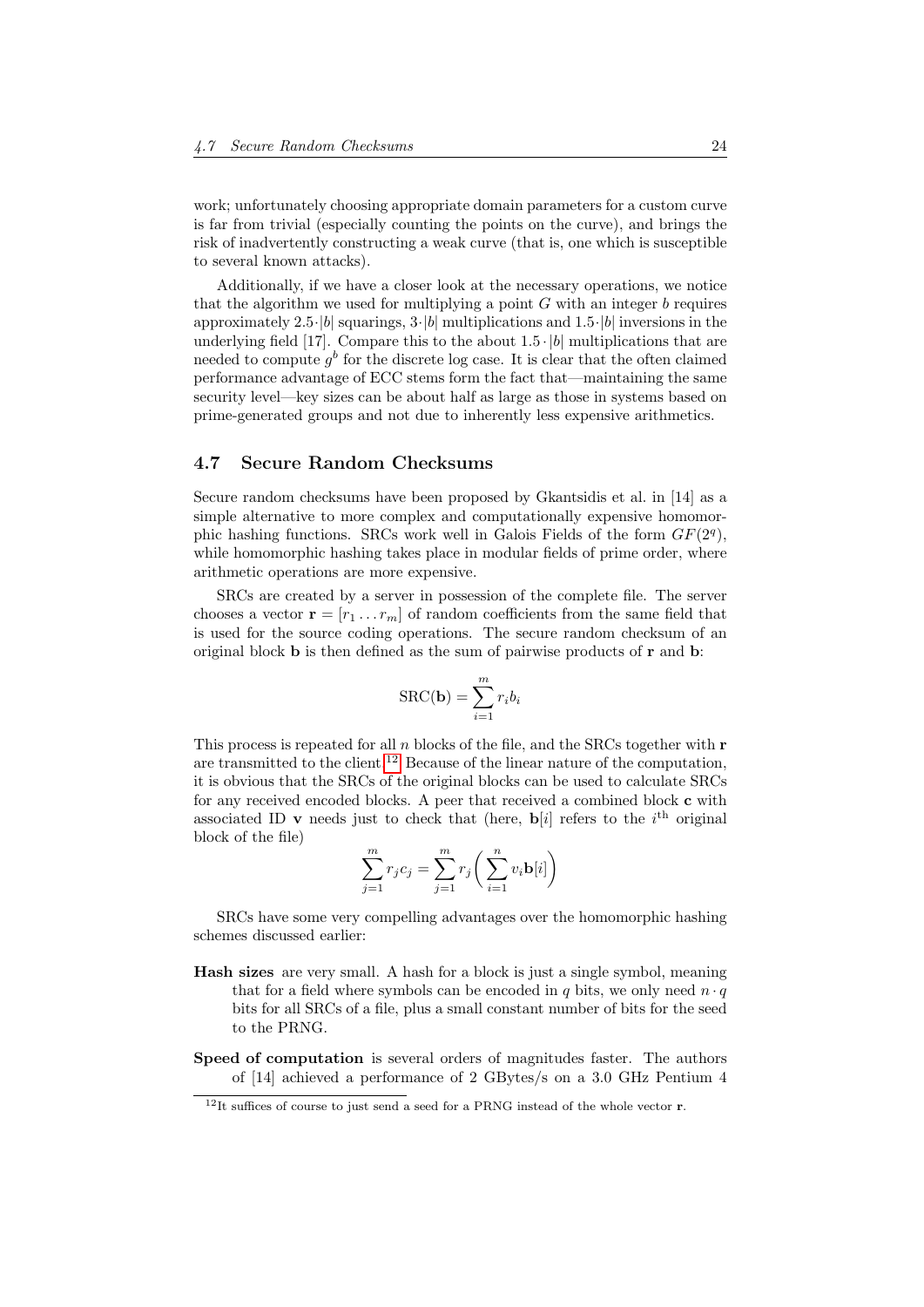CPU for the calculation of SRCs, which is close to the cost of reading the file and much faster than the rate at which encoded blocks are produced.

However, these advantages come at a price. As the knowledge of r enables a malicious node to effortlessly produce bogus blocks, a separate random vector r has to be uniquely assigned to each peer in the swarm by a trusted authority. This also has the consequence that the trusted party has to recalculate and securely transmit SRCs to every newly joining node (as a malicious node could get r from the SRCs).

There is thus a tradeoff between performance and confidentiality requirements in the usage of SRCs. While they certainly represent an interesting approach to ensuring data integrity in a source-coded peer-to-peer environment, we chose not to pursue this method further.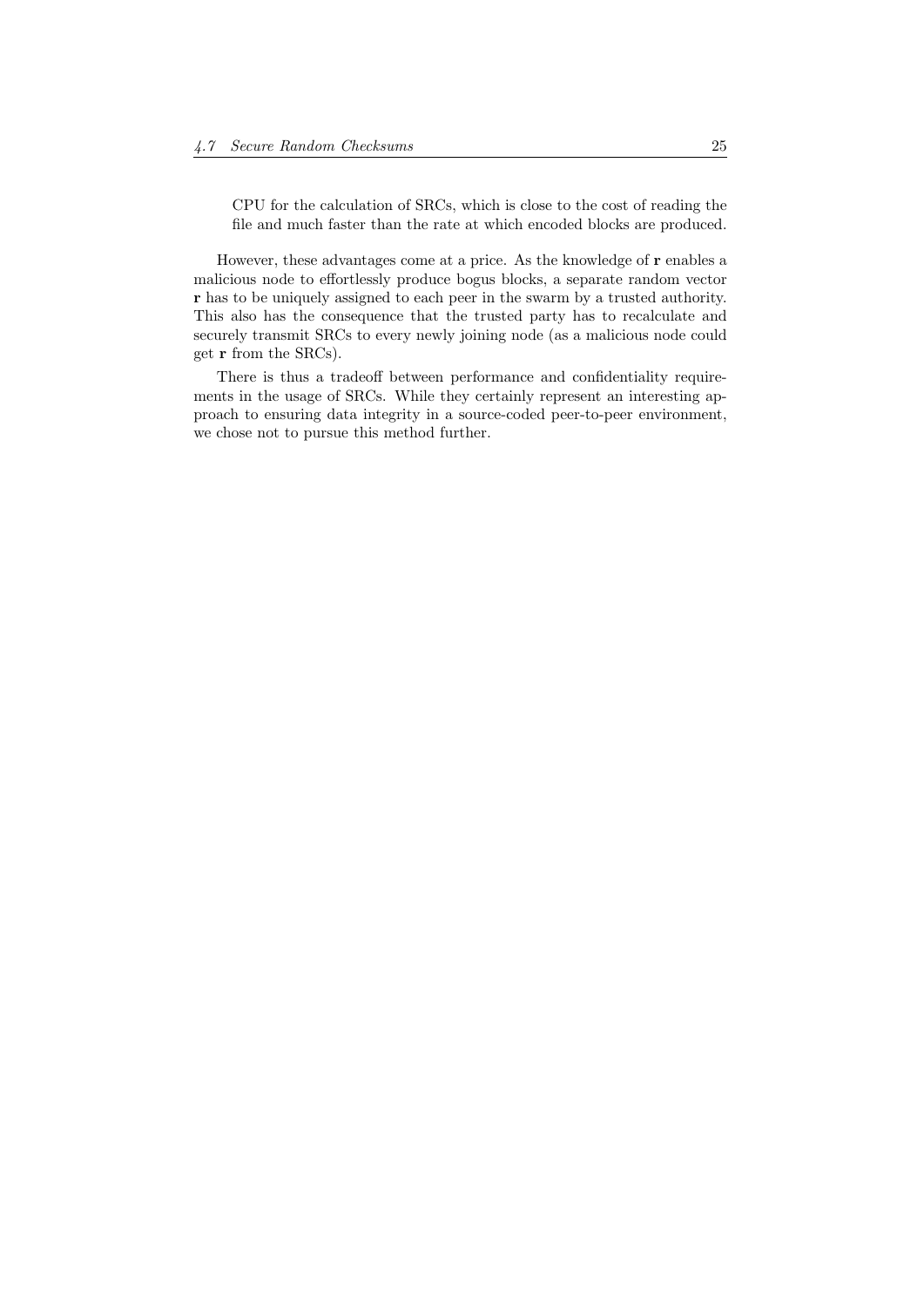## <span id="page-26-0"></span>5 Future Work

In this section we introduce some concepts that are of interest for future work on BitThief and T4T.

## <span id="page-26-1"></span>5.1 Large Scale Testing

While we believe the concepts of the presented system to be sound and performed unit and small-scale tests with a few nodes, the size and dynamic nature of a real BitTorrent swarm will pose additional challenges. Deployment at a multitude of different nodes with varying connectivity and computing resources will be required to truly evaluate the fitness of  $T_4T$ .

## <span id="page-26-2"></span>5.2 Revisiting ECC

As we noted in Section [4.6,](#page-23-0) our attempt at implementing a data integrity mechanism based on elliptic curve arithmetic was under-performing. This can be attributed to the fact that we used a curve whose security parameters are designed to provide unbreakable encryption for quite some time into the future. As a BitTorrent/ $BitThief$  swarm is usually not long-lived, we could content ourselves with much weaker security. A curve over a finite field of size, say, 64 bits would probably be secure enough for our purposes, yet offer a massive performance gain over the 192-bit field we used. As [30] lists only curves at least as strong as the one we used, one would to have to find suitable domain parameters. [23] presents a procedure to construct elliptic curves with given group order over large finite fields, which could be used for this purpose.

## <span id="page-26-3"></span>5.3 Making BitThief Independent of BitTorrent

At the moment, a BitThief client, even if using the  $T_{4}T$  protocol to communicate with other BitThief clients, is still reliant on a BitTorrent tracker to find peers who offer a specific file. A future version could get rid of that dependency by implementing its own tracker mechanism or even come up with a completely decentralized solution such as a DHT overlay that handles file and peer lookups.

## <span id="page-26-4"></span>5.4 Identity Concealment

BitThief uses a specific peer ID format in the initial BitTorrent connection handshake and a bit in the reserved field to identify itself to other *BitThief* clients so that a  $T_4T$  connection can be initiated. It is imaginable that other BitTorrent clients will start refusing connection to a recognized BitThief client because of its perceived selfishness. In order to circumvent such a scenario, BitThief would need to be able to fake the identity of a regular BitTorrent client while still recognizing fellow BitThief clients. This could, for instance, be done by sending characteristic yet unsuspicious looking bitfield messages after the handshake.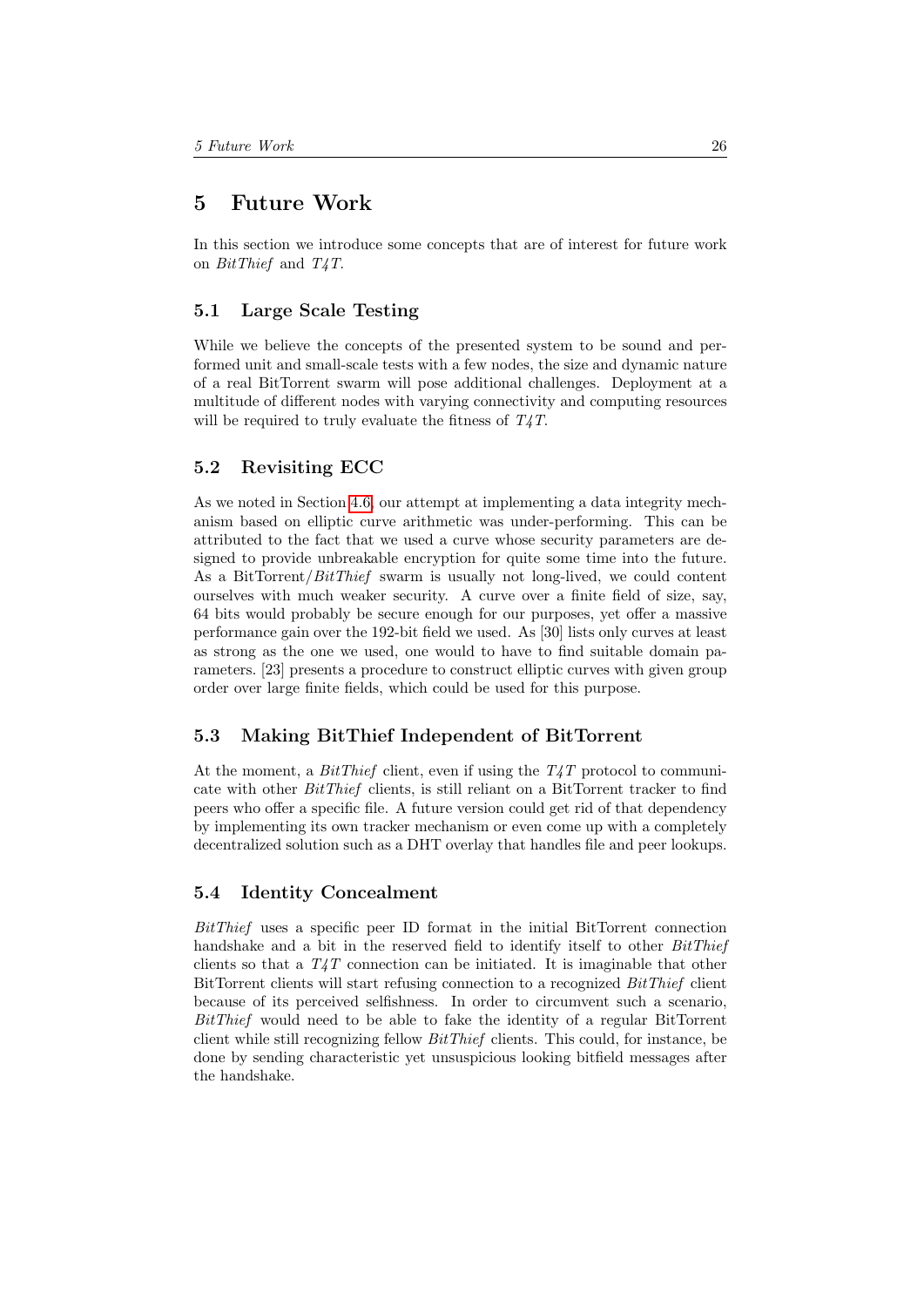## <span id="page-27-0"></span>5.5 Enhancing Performance

Decoding a received slice and verifying the hashes of incoming blocks are both expensive processes. This is a cause for concern as it may prolong the time until the file is completely downloaded and ready for use, which is annoying to users and thus detrimental to the adoption of the  $T_4T$  protocol among  $BitThief$ clients. Any work that goes toward increasing the decoding and verifying process would therefore be welcome. As an example, the multiplication step of the decoding process is well-suited to be implemented using the SIMD instructions of modern processors.

## <span id="page-27-1"></span>5.6 Precomputing Exponentiation Tables

Similar to [5.5,](#page-27-0) the computation of all the hashes of the blocks of a large file poses a considerable burden on a seeding peer. This is mostly because of the multiple finite field exponentiations that need to be performed. If we use  $k$ -ary exponentiation instead of the usual iterative-squaring technique, we can trade an additional memory requirement of  $(2<sup>x</sup> - 1)/x$  times the original method for a factor of  $x/2$  in speed increase (minus the time for the precomputation) for a chosen  $x$  [22].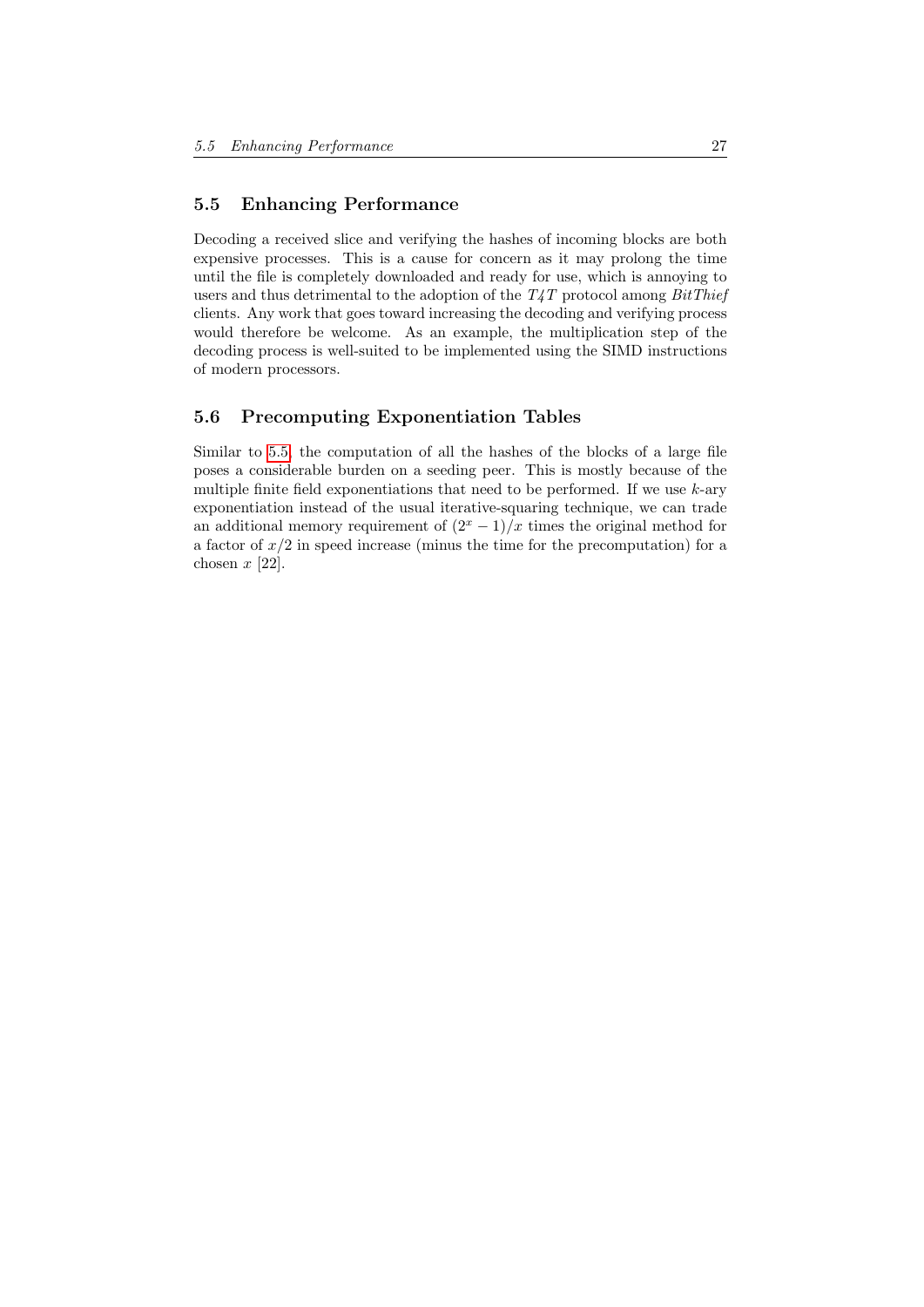## <span id="page-28-0"></span>6 Conclusions

We presented the  $T_{4}T$  system, a peer-to-peer communication protocol that utilizes source coding to create a fair sharing network where data is exchanged in a strict tit-for-tat fashion. The computational complexity of the scheme is lower than in other network coding systems, but still considerable when compared to existing peer-to-peer file sharing networks that do not take fairness issues into account. Our system solves the block diversity and bootstrap problems inherent to true tit-for-tat sharing while preventing the exploitation of seeding peers that is possible in protocols such as BitTorrent.

To ensure the integrity of the transmitted data, we introduced a hashing mechanism that is based on a homomorphic hashing function. Peers can verify an incoming block by computing its expected hash value out of the original blocks' hashes. The scheme's security properties are equivalent to other systems relying on the hardness of the discrete logarithm problem. Our solution's weak spot is its performance, which is much worse than those of traditional hashing algorithms due to the expensive arithmetic operations in large finite fields.

We have to point out that an important prerequisite of the presented work is the fact that all peers in a BitTorrent swarm are competing for the same file, enabling us to only take momentary exchanges between two peers into account with regard to fairness. Thus the tit-for-tat technique we used is not readily applied to other types of peer-to-peer file sharing environments where all peers form one contiguous network, trading a multitude of different files. How well source coding mechanisms are able to provide fairness and robustness in these systems is the subject of ongoing research.

Another interesting point is how true fairness affects the performance of the network as a whole. Many users of peer-to-peer networks connect to the Internet with asymmetrical connections that have larger downstream than upstream capacities. In the  $T_{4}T$  system, these peers will only be able to download data from the swarm at the same rate at which they upload, while in other peerto-peer networks, altruistic peers and seeders help overcome the asymmetry. The total download rate in a swarm utilizing  $T_4T$  is therefore expected to be lower than in the same swarm using classic BitTorrent sharing, if many peers are bound by asymmetrical connections.

It will be intresting to see whether the future development of BitTorrent is affected by the concepts we showed. If free-riding clients such as  $BitThief$ become prevalent, users of traditional clients might resort to forming closed wsharing communities with strict membership control. Anonymous swarms would then have to use  $T_{4}$  or another form of enforced collaboration in order to survive, thereby perhaps setting an example for other and future peer-to-peer networks. If the possible success of *BitThief* will lead to increased consideration of fairness and collaboration issues in peer-to-peer systems' design, it would have surpassed its original purpose and introduced the perspective of the rational peer—and what can be learned from it—into file sharing. Because sometimes, thieves are more honorable than honest men.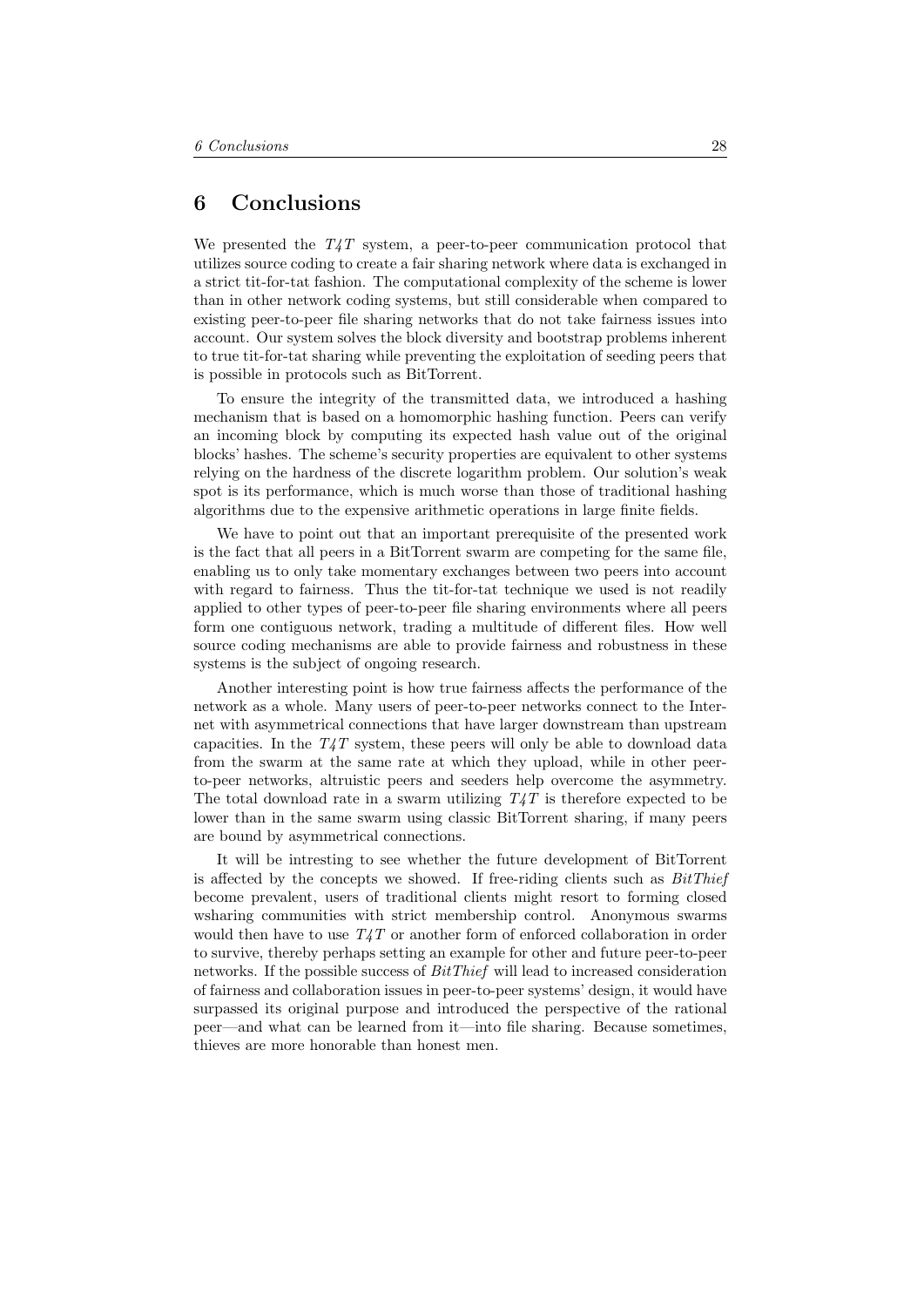## References

- [1] E. Adar and B. Huberman. Free riding on Gnutella. First Monday, 5(10), 2000.
- [2] R. Ahlswede, N. Cai, S.-Y. Li, and R. Yeung. Network information flow. IEEE Transactions on Information Theory, 46(4):1204–1216, 2000.
- [3] R. Axelrod and W. D. Hamilton. The evolution of cooperation. Science, 211(4489):1390–1396, 1981.
- [4] M. Bellare, J. A. Garay, and T. Rabin. Fast batch verification for modular exponentiation and digital signatures. In Advances in Cryptology (EURO-CRYPT '98), volume 1403 of Lecture Notes in Computer Science, pages 236–250, 1998.
- [5] M. Bellare, O. Goldreich, and S. Goldwasser. Incremental cryptography: The case of hashing and signing. In Advances in Cryptology (CRYPTO  $(94)$ , volume 839 of *Lecture Notes in Computer Science*, pages  $216-233$ , 1994.
- [6] D. Chaum and T. P. Pedersen. Transferred cash grows in size. In Advances in Cryptology (EUROCRYPT '92), volume 658 of Lecture Notes in Computer Science, pages 390–407, 1992.
- [7] P. A. Chou, Y. Wu, and K. Jain. Practical network coding. In Proc. 51st Allerton Conference on Communication, Control, and Computing, 2003.
- [8] B. Cohen. Incentives build robustness in BitTorrent. In Proc. First Workshop on Economics of Peer-to-Peer Systems (P2PEcon, 2003.
- [9] W. Diffie and M. E. Hellman. New directions in cryptography. IEEE Transactions on Information Theory, IT-22(6):644–654, 1976.
- [10] M. Feldman and J. Chuang. Overcoming free-riding behavior in peer-topeer systems. SIGecom Exch., 5(4):41–50, 2005.
- [11] M. Feldman, K. Lai, I. Stoica, and J. Chuang. Robust incentive techniques for peer-to-peer networks. In Proc. ACM Conference on Electronic Commerce (*EC*), pages 102–111, 2004.
- [12] T. E. Gamal. A public key cryptosystem and a signature scheme based on discrete logarithms. In Advances in Cryptology (CRYPTO '84), volume 196 of Lecture Notes in Computer Science, pages 10–18, 1985.
- [13] F. D. Garcia and J.-H. Hoepman. Off-line Karma: A decentralized currency for peer-to-peer and grid applications. In Proc. Third International Conference on Applied Cryptography and Network Security (ACNS), volume 3531 of Lecture Notes in Computer Science, pages 364–377, 2005.
- [14] C. Gkantsidis, J. Miller, and P. Rodriguez. Comprehensive view of a live network coding P2P system. In Proc. 6th ACM SIGCOMM Conference on Internet Measurement (IMC), pages 177–188, 2006.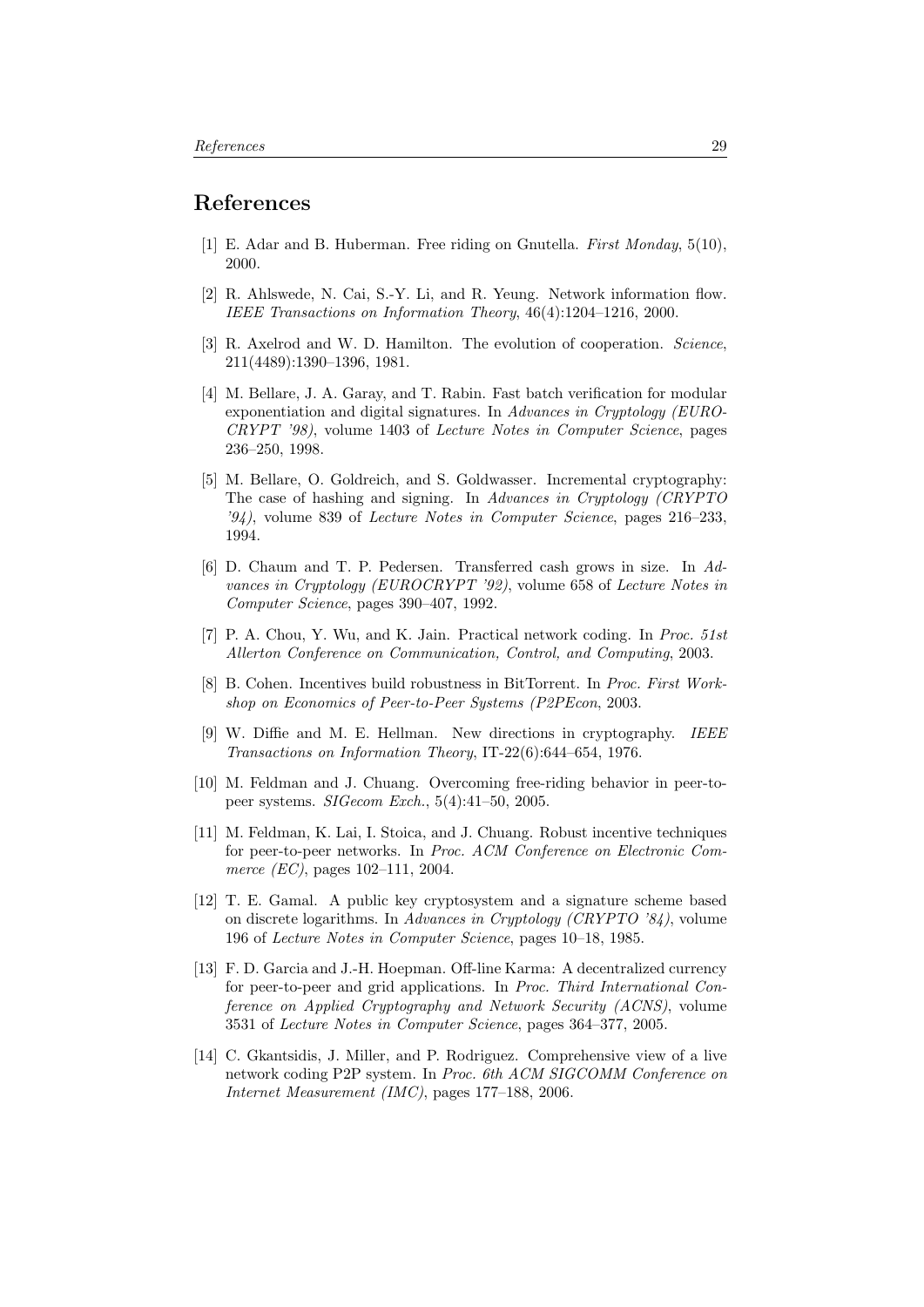- [15] C. Gkantsidis and P. Rodriguez. Network coding for large scale content distribution. In Proc. 24th Annual Joint Conference of the IEEE Computer and Communications Societies (INFOCOM), pages 2235–2245, 2005.
- [16] C. Gkantsidis and P. Rodriguez. Cooperative security for network coding file distribution. In Proc. 25th Annual Joint Conference of the IEEE Computer and Communications Societies (INFOCOM), pages 1–13, 2006.
- [17] D. Hankerson, A. Menezes, and S. Vanstone. Guide to Elliptic Curve Cryptography. Springer-Verlag, New York, NY, USA, 2004.
- [18] D. Hughes, G. Coulson, and J. Walkerdine. Free riding on Gnutella revisited: The bell tolls? IEEE Distributed Systems Online, 6(6), 2005.
- [19] S. D. Kamvar, M. T. Schlosser, and H. Garcia-Molina. The Eigentrust algorithm for reputation management in P2P networks. In Proc. 12th International Conference on World Wide Web (WWW), pages 640–651, 2003.
- [20] S. Katti, H. Rahul, W. Hu, D. Katabi, and J. Crowcroft. Network coding made practical. Technical report, Computer Science and Artificial Intelligence Laboratory, Massachusetts Institute of Technology, 2006.
- [21] N. Koblitz. Elliptic curve cryptosystems. Mathematics of Computation, 48(177):203–209, 1987.
- [22] M. N. Krohn, M. J. Freedman, and D. Mazieres. On-the-fly verification of rateless erasure codes for efficient content distribution. In Proc. IEEE Symposium on Security and Privacy (S&P), pages 226–240, 2004.
- [23] G.-J. Lay and H. G. Zimmer. Constructing elliptic curves with given group order over large finite fields. In Proc. First International Symposium on Algorithmic Number Theory (ANTS), pages 250–263, 1994.
- [24] N. Liogkas, R. Nelson, E. Kohler, and L. Zhang. Exploiting BitTorrent for fun (but not profit). In Proc. 5th International Workshop on Peer-to-Peer Systems (IPTPS), 2006.
- [25] T. Locher, P. Moor, S. Schmid, and R. Wattenhofer. Free riding in BitTorrent is cheap. In Proc. 5th Workshop on Hot Topics in Networks (HotNets), 2006.
- [26] T. Locher, S. Schmid, and R. Wattenhofer. Rescuing tit-for-tat with source coding. In Proc. 7th IEEE International Conference on Peer-to-Peer Computing (P2P), 2007.
- [27] G. Marwell and R. E. Ames. Experiments on the provision of public goods. II. Provision Points, stakes, experience, and the free-rider problem. The American Journal of Sociology, 85(4):926–937, 1980.
- [28] V. S. Miller. Use of elliptic curves in cryptography. In Advances in Cryptology (CRYPTO '85), volume 218 of Lecture Notes in Computer Science, pages 417–426, 1985.
- [29] P. Moor. Free riding in BitTorrent and countermeasures. Master's thesis, ETH Zürich, Zürich, Switzerland, 2006.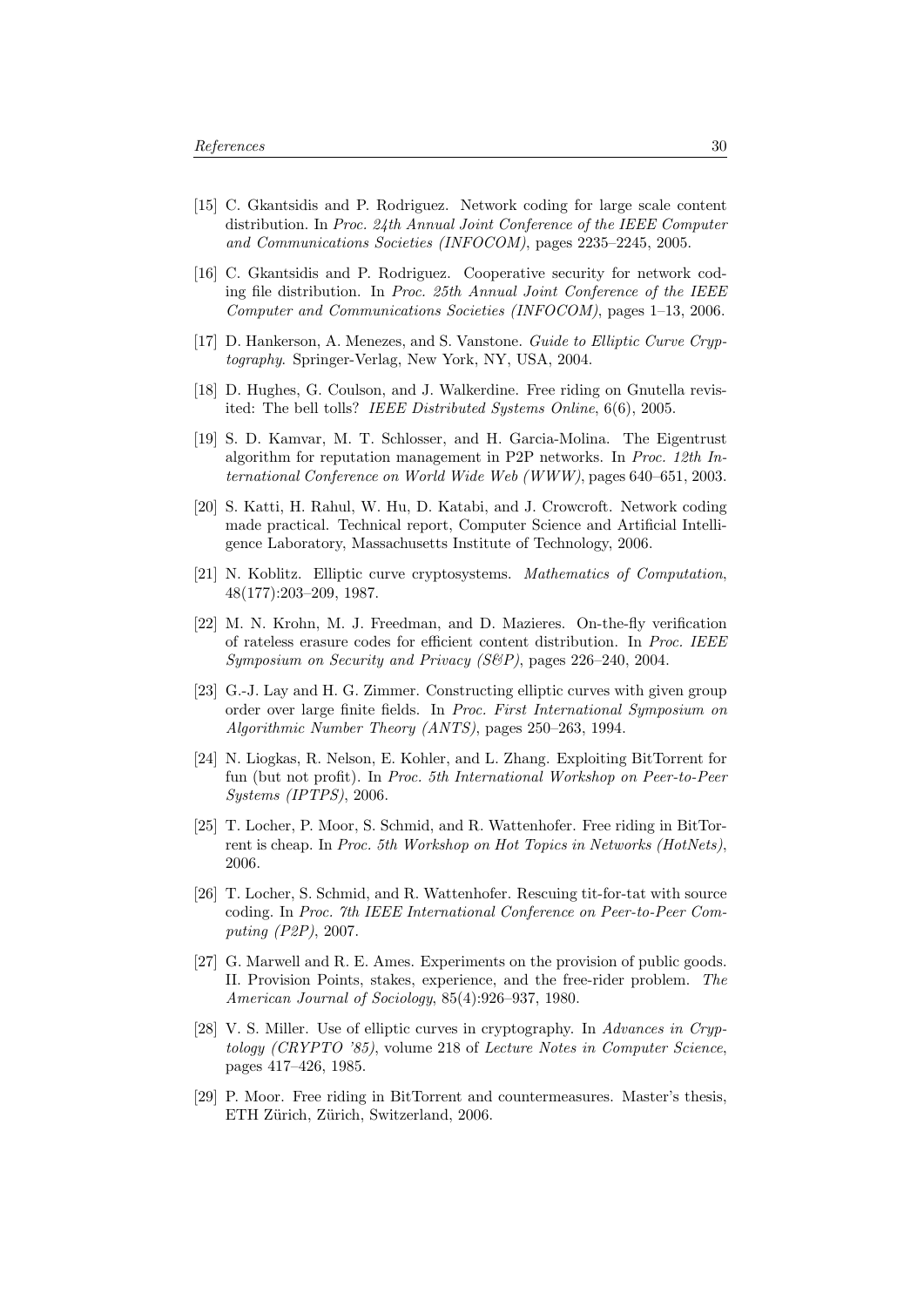- [30] National Institute of Standards and Technology. Digital signature standard (DSS). Federal Information Processing Standards Publication 186-2, 2000.
- [31] T. G. Papaioannou and G. D. Stamoulis. Effective use of reputation in peer-to-peer environments. In Proc. IEEE International Symposium on Cluster Computing and the Grid (CCGRID), pages 259–268, 2004.
- [32] R. L. Rivest, A. Shamir, and L. Adleman. A method for obtaining digital signatures and public-key cryptosystems. Communications of the ACM, 21(2):120–126, 1978.
- [33] S. Saroiu, P. K. Gummadi, and S. D. Gribble. A measurement study of peer-to-peer file sharing systems. In Proc. Multimedia Computing and Networking (MMCN), 2002.
- [34] H. Schulze and K. Mochalski. Internet study 2007. Technical report, ipoque GmbH, 2007.
- [35] M. Wang and B. Li. How practical is network coding? In Proc. 14th IEEE International Workshop on Quality of Service (IWQoS), pages 274–278, 2006.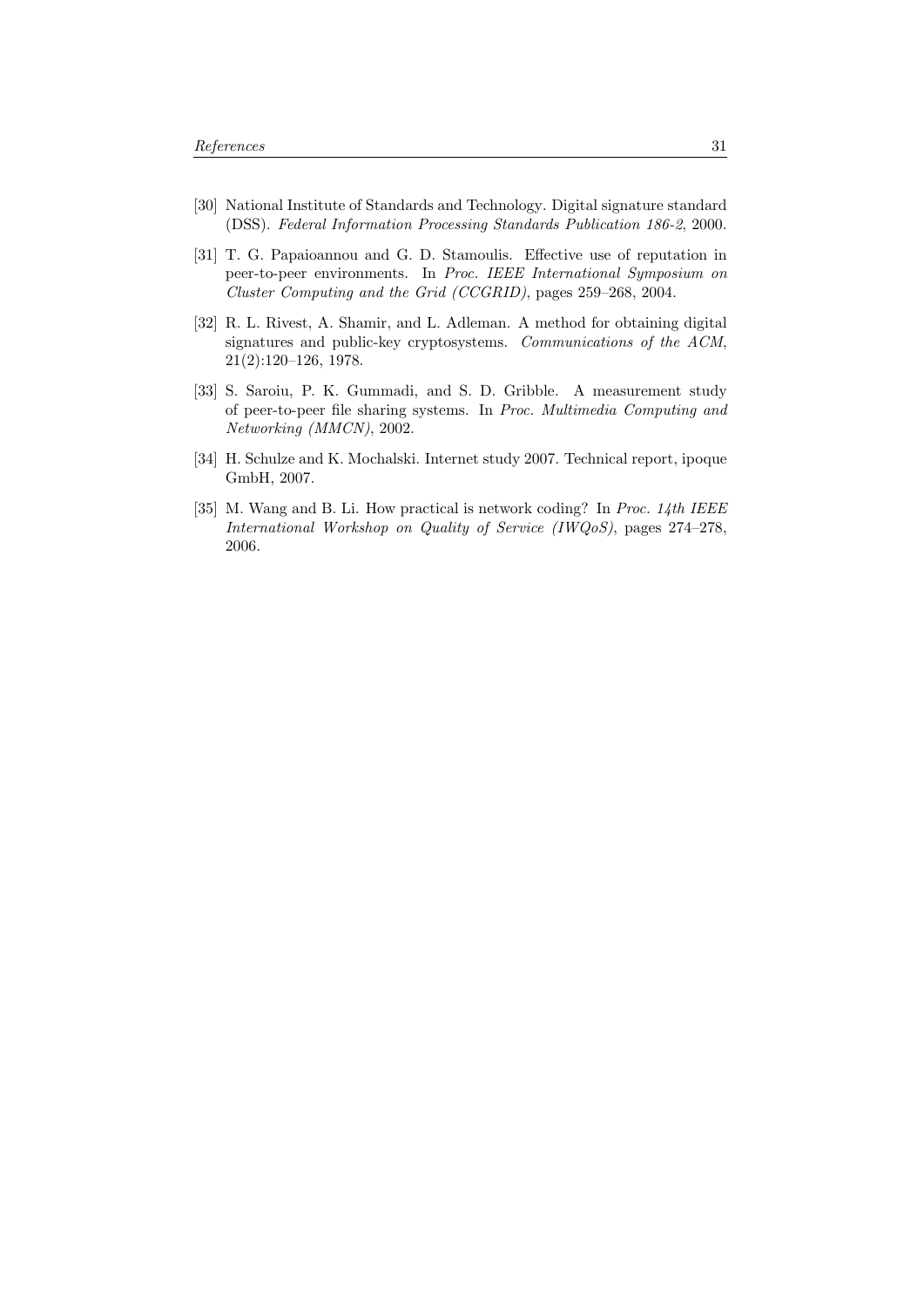## <span id="page-32-0"></span>A Algorithms of Interest

## <span id="page-32-1"></span>A.1 Generating Provably Secure Hashing Parameters

The algorithm described in [4.4.1](#page-20-0) requires parameters  $G = (q, p, \mathbf{g})$  that are public yet sensitive to the security of the system. A malicious node could, for example, choose **g** so that it knows  $i, j, x_i, x_j$  with  $g_i^{x_i} = g_j^{x_j}$ , making it possible to compute hash collisions with ease.

Nodes thus have to be able to ensure that  $G$  was honestly chosen. The following algorithm, taken from [22], is able to deterministically and securely generate  $G$  from a seed  $s$ . We use the MD5-hash of the file as listed in the metainfo file as s and feed it to the pseudo-random number generator G. We write  $\mathcal{G}(x)$  to indicate that we retrieve the next pseudo-random value from  $\mathcal{G}(x)$ , scaled to the interval of integers  $\{0, \ldots, x-1\}$ . The differences to the original version from the cited article stem from the fact that our  $q$  is fixed.

Function pickGroup( $\lambda_p, m, s$ )

```
Input: \lambda_p, m, sOutput: q, p, \mathbf{g} = [g_1 \dots g_m]Seed PRNG \mathcal G with s.
q \leftarrow 2^{31} - 1repeat
p \leftarrow pGen(\lambda_p)until (p \neq 0);
for i = 1 to m do
    repeat
          x \leftarrow \mathcal{G}(p-1) + 1g_i \leftarrow x^{(p-1)/q} \mod puntil (g_i = 1);
end
return (p, q, \mathbf{g})
```
Function pGen $(q, \lambda_p)$ 

```
Input: q, \lambda_pOutput: p
for i = 1 to 4\lambda_p do
   X \leftarrow \mathcal{G}(2^{\lambda_p})c \leftarrow X \mod 2qp \leftarrow X - c + 1 \quad // \ p \equiv 1 \pmod{2q}if p is prime then
    \vert return p
    end
end
return 0
```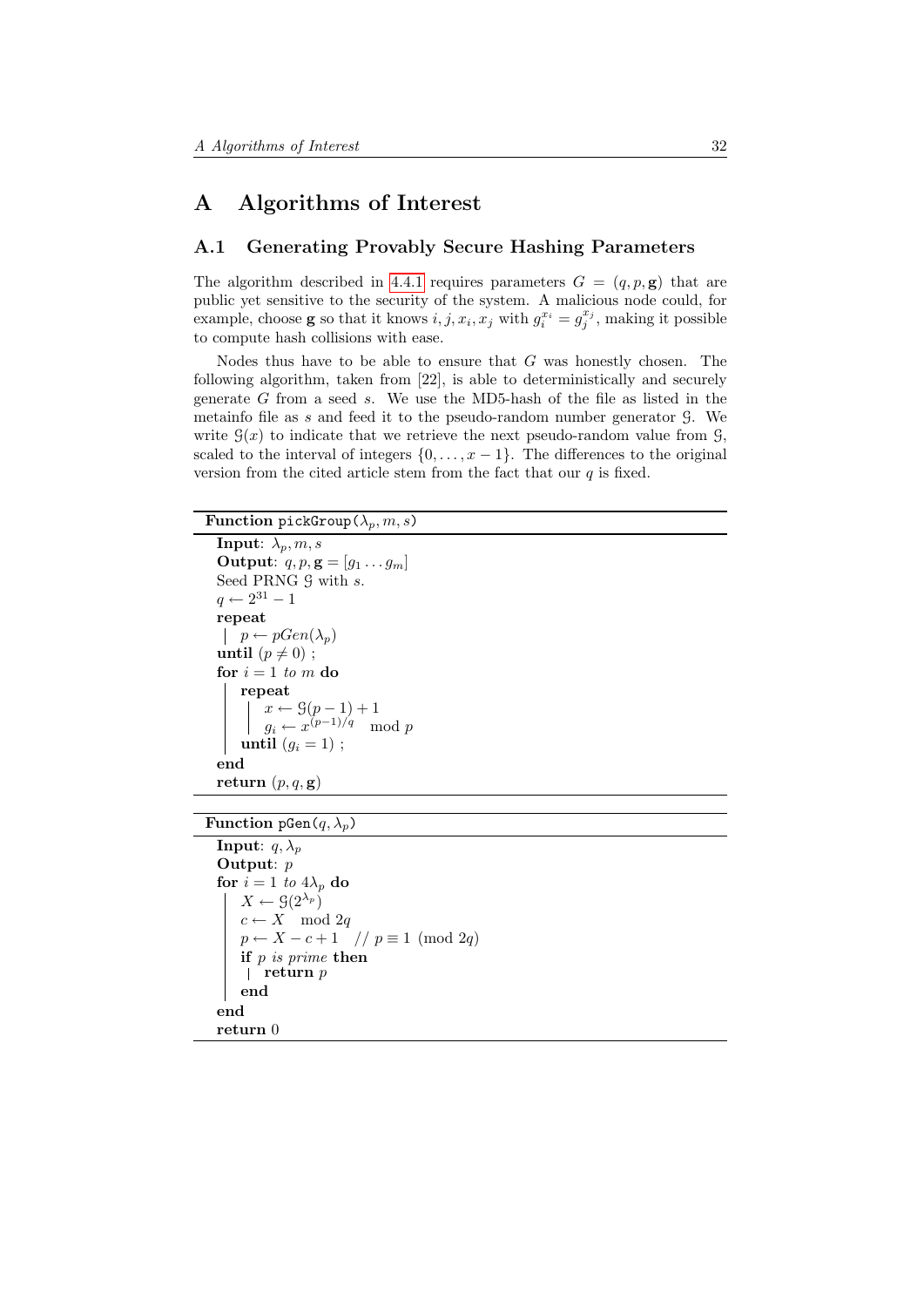## <span id="page-33-0"></span>A.2 Computing a Product Of Powers

The  $fastMult$  algorithm<sup>[13](#page-33-1)</sup> from [4] can be used to efficiently calculate a product a of a series of powers  $a_i^{b_i}, 0 < i \leq n$ . It takes  $(1 + n/2) \cdot log_2 b$  multiplications. In contrast, a naive algorithm uses  $n \cdot (1 + E_a(b)) - 1$  multiplications, where  $E_a(b)$  is the number of multiplications required to calculate  $a^b$  (approximately equal to  $1.5 \cdot \log_2 b$ .

```
Function fastMult(a_1, b_1, \ldots, a_n, b_n)Input: Tuples (a_1, b_1), \ldots, (a_n, b_n)Output: a = \prod_{i=1}^n a_i^{b_i}a \leftarrow 1for j = t downto 1 do
       a \leftarrow a^2for i = i to n do
            \mathbf{if}\,\, b_i[j]=1\,\, \mathbf{then}a \leftarrow a \cdot a_iend
      end
  end
 return a
```
<span id="page-33-1"></span><sup>13</sup>Note that the original version of the algorithm contained an off-by-one error that we have corrected here.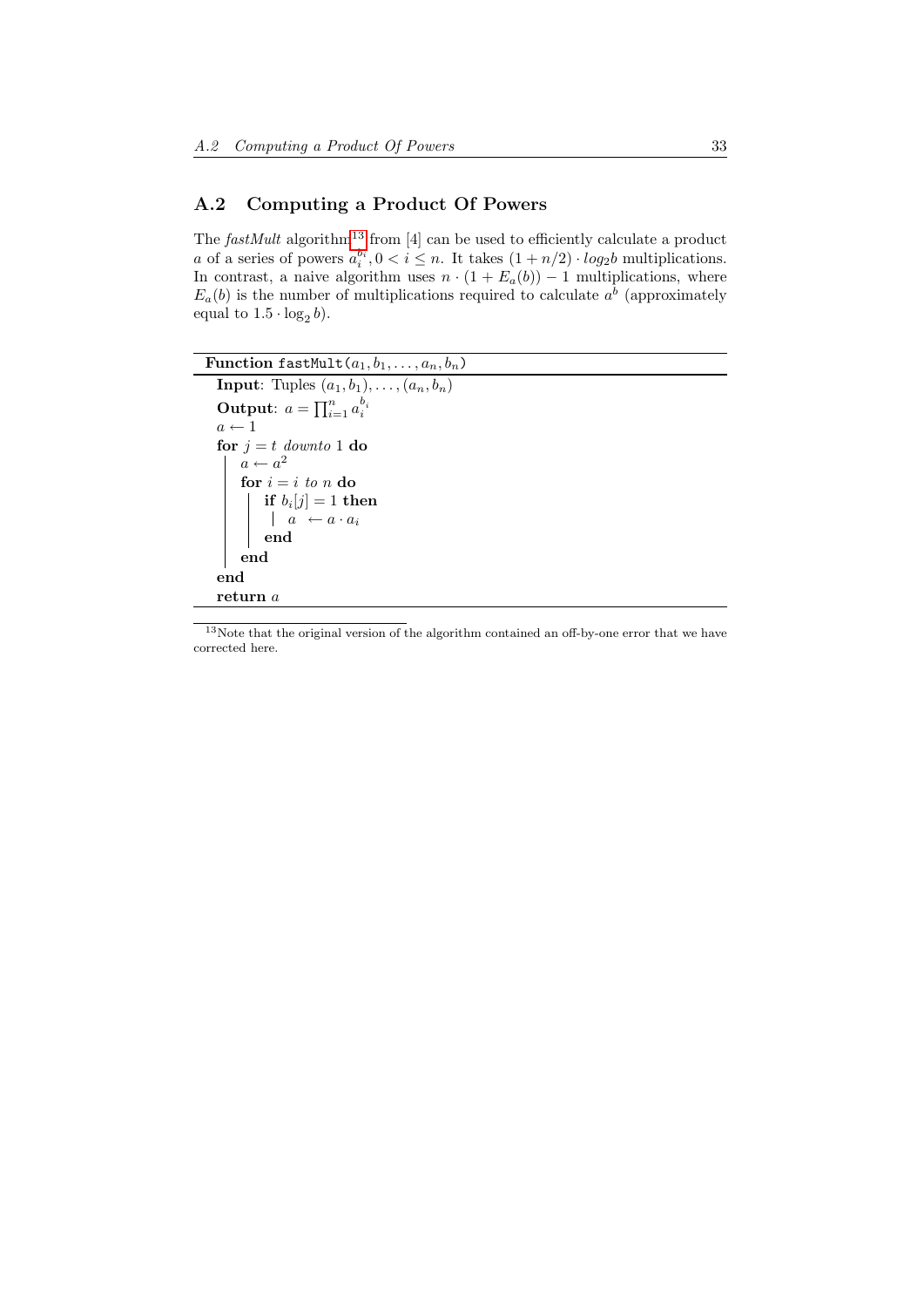## <span id="page-34-0"></span>B T4T Protocol Specification

## <span id="page-34-1"></span>B.1 Nomenclature

- File A stream of data that is served by a given torrent. May—contrary to its name—also consist of multiple concatenated files (in that case, the directory structure is preserved in the torrent metafile).
- Piece A contiguous part of a *file*, used as an exchange unit in the original BitTorrent specification. It has a given nominal piece size (usually a power of 2). The piece size is typically chosen based on the total amount of file data in the torrent, constrained by the fact that piece sizes too large cause inefficiency, and too small a piece size will result in a large .torrent metadata file. The last piece of a file may have a smaller length. Data integrity of transmitted pieces is ensured by hash codes stored in the metainfo file.
- **Block** The analogous unit of exchange in the  $T_{4}T$  protocol. Unlike a piece, a block is not direct file data, but a linear combination of k parts of the original file from the same slice (see below). Another difference is that the transfer of a block is an atomic operation in  $T_4T$ , while in the BitTorrent protocol, pieces are further divided into sub-pieces (usually of size 16 kB) that are exchanged. For simple interaction with clients that do not support  $T_{\mathcal{A}}T$ , the block size  $s_b$  should be chosen in relation to the original piece size  $s_p$  so that  $gcd(s_b, s_p) = min(s_b, s_p)$ . Sometimes the expression "original" block" will be used to refer to the special linear combination of just one single part of a slice, i.e., a part of the original file that has length  $s_b$ . If the length of the last block of the last slice of a file is smaller than  $s<sub>b</sub>$ (which is likely), then that block is padded with zeroes so that it can still be used to compute linear combinations.
- Slice A slice is a contiguous part of a *file* with a specific length of  $c$  original blocks. c must by divisible by 8 to facilitate message handling. Only original blocks from the same slice are used when computing linear combinations, thus restricting the size of the linear equation system required to get the original data out of the received blocks to  $c \times c$ . The length of the last slice of the file may be smaller than the other slices.
- **Peer ID** / Session ID The peer ID consists of 20 bytes that uniquely identify a client in the original BitTorrent protocol. There are different conventions on how to construct a peer ID. BitThief so far uses an ASCII string that consists of the prefix "M4-4-0–" followed by random data. The peer ID is only used in the initial BitTorrent connection handshake. In the native  $T_{4}T$  protocol, a 2-byte session identifier defined in the initial handshake is used to distinguish between connections. Note that session IDs are only required to uniquely identify connections between the same two clients that engage in the exchange of different files simultaneously, so 2 bytes should be enough for the foreseeable future.
- File ID 20 bytes that uniquely identify a served file. In the BitTorrent specification, this is constructed by computing a SHA-1 hash over the "info"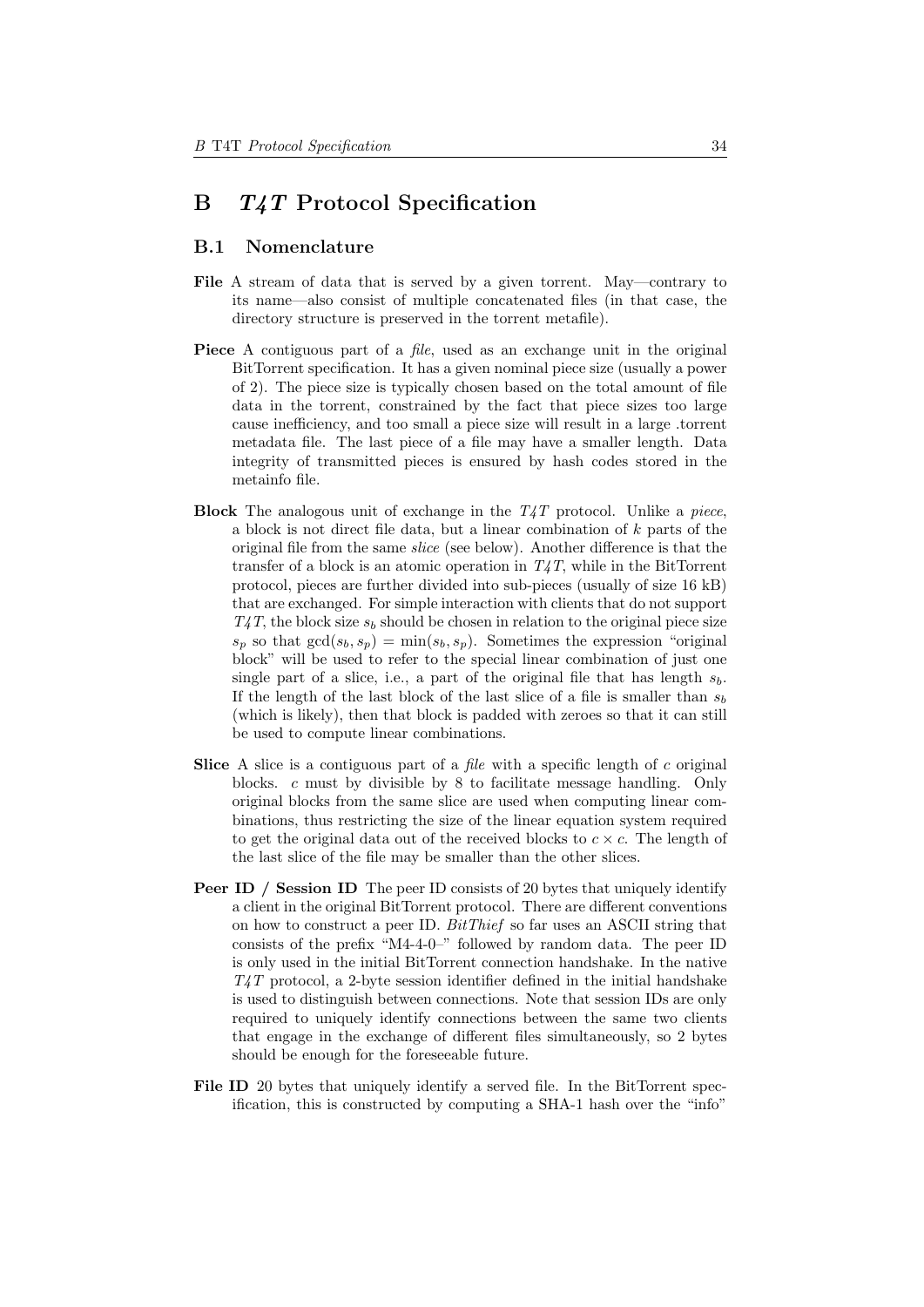key's data from the metainfo file's dictionary (in the "info" entry, the checksums of all pieces of a given file are stored). For a start, it will be sufficient to use this bit string as file ID in the  $T_{4}T$  protocol as well.

Block ID A unique identifier for a block inside a certain slice. It is constructed by taking a bit string of length  $c$  and filling in ones for every original block that was used in the linear combination and 0 else, resulting in a bit mask indicating which original blocks a block consists of. There are two special Block IDs: The ID where all bits are set to zero refers to the helper block of a given slice, while the ID consisting of  $c$  ones identifies the hash block of the slice (as normal block IDs have exactly  $0 < k < c$  bits set, there is no ambiguity).

## <span id="page-35-0"></span>B.2 Handover from Standard BitTorrent Protocol to T4T and Communication Concepts

The T4T Protocol is employed only after a standard BitTorrent connection has been established; a  $T/4T$ -enabled client sends the initial HandShake message with reserved bit 49 set. If the responding peer indicates that it also supports  $T_4T$ , the initiating peer immediately sends a  $T_4T$  hello message. When the receiving peer acknowledges by returning a corresponding hello message, the handover is complete and only  $T_{4}T$  protocol messages are exchanged until the connection is closed. It would also be imaginable to drop the existing connection and initiate a new connection on a different port so that a  $T_4T$  session could be initiated separately of a BitTorrent connection; this would however require the user to keep track of an additional port that he may have to forward. In any case, the initiator of the  $T_{4}$ T will send his handshake message with the File ID of the torrent he is interested in, and a random 16-bit session identifier that will be used in all later messages. The receiving node acknowledges with a hello message containing the same File ID and Session ID, upon which the connection is established.

Peers will send a slice list request shortly after establishing a connection to get an overview of the availability of blocks at the remote node. If the remote node offers blocks within slices that the local peer has yet to complete; or if the remote peer is a seeder, the local peer will send a block list request message for a slice it is interested in. The remote peer will answer with a block list message containing all linear combinations it possesses for the specified slice, or with a block list that contains the well-defined<sup>[14](#page-35-1)</sup> set of blocks the local node is allowed to download for free if the remote peer is a seeder. If the local node can find an "innovative" block in the block list, that is, a linear combination it is not yet in possession of, it reacts by sending a block request message for that block. Alternatively, if the local peer has only none to few blocks of a slice, it may skip the block list request and send a block suggestion request to which it gets a response with a block ID the remote peer is able to provide, and for which the local peer may then send a request.

Either way, the remote peer will eventually respond to the block request with

<span id="page-35-1"></span><sup>14</sup>The local peer's class C subnet address is used as seed for a PNRG which computes a set of linear combinations (blocks). The size of the set is dependent on the number of peers in the swarm, which can be estimated using the size of a node's neighborhood.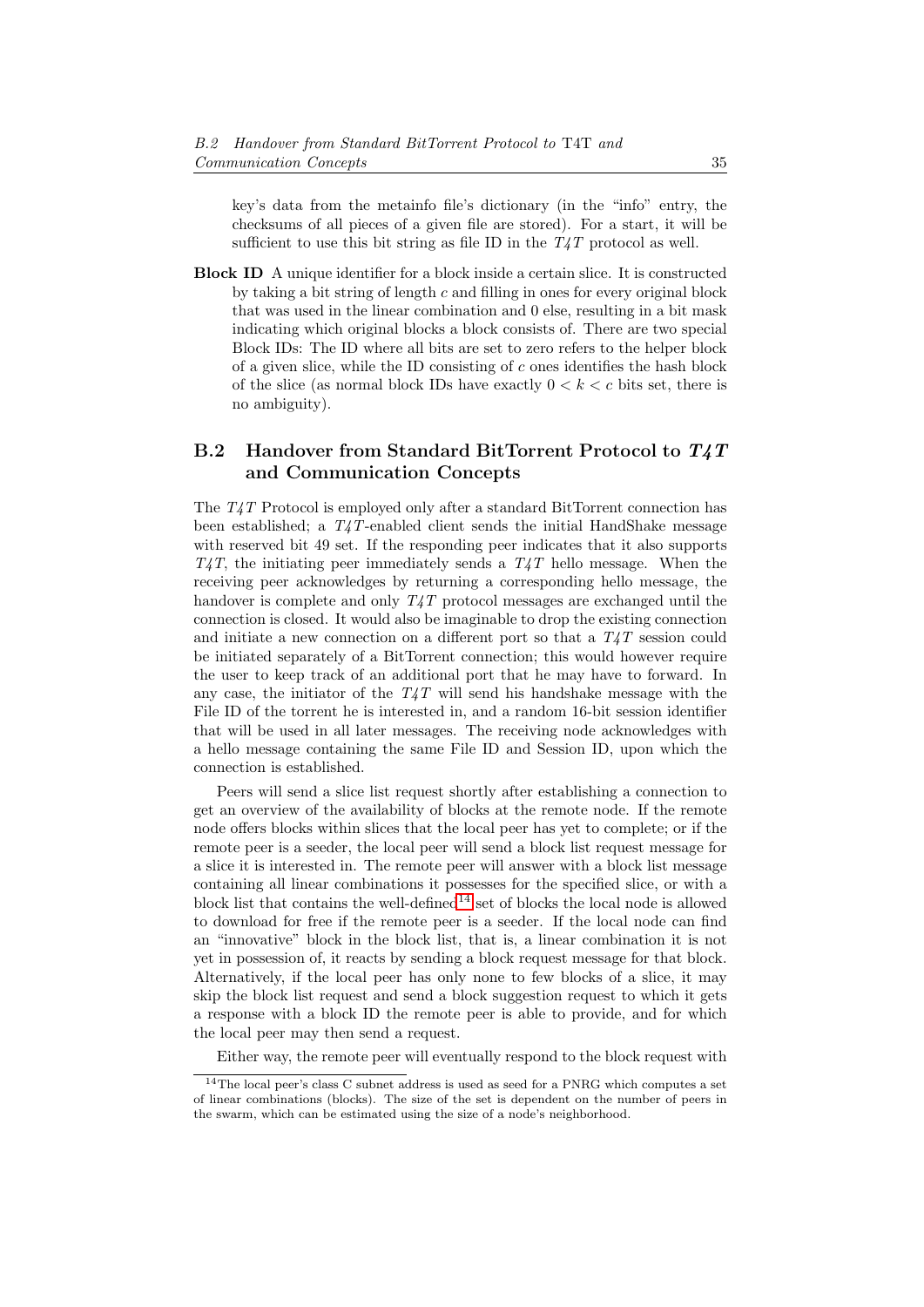a block message that contains the requested block, or a block denial message if it is not able or willing to fulfill the request. A block denial message can be caused by the local peer having to send a block first because it has already downloaded a block from the remote peer.

If the local peer is no longer in use of a block it previously requested but did not receive yet (because it could already complete the linear equation system for the given slice with other blocks), it may send a block request cancel message, which causes the remote peer to respond with a block denial message.

Optionally, when a peer has downloaded a certain number of blocks from other nodes, it may send a new block message to all the non-seeding nodes in its neighborhood containing the block IDs of the newly acquired blocks. That way, peers have a more or less up-to-date overview of which blocks are available at their neighbors without having to repeatedly request block lists, which are quite expensive. The new block message is optional as it is not orthogonal to the block list and block suggestion mechanism.

Peers can request the addresses of additional  $T_4T$ -enabled clients in the swarm by sending a peer list request, which is answered by a peer list message. To prevent an idle connection from being dropped, peers may send keep-alive message every once in a while.

## <span id="page-36-0"></span>B.3 Message Types

#### Hello

The Hello message starts communication between  $T_4T$ -enabled peers (seeders and non-seeders alike). It is acknowledged by returning a *Hello* message with the same file ID if the local peer serves that file. Otherwise, the connection is dropped.

### Peer List Request

The Peer List Request message asks the remote peer to return a list of BitThief (or other  $T_4T$ -aware) peers. This message type is optional as  $BitThief$  clients anyway register with a standard BitTorrent tracker as of now and can get a list of peers from there (albeit with no discrimination between peers that support  $T_4T$  and others).

#### Peer List

The Peer List message is sent upon receiving a Peer List Request. It contains a list of peers (seeders and non-seeders) that are known to the local peer.

### Slice List Request

The Slice List Request prompts the remote peer for a list indicating the availability of blocks within the different slices.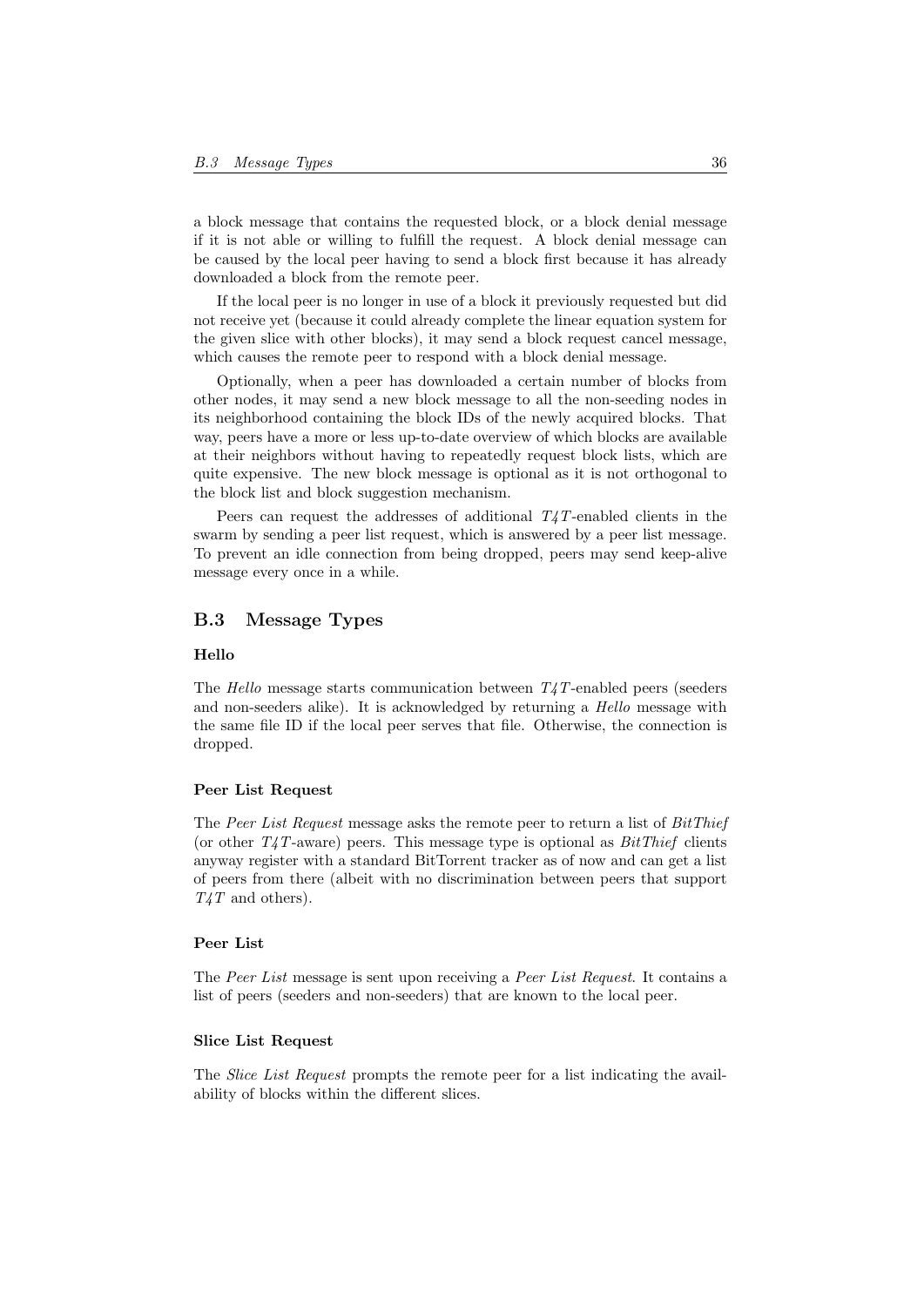#### Slice List

The Slice List message answers a Slice List Request and consists of a vector that states for every slice of the served file how many unique blocks the sending peer has to offer. Using a flag, the sender can in turn request the remote peer's slice list. A special form of the slice list message indicates that the sender is a seeder and will provide a well-defined set of blocks from every slice to any requesting peer.

#### Block List Request

The Block List Request is sent to acquire information about the actual blocks that the remote peer is offering for a given slice.

#### Block List

The Block List message is the response to a Block List Request and contains a vector listing every available block within the specified slice. As uniquely identifying a block in a slice requires  $c$  bits and there may be up to  $c$  available blocks per slice, efforts have to be taken to minimize the amount of Block List messages.

#### Block Suggestion Request

The Block Suggestion Request message is used by a client that possesses only none to few blocks for a specific slice. It prompts the remote peer for a suggestion of a block it may send.

## Block Suggestion

The Block Suggestion message contains the ID of a block that the sending peer possesses. The receiving peer may then respond with a block request for that block if it is innovative for him (which is highly likely given the great block diversity stemming from the source coding).

### Block Request

The Block Request message intends to initiate a block transfer by asking the remote peer for a specific block from a given slice. It is responded to by ultimately sending either a Block Delivery or a Block Denial message. The helper block and the hash block of a slice are also requested with a Block Request.

### Cancel Block Request

The Cancel Block Request message informs the remote peer that a pending block request should no longer be considered valid. The response is a Block Denial message for the given block.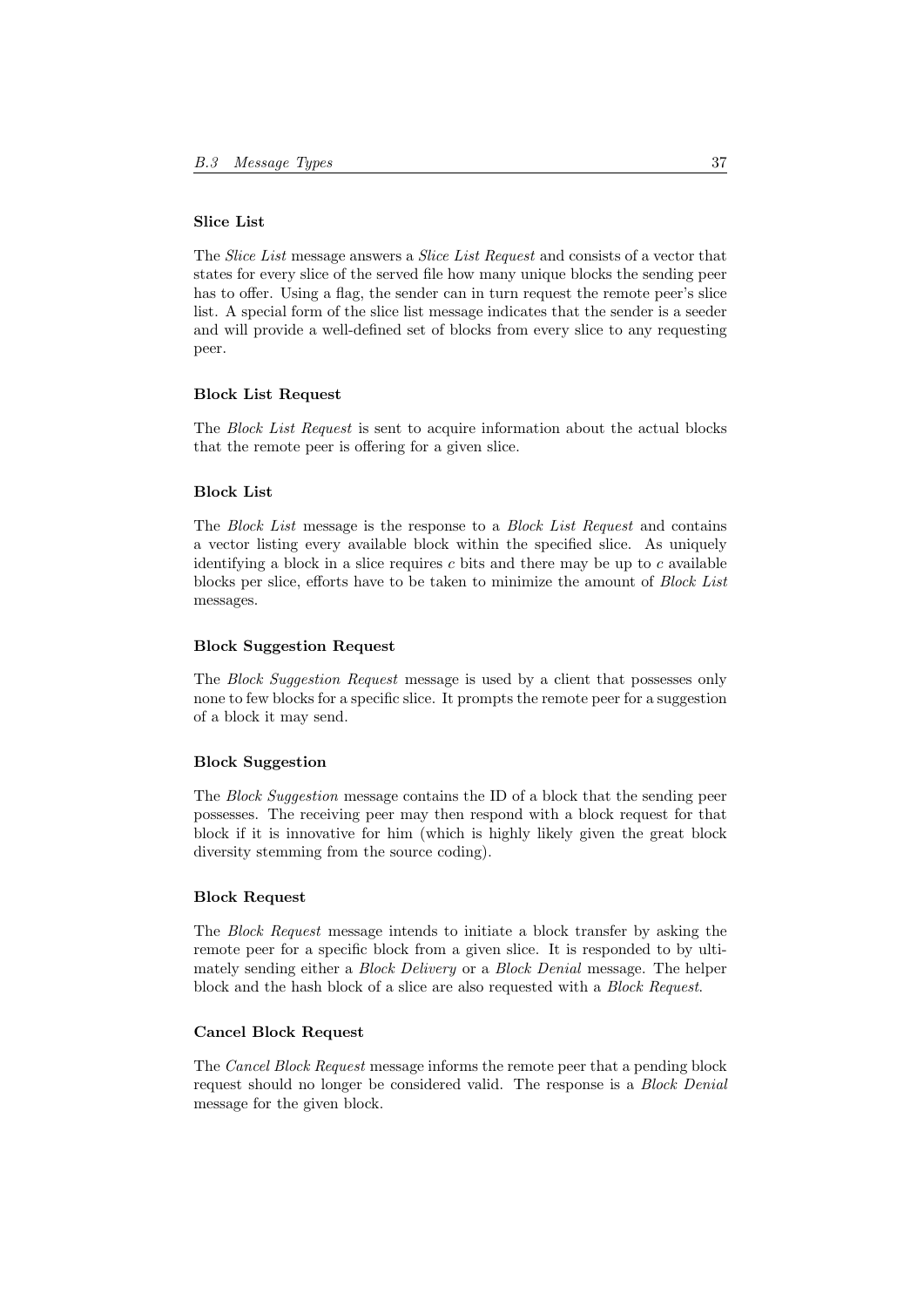#### Block Delivery

The Block Delivery message handles the actual transfer of a block. As a block is atomically transmitted in its entirety, this message can have a considerable length. Helper blocks and hash blocks are also transmitted inside a Block Delivery message.

#### Block Denial

The Block Denial message is either the negation of a pending block request from a remote peer or the acknowledgment of a received Cancel Block Request. Reasons for the first case may be a violation of the tit-for-tat principle (the remote peer needs to provide a block before being able to receive another) or that the sending peer is not in possession of the requested block, for example.

### Keep Alive

As peers may drop a connection to a remote peer after a certain idle time, the Keep Alive message may be regularly sent over an otherwise idle connection to reset the idle timer.

#### New Block

The New Block message is sent to all non-seeding peers in a peer's neighborhood to inform them of newly acquired blocks. This is done to avoid sending more than a single block list message to a remote peer. To further reduce overhead, multiple blocks may be announced in the same New Block message.

## <span id="page-38-0"></span>B.4 Message Format

Note: All data types are encoded in big endian mode.

#### Hello

 $(Type -1)$ 

| Type   |         | Length   Reserved | File ID  | Session ID |
|--------|---------|-------------------|----------|------------|
| 1 byte | 4 bytes | 4 bytes           | 20 bytes | 2 bytes    |

**Type** Message type ID  $-$  -0x01

**Length** The number of bytes in the whole message  $-31$ 

**Reserved** 32 reserved bits for future extension of the protocol —  $0x00000000$ 

File ID Unique identifier for downloaded file, might use BitTorrent's InfoHash at first for compatibility — 20-byte SHA-1 hash of the info key in the BT metainfo file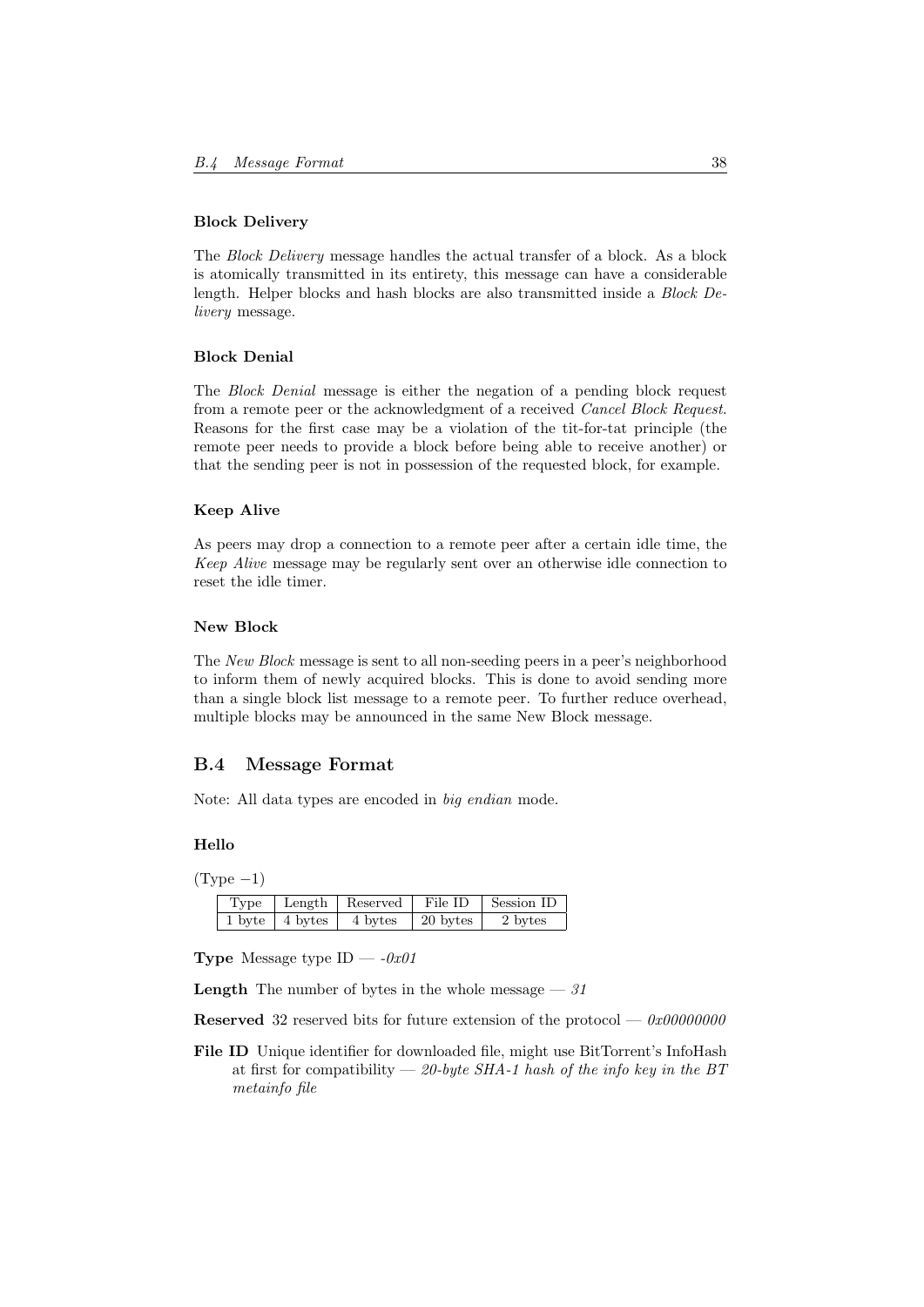Session ID Random 16-bit string established in the handshake and used in all further messages. The initiator of the connection chooses a session ID, the receiver acknowledges it by responding with the same ID — e.g.  $0x2C06$ 

### Peer List Request

 $(Type -2)$ 

| Type   | Length  | Session ID $\#$ of Peers |        |
|--------|---------|--------------------------|--------|
| 1 byte | 4 bytes | 2 bytes                  | 1 byte |

**Type** Message type ID —  $-0x02$ 

**Length** The number of bytes in the whole message  $\frac{d}{dx}$  *neariable* 

- Session ID Random 16-bit string established in the handshake to discriminate multiple connections between the same two peers — e.g.  $0x2C06$
- $#$  of Peers The maximum number of peers the responding peer should send (up to 50) —  $0x01 - 0x32$

## Peer List

 $(Type -3)$ 

|  |                            | $\perp$ Type $\perp$ Length Session ID $\neq$ of Peers | Peers                     |
|--|----------------------------|--------------------------------------------------------|---------------------------|
|  | 1 byte   4 bytes   2 bytes | 1 byte                                                 | $n * (4 bytes + 2 bytes)$ |

**Type** Message type ID —  $-0x03$ 

**Length** The number of bytes in the whole message  $\frac{d}{dx}$  *neariable* 

Session ID Random 16-bit string established in the handshake to discriminate multiple connections between the same two peers — e.g.  $0x2C06$ 

# of Peers The number of peers in the list —  $0x01 - 0x32$ 

**Peers** A list of  $T_4T$  peers with their IP and port

## Slice List Request

 $(Type-4)$ 

| Type | Length  | Session ID |
|------|---------|------------|
| byte | 4 bytes | 2 bytes    |

**Type** Message type ID —  $-0x04$ 

**Length** The number of bytes in the whole message  $-7$ 

Session ID Random 16-bit string established in the handshake to discriminate multiple connections between the same two peers — e.g.  $0x2C06$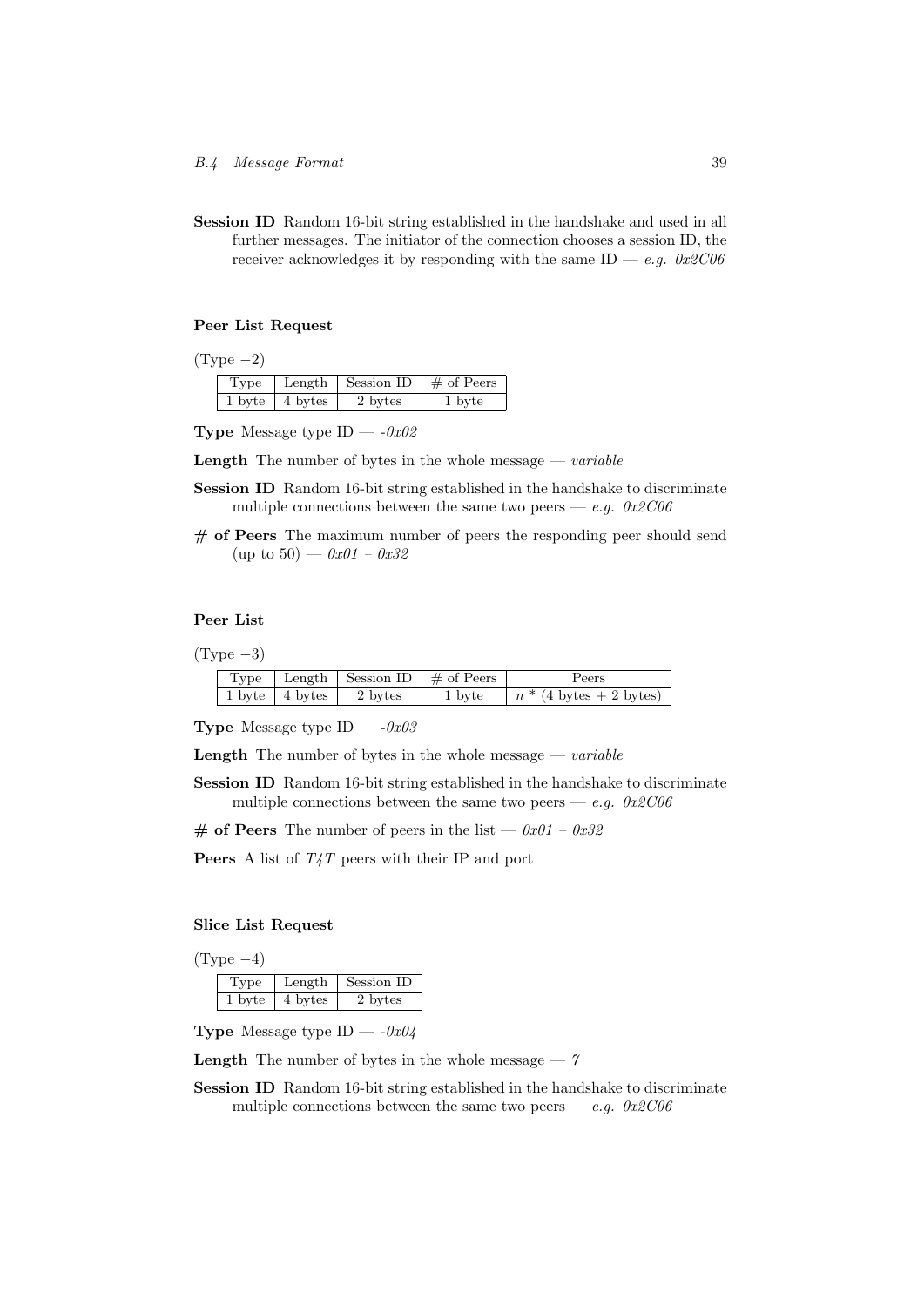#### Slice List

| $(\text{Type }-5)$ |                            |         |         |                                                                        |                                                          |
|--------------------|----------------------------|---------|---------|------------------------------------------------------------------------|----------------------------------------------------------|
| Type               |                            |         |         | Length $\vert$ Session ID $\vert$ Request $\vert$ Bits per Slice (BPS) | Block Availability                                       |
|                    | $1 \text{ byte}$   4 bytes | 2 bytes | $1$ Bit | <sup>7</sup> Bits                                                      | $\frac{\text{BPS} \times \# \text{ of slices}}{8}$ bytes |

**Type** Message type ID —  $-0x05$ 

**Length** The number of bytes in the whole message  $\frac{d}{dx}$  *nextiable* 

- Session ID Random 16-bit string established in the handshake to discriminate multiple connections between the same two peers — e.g.  $0x2C06$
- Request Flag indicating that the receiving peer should send its slice list as well —  $0x0$  or  $0x1$
- Bits per Slice How many bits per slice are used to encode the availability of blocks. The maximum number of available blocks per slice is c as c independent linear combinations suffice to reconstruct the original slice; thus  $\lceil \log_2 c \rceil$  bits are required for each block at most. If this field is zero, then the sending peer is a seeder/source and can provide blocks from any slice —  $0x01 - 0x7F$  or  $0x00$
- **Block Availability** A list of  $n$  integer values, each BPS bits long, that states how many blocks are available for each corresponding slice  $s_i, i \in [0, n-1]$ ; or empty if sender is a seeder

#### Block List Request

 $(Type -6)$ 

| Type |                                       |         | Length   Session ID   Slice Number |
|------|---------------------------------------|---------|------------------------------------|
|      | $1 \text{ byte} \mid 4 \text{ bytes}$ | 2 bytes | 4 bytes                            |

**Type** Message type ID  $-$  -0x06

**Length** The number of bytes in the whole message  $-11$ 

- Session ID Random 16-bit string established in the handshake to discriminate multiple connections between the same two peers — e.g.  $0x2C06$
- Slice Number The number of the slice for which a block list is requested 0x00000000 – 0xFFFFFFFF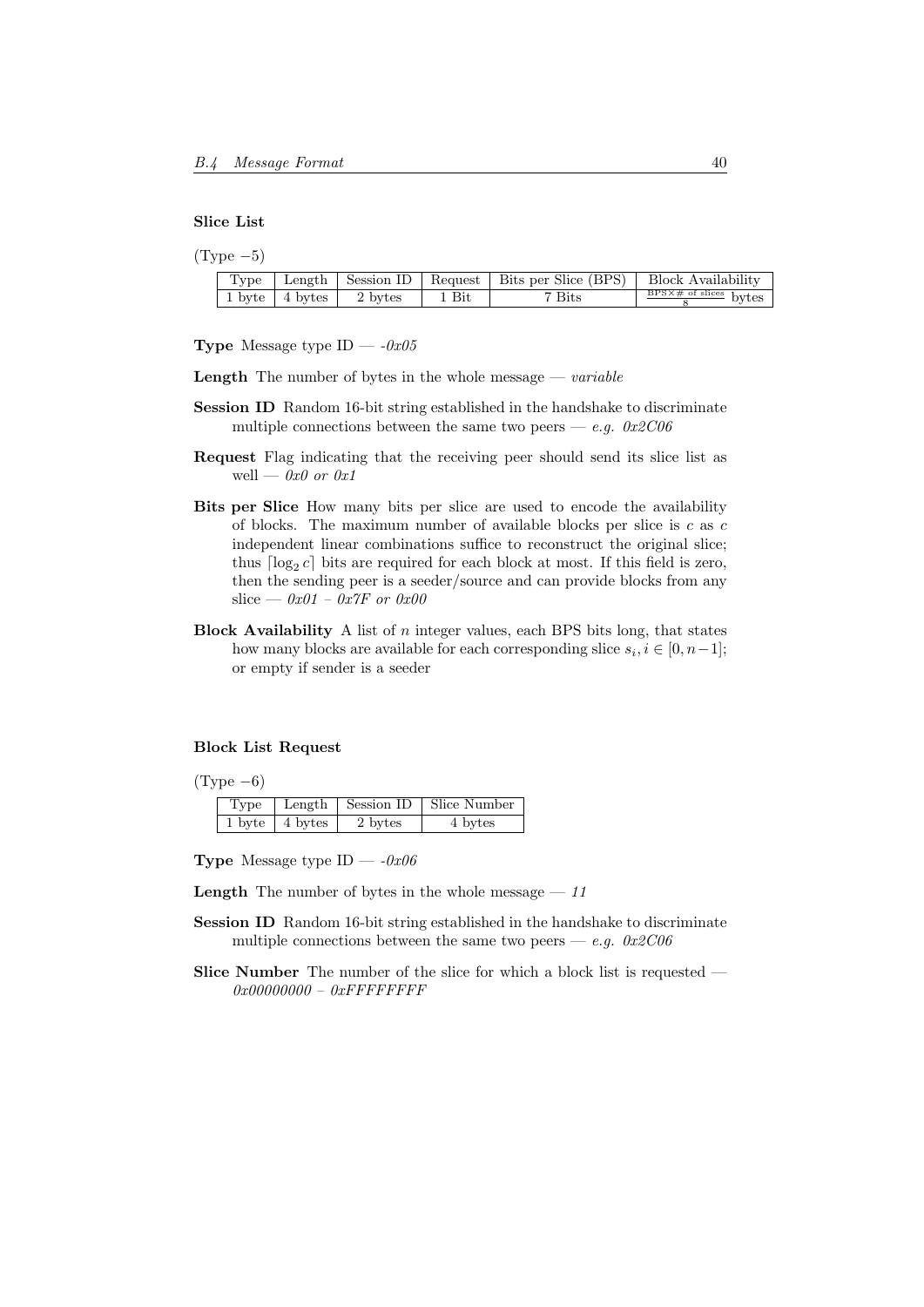#### Block List

| Type |                            |         | Length   Session ID   Slice Number   $\#$ of Blocks |         | Blocks                                         |
|------|----------------------------|---------|-----------------------------------------------------|---------|------------------------------------------------|
|      | $1 \text{ byte}$   4 bytes | 2 bytes | 4 bytes                                             | 2 bytes | $\frac{\text{\# of blocks} \times c}{c}$ bytes |

- **Type** Message type ID  $-0x07$
- **Length** The number of bytes in the whole message  $-variable$
- Session ID Random 16-bit string established in the handshake to discriminate multiple connections between the same two peers — e.g.  $0x2C06$
- Slice Number The number of the slice for which the block list follows 0x00000000 – 0xFFFFFFFF
- # of Blocks The number x of blocks in the block list.  $x \in [1, c]$
- Blocks A bit string that contains the concatenated block IDs that the sending peer possesses

## Block Suggestion Request

 $(Type -8)$ 

| Type |                            |         | Length   Session ID   Slice Number |
|------|----------------------------|---------|------------------------------------|
|      | $1 \text{ byte}$   4 bytes | 2 bytes | 4 bytes                            |

**Type** Message type ID  $-$  -0x08

**Length** The number of bytes in the whole message  $-11$ 

- Session ID Random 16-bit string established in the handshake to discriminate multiple connections between the same two peers — e.g.  $0x2C06$
- Slice Number The number of the slice for which a block suggestion is requested —  $0x00000000 - 0xFFFFFFFF$

## Block Suggestion

 $(Type -9)$ 

|  |                                      |         | Type   Length   Session ID   Slice Number   Suggested Block |
|--|--------------------------------------|---------|-------------------------------------------------------------|
|  | $1 \text{ byte}$   4 bytes   2 bytes | 4 bytes | $\frac{c}{s}$ bytes                                         |

**Type** Message type ID  $-$  -0x09

**Length** The number of bytes in the whole message  $\frac{d}{dx}$  *neariable* 

Session ID Random 16-bit string established in the handshake to discriminate multiple connections between the same two peers — e.g.  $0x2C06$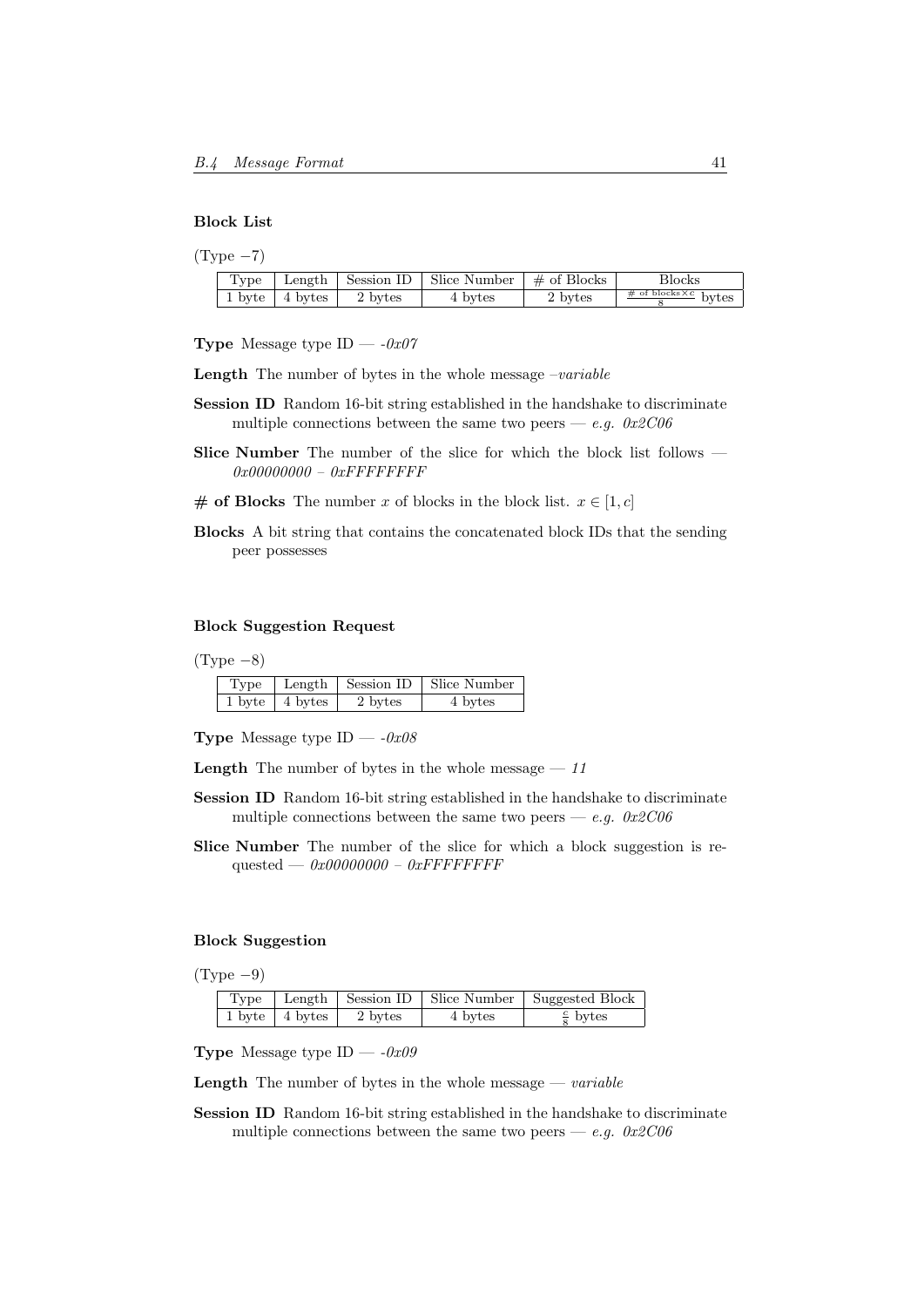- Slice Number The number of the slice which contains the suggested block 0x00000000 – 0xFFFFFFFF
- Suggested Block Block ID of a block from the specified slice that the sending peer is able to provide

#### Block Request

 $(Type -10)$ 

|  |                            |         | $Type \mid Length \mid Session ID \mid Since Number \mid$ | <b>Block</b>        |
|--|----------------------------|---------|-----------------------------------------------------------|---------------------|
|  | $1 \text{ byte}$   4 bytes | 2 bytes | 4 bytes                                                   | $\frac{c}{8}$ bytes |

**Type** Message type  $ID - -0x0A$ 

**Length** The number of bytes in the whole message  $\frac{d}{dx}$  *nextiable* 

- Session ID Random 16-bit string established in the handshake to discriminate multiple connections between the same two peers — e.g.  $0x2C06$
- Slice Number The number of the slice from which a block is requested 0x00000000 - 0xFFFFFFFFF
- Block Block ID of the requested block. Two special cases exist: Block ID 0, i.e. all zeroes, indicates the helper block, while the block ID consisting of only ones refers to the hash block.

#### Cancel Block Request

 $(Type -11)$ 

| Type |                            |         | Length   Session ID   Slice Number | $ $ Block           |
|------|----------------------------|---------|------------------------------------|---------------------|
|      | $1 \text{ byte}$   4 bytes | 2 bytes | 4 bytes                            | $\frac{c}{8}$ bytes |

**Type** Message type ID —  $-0x0B$ 

**Length** The number of bytes in the whole message  $\frac{d}{dx}$  *neariable* 

- Session ID Random 16-bit string established in the handshake to discriminate multiple connections between the same two peers — e.g.  $0x2C06$
- Slice Number The number of the slice of the specified block 0x00000000 0xFFFFFFFF

Block Block ID of a block which has been previously requested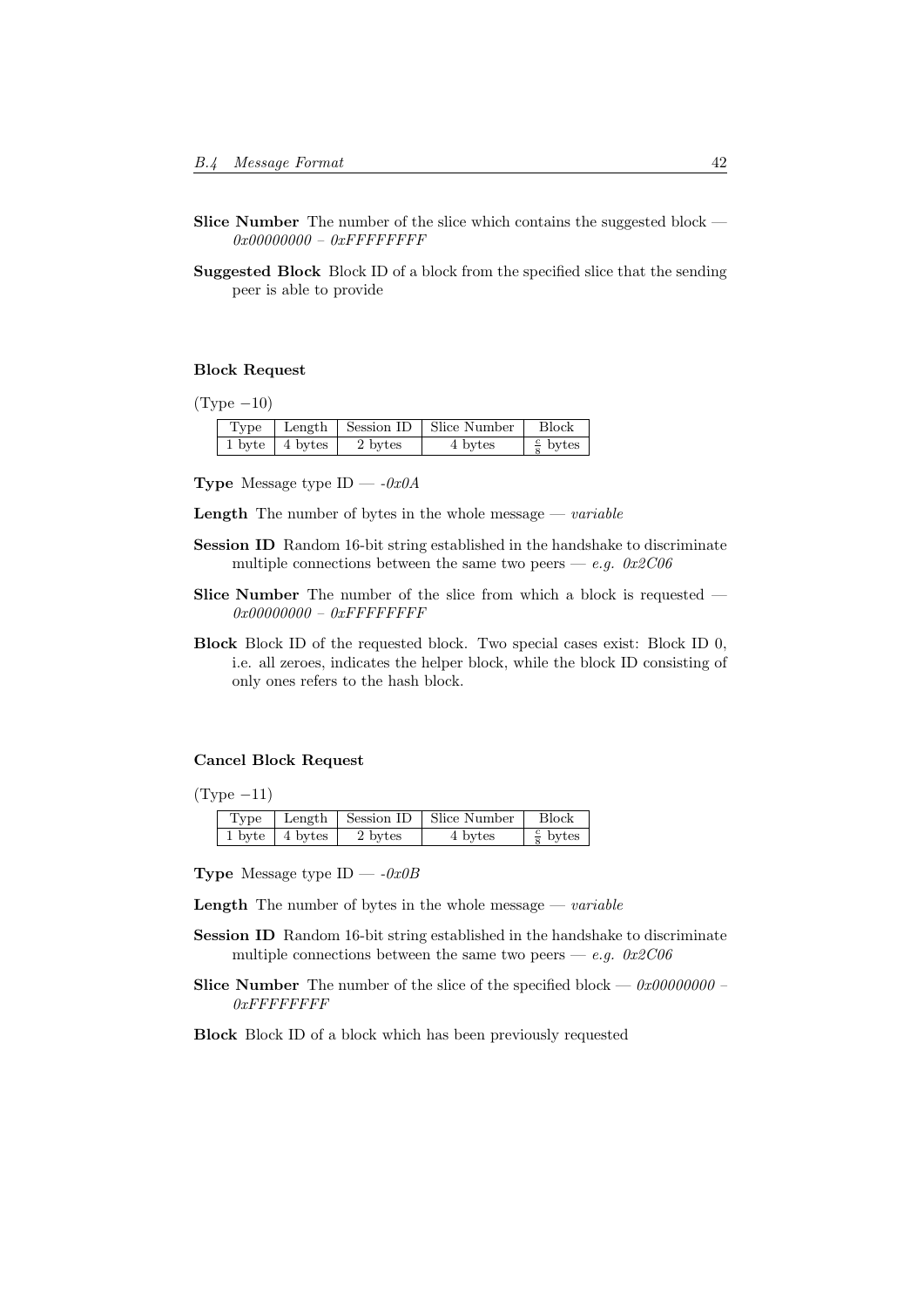#### Block Delivery

| Type | 2) |  |
|------|----|--|
|------|----|--|

|  |                            | Type   Length   Session ID   Slice Number   Block ID |                         | <b>Block Data</b>        |
|--|----------------------------|------------------------------------------------------|-------------------------|--------------------------|
|  | 1 byte   4 bytes   2 bytes | 4 bytes                                              | $\frac{c}{\circ}$ bytes | block size $(s_b)$ bytes |

**Type** Message type ID  $-$  -0x0C

**Length** The number of bytes in the whole message  $\rightarrow$  *variable* 

- Session ID Random 16-bit string established in the handshake to discriminate multiple connections between the same two peers — e.g.  $0x2C06$
- Slice Number The number of the slice of the following block 0x00000000  $-$  0xFFFFFFFFF

Block ID Block ID of the following block

Block Data Raw data of the specified block

## Block Denial

 $(Type -13)$ 

|  |                                                          | Type   Length   Session ID   Slice Number   Block ID |                     |
|--|----------------------------------------------------------|------------------------------------------------------|---------------------|
|  | $1 \text{ byte}$   $4 \text{ bytes}$   $2 \text{ bytes}$ | 4 bytes                                              | $\frac{c}{8}$ bytes |

**Type** Message type  $ID - -0x0D$ 

**Length** The number of bytes in the whole message  $\frac{d}{dx}$  *nextiable* 

- Session ID Random 16-bit string established in the handshake to discriminate multiple connections between the same two peers — e.g.  $0x2C06$
- Slice Number The number of the slice for which the block request is denied  $-$ 0x00000000 - 0xFFFFFFFFF
- Block ID The ID of the block that is denied

### Keep Alive

 $(Type -14)$ 

|        | Length  | Session ID |
|--------|---------|------------|
| 1 byte | 4 bytes | 2 bytes    |

**Type** Message type ID —  $-0x0E$ 

**Length** The number of bytes in the whole message  $-7$ 

Session ID Random 16-bit string established in the handshake to discriminate multiple connections between the same two peers — e.g.  $0x2C06$